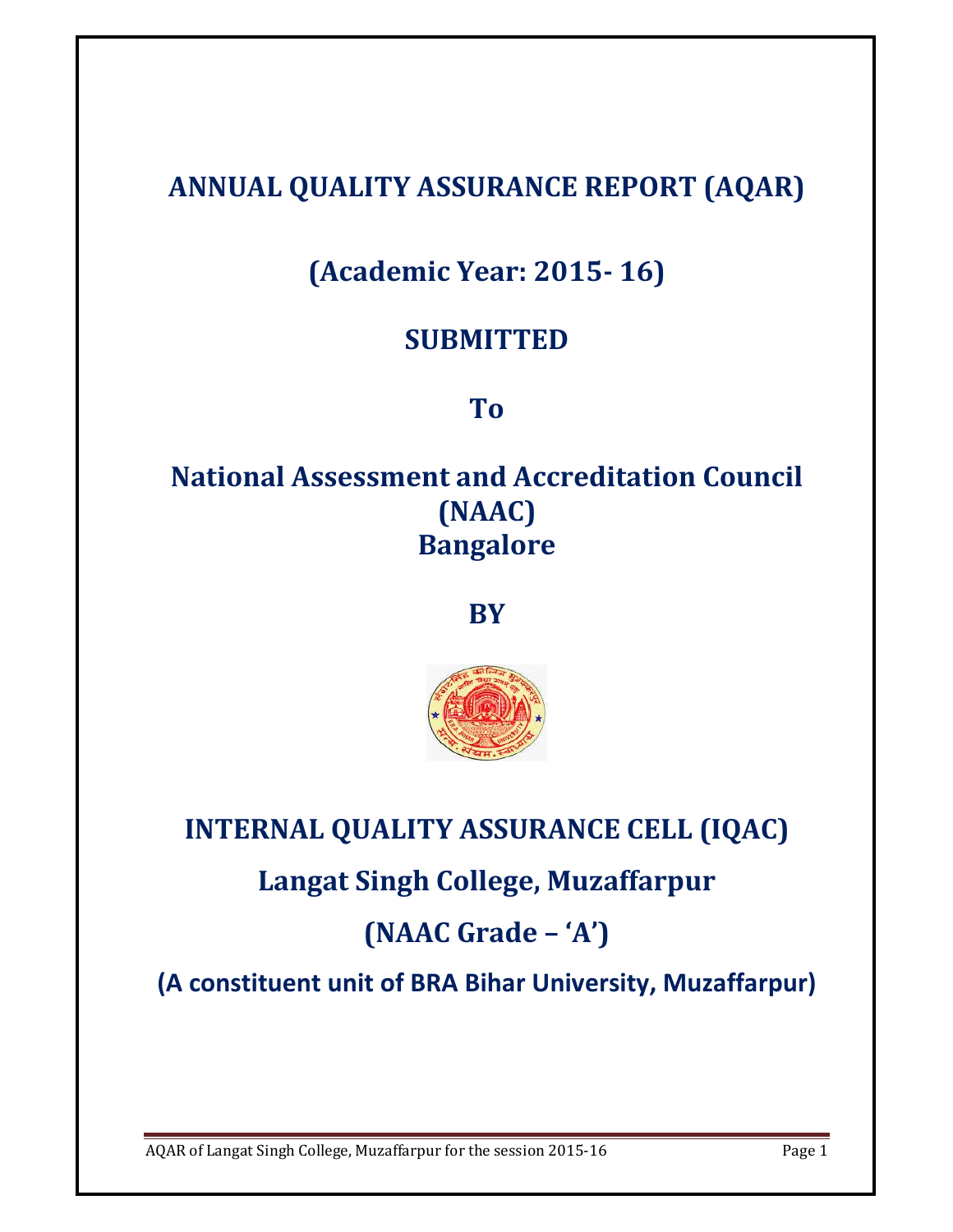## **The Annual Quality Assurance Report (AQAR) of the IQAC**

| п | ш |  |
|---|---|--|
|   |   |  |

| Data of the Institution                          |   |                                                         |
|--------------------------------------------------|---|---------------------------------------------------------|
| 1. Name of the Institution                       | ÷ | Langat Singh College                                    |
| Name of the Head of the institution:             |   | Dr. Om Prakash Roy                                      |
| Designation                                      |   | Principal                                               |
| Does the institution function<br>from own campus |   | Yes                                                     |
| Phone no./Alternate phone no.                    |   | 0621-2242261                                            |
| Mobile no.                                       |   | +91-9431800974                                          |
| Registered e-mail                                |   | lscollegeprincipal@gmail.com                            |
| Alternate e-mail                                 |   | lscollege-princ-bih@gov.in                              |
| Address                                          |   | Kalambagh Road, Muzaffarpur                             |
| City/Town                                        |   | Muzaffarpur                                             |
| State/UT                                         |   | Bihar                                                   |
| Pin Code                                         |   | 842001                                                  |
| 2. Institutional status:                         |   |                                                         |
| Affiliated / Constituent: Constituent            |   |                                                         |
| Type of Institution: Co-education                |   |                                                         |
| /Men/Women                                       |   | Co-education                                            |
| Location: Rural/Semi-urban/Urban :               |   | Urban                                                   |
| Financial Status: Grant-in-Aid                   |   |                                                         |
| Name of the Affiliating University :             |   | B. R. A. Bihar University, Muzaffarpur,<br><b>Bihar</b> |
| Name of the IQAC Co-ordinator                    |   | Prof. S. K. Mukul                                       |
| Phone no.                                        |   | 0621-2242261                                            |
| Alternate phone no.                              |   |                                                         |
| Mobile:                                          |   | 9572103506                                              |
| IQAC e-mail address                              |   | lscollegeprincipal@gmail.com                            |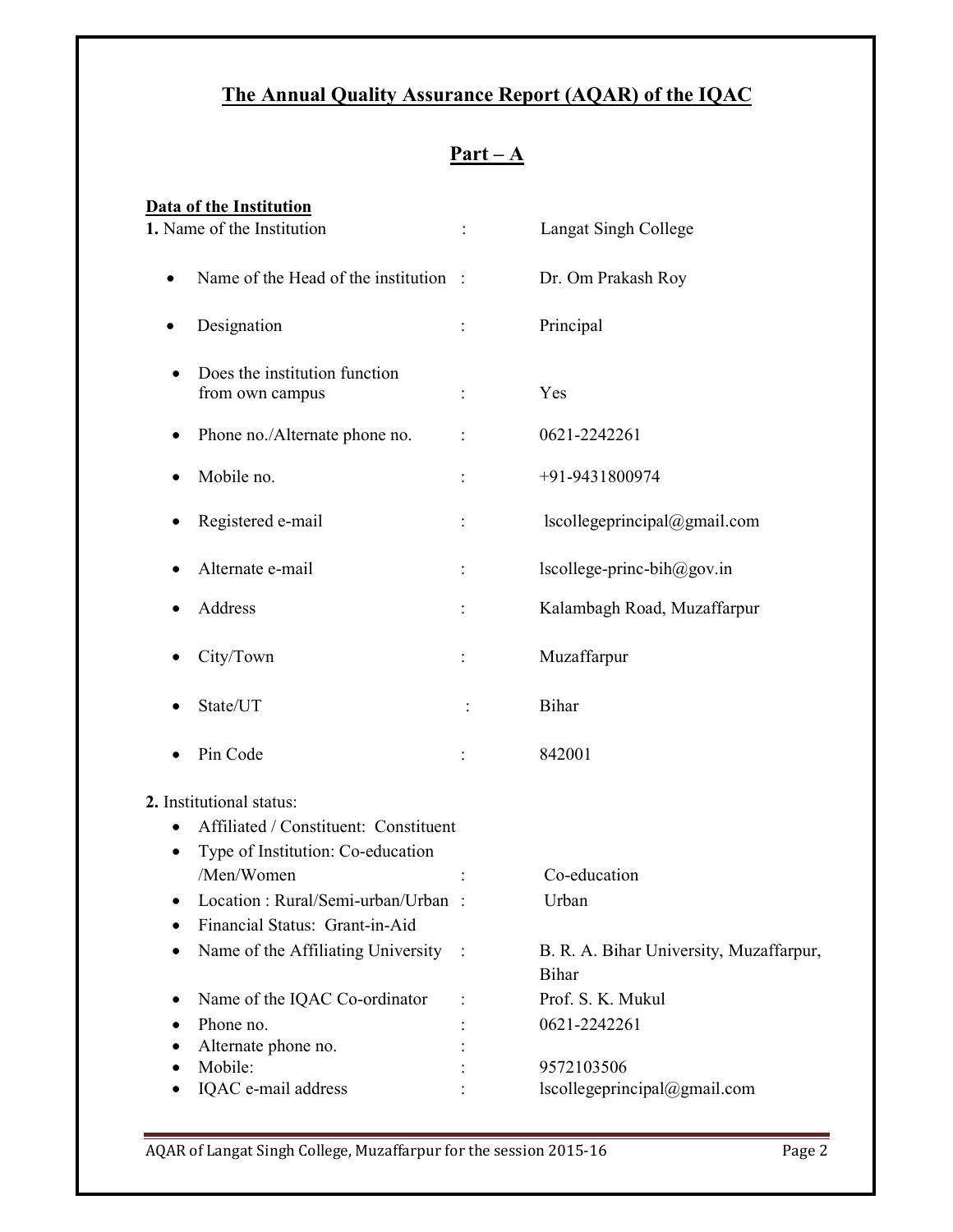- Alternate Email address: lscollege-princ-bih@gov.in
- **3.** Website address: www.lscollege.ac.in

 Web link of the AQAR: (Previous Academic Year): first AQAR of the Second Cycle **4.** Whether Academic Calendar prepared during the year?

Yes/No : if yes, whether it is uploaded on the Institutional website: Yes

Web link: Academic calendar was prepared but could not be uploaded timely on the college website.

| <b>Description</b>     | Date                     |
|------------------------|--------------------------|
| Fresher's Meet         | $16^{th}$ July, 2015     |
| Classes Begin          | $18^{th}$ July, 2015     |
| X-mas Break            | 24-12-2015 to 31-12-2015 |
| Classes begin          | $2nd$ January, 2016      |
| after X-mas Break      |                          |
| Dispersal of           | $10^{th}$ May, 2016      |
| Classes                |                          |
| University Exams       | $15^{th}$ May, 2016      |
| <b>Summer Vacation</b> | 01-06-2016 to 30-06-2016 |

| Academic Calendar for the Undergraduate Courses for the Academic Year 2015-2016 |  |
|---------------------------------------------------------------------------------|--|
|---------------------------------------------------------------------------------|--|

As the semester system at the postgraduate level has been recently introduced, P. G. examinations are getting streamlined, So the Calender is flexible now.

**5.** Accreditation Details:

| Cycle | Grade | <b>CGPA</b> | Year of<br>Accreditation | <b>Validity Period</b>   |
|-------|-------|-------------|--------------------------|--------------------------|
| 1 st  |       | 3.05        | 2014                     | 10.12.2014 to 09.12.2019 |

6. Date of Establishment of IQAC: 23.06.2011

#### 7**.** Internal Quality Assurance System

|                                              | 7.1 Quality initiatives by IQAC during the year for promoting quality culture |                            |  |  |  |  |  |  |  |
|----------------------------------------------|-------------------------------------------------------------------------------|----------------------------|--|--|--|--|--|--|--|
| Item /Title of the quality initiative        |                                                                               | Number of                  |  |  |  |  |  |  |  |
| by IQAC                                      | Date & duration                                                               | participants/beneficiaries |  |  |  |  |  |  |  |
| Feedback from students                       | $02 - 09 - 2015$                                                              | <b>200</b>                 |  |  |  |  |  |  |  |
| Feedback from parents                        | 05-09-2015                                                                    | 52                         |  |  |  |  |  |  |  |
| Analysis of students' & parents'<br>feedback | 15-09-2015                                                                    | 252                        |  |  |  |  |  |  |  |
| Financial Audit (Internal &                  |                                                                               |                            |  |  |  |  |  |  |  |
| External).                                   | In the process                                                                |                            |  |  |  |  |  |  |  |
| Proposal submitted to Bihar Govt.            | 20-05-2016                                                                    |                            |  |  |  |  |  |  |  |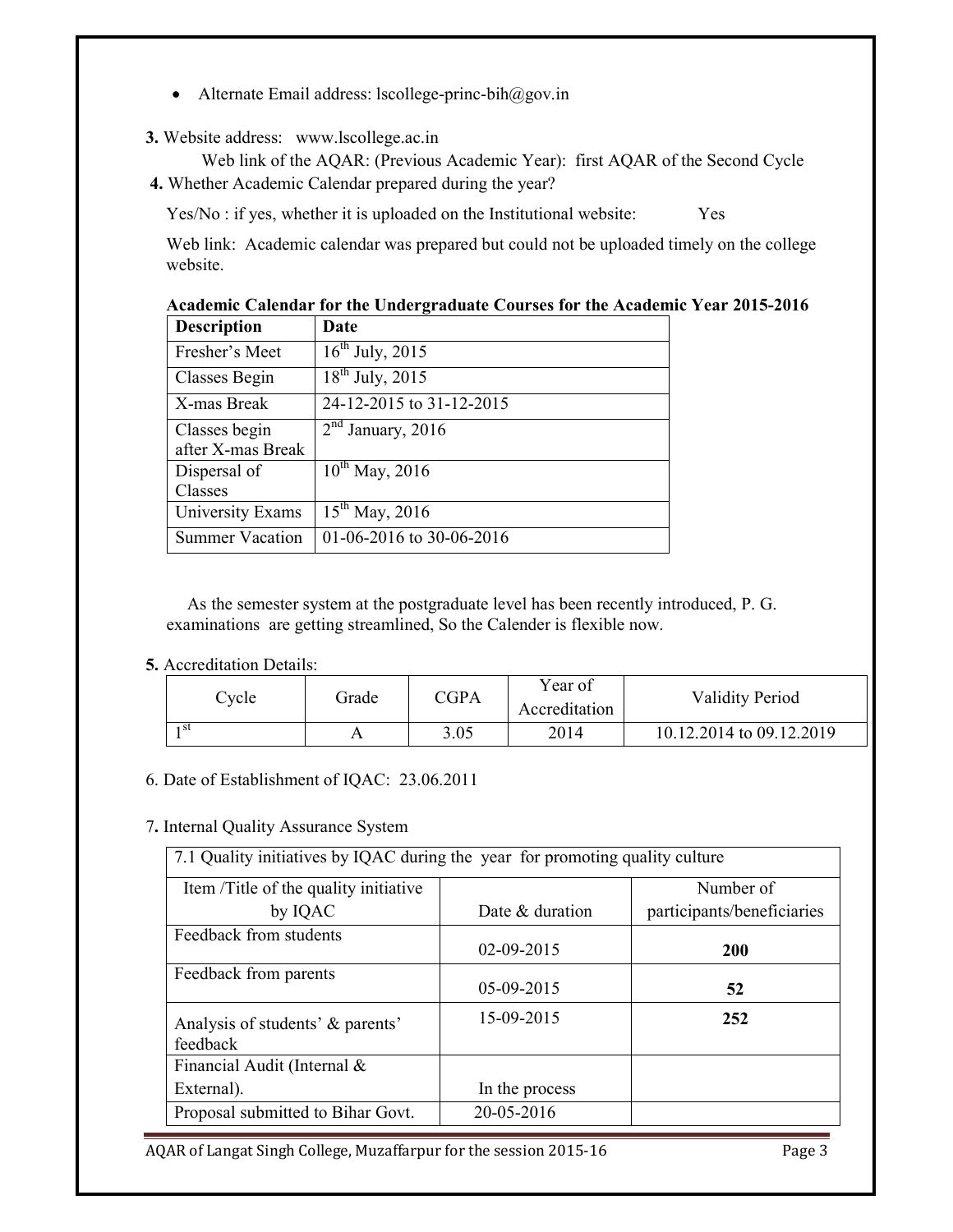| under RUSA                               |                  |    |
|------------------------------------------|------------------|----|
| Heritage status granted from UGC         | 2015             |    |
| <b>Expert Lecture organised by Dept.</b> |                  |    |
| of Physics                               | $16 - 03 - 2015$ | 25 |

#### *Note: Some Quality Assurance initiatives of the institution are: (Indicative list)*

- Timely submission of AQAR
- Feedback from students
- Feedback from parents
- Analysis of students' & parents' feedback
- Financial Audit (Internal & External).
- Prepare proposal for RUSA
- Organized Expert Lecture
- Introduced more vocational courses

## **8.** Provide the list of funds by Central/ State Government-

| Institution/       |                 |                       | Year of award |         |
|--------------------|-----------------|-----------------------|---------------|---------|
| Department/Faculty | Scheme          | Funding agency        | with duration | Amount  |
| L.S. College,      | <b>RUSA</b>     | SHEC, Government of   | 2016          | 1 Crore |
| Muzaffarpur        |                 | Bihar, Patna          |               |         |
| Science            | <b>DST-FIST</b> | Department of Science | 2016          | 60 lakh |
| Department, L.S.   |                 | & Technology,         |               |         |
| College,           |                 | Government of India   |               |         |
| Muzaffarpur        |                 |                       |               |         |
| L.S. College,      | Heritage        | UGC                   | 2015          | 15 lakh |
| Muzaffarpur        | <b>Status</b>   |                       |               |         |

UGC/CSIR/DST/DBT/ICMR/TEQIP/World Bank/CPE of UGC etc.

- **9.** Whether composition of IQAC as per latest NAAC guidelines: Yes
- **10.** No. of IQAC meetings held during the year: 04

The minutes of IQAC meeting and compliance with the decisions have been uploaded on the institutional website :

(Please upload minutes of meetings and action taken report)

Yes, www.lscollege.ac.in

- **11.** Whether IQAC received funding from any of the funding agency to support its activities during the year? : Yes, 3 Lakh from UGC Year: 2014-2019 activities during the year? : Yes,  $3$  Lakh from UGC
- **12.** Significant contributions made by IQAC during the current year (maximum five bullets)
	- Academic calendar (2015-16) prepared
	- Strengthening of Feedback Mechanism
	- Special provisions for below-average students
	- Movement for plastic-free zone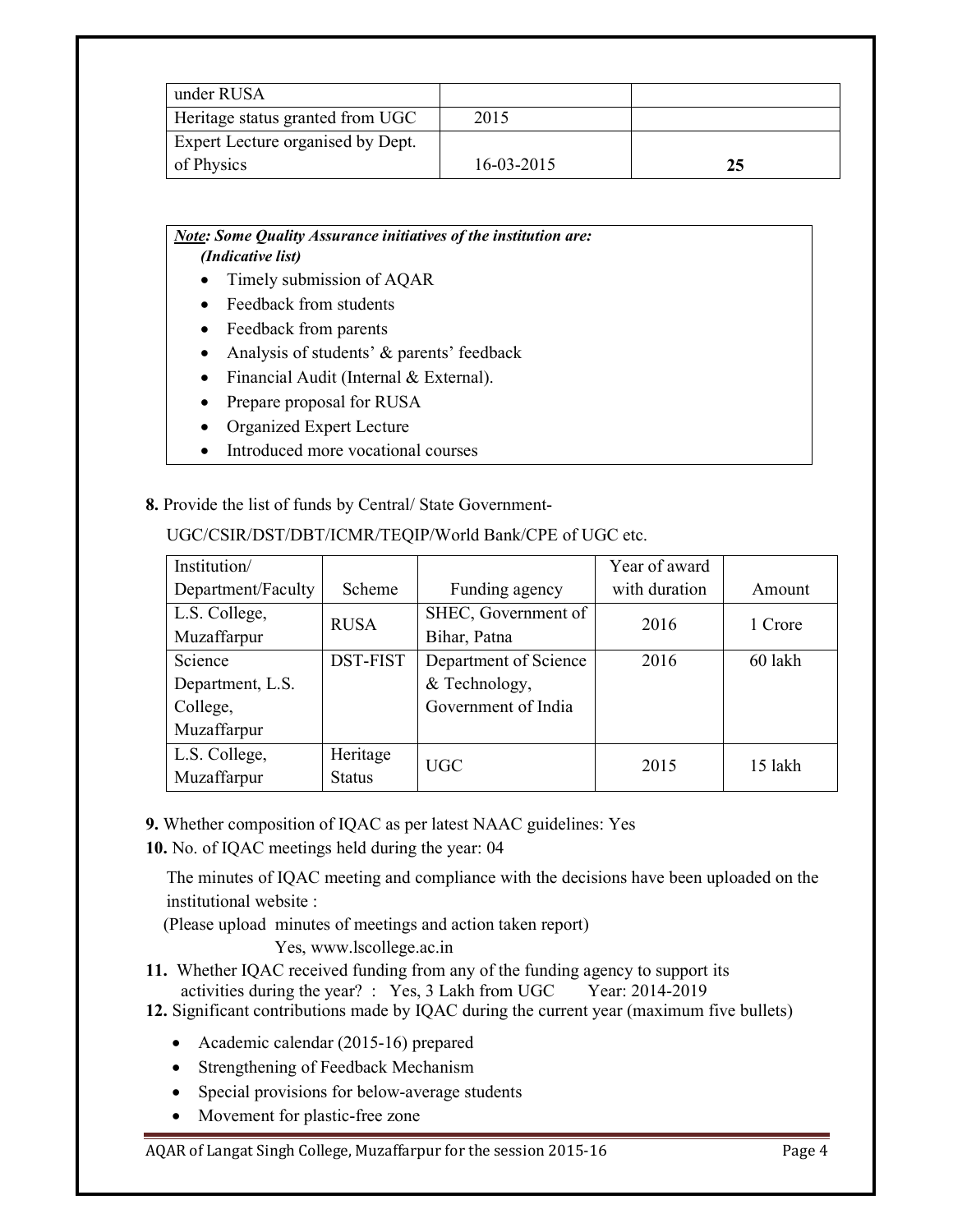- Extensive plantation
- **13.** Plan of action chalked out by the IQAC in the beginning of the Academic year towards Quality Enhancement and the outcome achieved by the end of the Academic year

| <b>Plan of Action</b>                     | <b>Achievements/Outcome</b>                                                                                                                                                                                                                                 |  |  |  |  |
|-------------------------------------------|-------------------------------------------------------------------------------------------------------------------------------------------------------------------------------------------------------------------------------------------------------------|--|--|--|--|
| Academic Calendar                         | Academic Calendar (2015-2016)                                                                                                                                                                                                                               |  |  |  |  |
| Feedback from students                    | Analysis of the feedback report from students                                                                                                                                                                                                               |  |  |  |  |
| Feedback from parents                     | Analysis of the feedback report from parents                                                                                                                                                                                                                |  |  |  |  |
| Financial Audit (Internal &<br>External). | In progress                                                                                                                                                                                                                                                 |  |  |  |  |
| Proposal for RUSA prepared                | The college prepared Institutional Development<br>Plan in the consultation with IQAC and the<br>proposal was submitted to MHRD for grants. The<br>Rashtriya Uchchatar Shiksha Abhiyan (RUSA)<br>also sanctioned grants of Rs. 2 crore under<br>component-9. |  |  |  |  |

**14.** Whether the AQAR was placed before statutory body? : Yes

Name of the Statutory body: Development Committee Date of meeting(s): 16.12.2016

- **15.** Whether NAAC/or any other accredited body(s) visited IQAC or interacted with it to assess the functioning? : No
- **16.** Whether institutional data submitted to AISHE: Yes

Year: 2015-16 Date of Submission: 19/02/2016

**17.** Does the Institution have Management Information System? **: Yes** 

If yes, give a brief description and a list of modules currently operational.

(Maximum 500 words)

The College has Management Information System. It has different modules like Administration, Accounts, Admission, Teaching, Library, etc. These modules are linked together and have centralized database. We have updated the college website with the active participation of the students of BCA and BBA. The college is trying to develop a software which can make academic and other activities in a college automated, organized and integrated. It will help in maintaining the entire record, beginning from admission process to the completion of the course.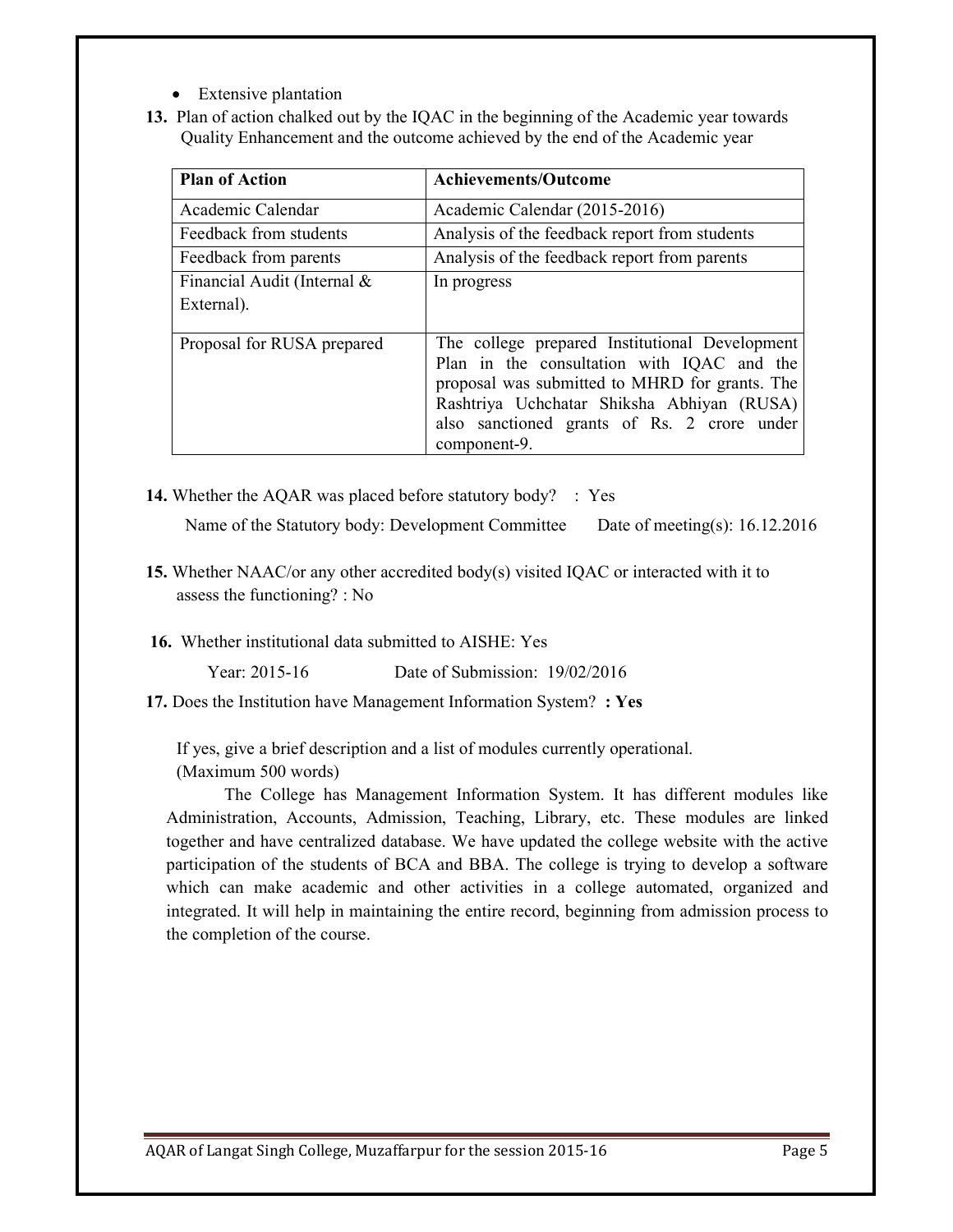## **Part-B**

## **CRITERION I – CURRICULAR ASPECTS**

#### **1.1 Curriculum Planning and Implementation**

1.1.1 Institution has the mechanism for well planned curriculum delivery and documentation. Explain in 500 words

 L. S. College has well organized mechanism for teaching, research and other activities. Teaching is imparted with the help of ICT. The faculty use projectors, sometimes K-Yan, in the classroom for the proper delivery of lecture. Slides are prepared for Power Point Presentations. Some of our classes are smart, equipped with adequate electronic devices comprising audiovisual aids. Besides curriculum delivery, other activities are also organised for students, such as quiz, elocution, group discussion, debates, etc. Seminars and symposia are also organised to enlighten students on different topics included in college curriculum. Students are also assigned to do the Project Work on different topics within stipulated period of time. So far as the documentation is concerned, the record of all the project works is maintained. Power Point Presentation is given and also documented. After activities, certificates are also distributed among students as the appreciation of their active participation and extraordinary performance.

|                                                                                    | 1.1.2 Certificate/ Diploma Courses introduced during the Academic year |             |                      |      |             |                                                                                          |                |             |                      |  |
|------------------------------------------------------------------------------------|------------------------------------------------------------------------|-------------|----------------------|------|-------------|------------------------------------------------------------------------------------------|----------------|-------------|----------------------|--|
| Name of                                                                            | Name of                                                                |             | Date of introduction |      |             | focus on employability/                                                                  |                |             | Skill development    |  |
| the                                                                                | the                                                                    |             | and duration         |      |             | entrepreneurship                                                                         |                |             |                      |  |
| Certificate                                                                        | Diploma                                                                |             |                      |      |             |                                                                                          |                |             |                      |  |
| Course                                                                             | Courses                                                                |             |                      |      |             |                                                                                          |                |             |                      |  |
| None                                                                               | None                                                                   |             |                      | None |             |                                                                                          | None           |             | None                 |  |
| 1.2 Academic Flexibility                                                           |                                                                        |             |                      |      |             |                                                                                          |                |             |                      |  |
|                                                                                    |                                                                        |             |                      |      |             | 1.2.1 New programmes/courses introduced during the Academic year                         |                |             |                      |  |
| Programme with                                                                     |                                                                        |             | Date of Introduction |      |             | Course with Code                                                                         |                |             | Date of Introduction |  |
| Code                                                                               |                                                                        |             |                      |      |             |                                                                                          |                |             |                      |  |
| <b>None</b>                                                                        |                                                                        |             | <b>None</b>          |      |             | <b>None</b>                                                                              |                | <b>None</b> | <b>None</b>          |  |
| 1.2.2 Programmes in which Choice Based Credit System (CBCS)/Elective course system |                                                                        |             |                      |      |             |                                                                                          |                |             |                      |  |
|                                                                                    |                                                                        |             |                      |      |             | implemented at the affiliated Colleges (if applicable) during the Academic year.         |                |             |                      |  |
| Name of Programmes                                                                 |                                                                        |             | <b>UG</b>            |      | PG          | Date of                                                                                  |                | <b>UG</b>   | PG                   |  |
| adopting CBCS                                                                      |                                                                        |             |                      |      |             | implementation of                                                                        |                |             |                      |  |
|                                                                                    |                                                                        |             |                      |      |             | CBCS / Elective                                                                          |                |             |                      |  |
|                                                                                    |                                                                        |             |                      |      |             | Course System                                                                            |                |             |                      |  |
|                                                                                    | <b>None</b>                                                            |             | <b>None</b>          |      | <b>None</b> | <b>None</b>                                                                              |                | <b>None</b> |                      |  |
| Already adopted (mention the year)                                                 |                                                                        |             |                      |      |             |                                                                                          |                |             |                      |  |
|                                                                                    |                                                                        |             |                      |      |             | 1.2.3 Students enrolled in Certificate/ Diploma Courses introduced during the            |                |             |                      |  |
| year                                                                               |                                                                        |             |                      |      |             |                                                                                          |                |             |                      |  |
|                                                                                    |                                                                        | Certificate |                      |      |             | Diploma Courses                                                                          |                |             |                      |  |
| No of Students                                                                     |                                                                        |             | N <sub>0</sub>       |      |             |                                                                                          | N <sub>o</sub> |             |                      |  |
| 1.3 Curriculum Enrichment                                                          |                                                                        |             |                      |      |             |                                                                                          |                |             |                      |  |
|                                                                                    |                                                                        |             |                      |      |             | 1.3.1 Value-added courses imparting transferable and life skills offered during the year |                |             |                      |  |
| Value added courses                                                                |                                                                        |             |                      |      |             | Date of introduction<br>Number of students enrolled                                      |                |             |                      |  |
|                                                                                    | None                                                                   |             |                      |      | None        |                                                                                          |                |             | None                 |  |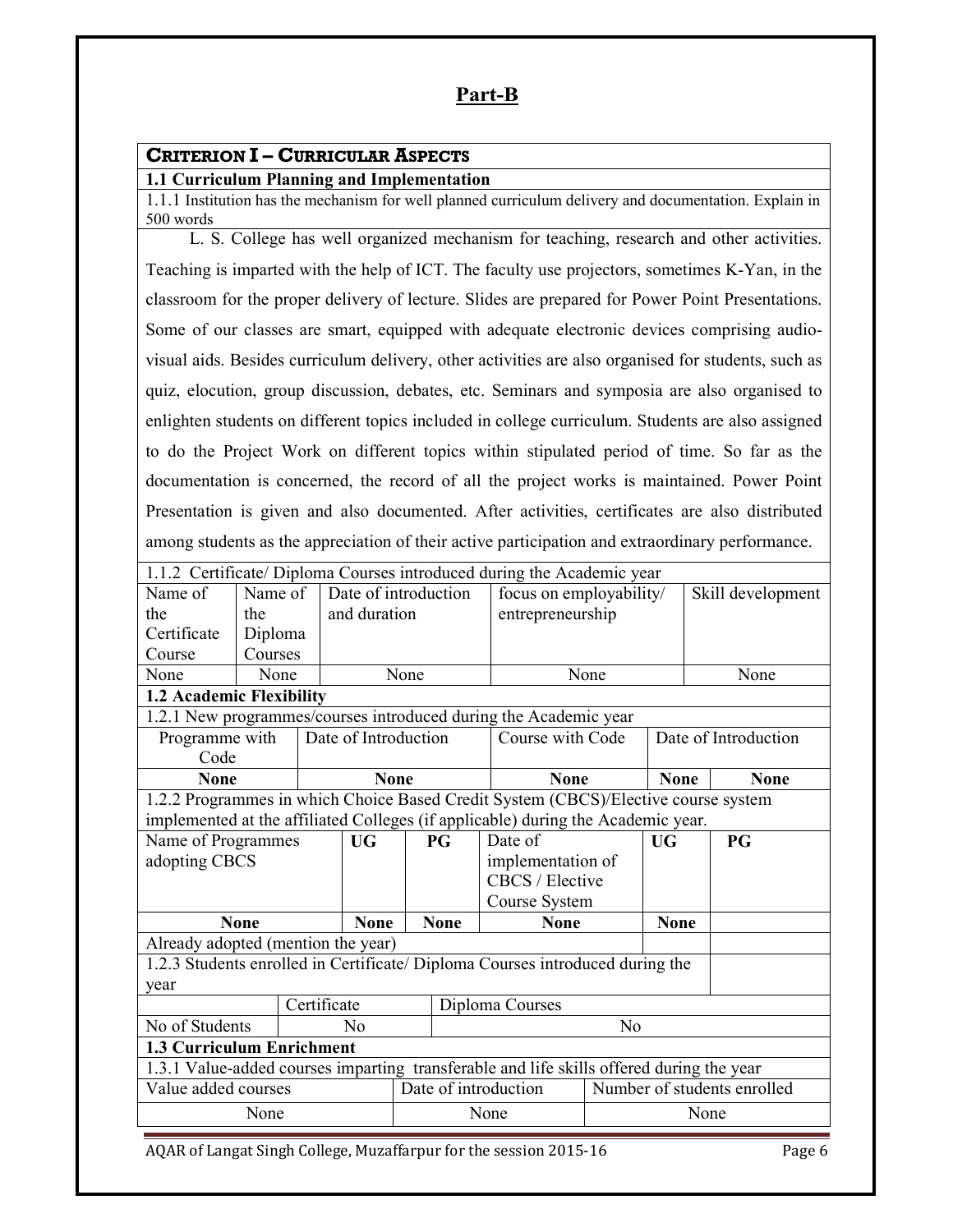|                                                                                                                                | 1.3.2 Field Projects / Internships undertaken during the year         |              |                                               |                                               |                                                                                                   |  |  |
|--------------------------------------------------------------------------------------------------------------------------------|-----------------------------------------------------------------------|--------------|-----------------------------------------------|-----------------------------------------------|---------------------------------------------------------------------------------------------------|--|--|
|                                                                                                                                | Project/Programme Title                                               |              | No. of students enrolled for Field Projects / |                                               |                                                                                                   |  |  |
|                                                                                                                                |                                                                       |              | Internships                                   |                                               |                                                                                                   |  |  |
|                                                                                                                                | 1."Production of baked food products and                              |              |                                               |                                               |                                                                                                   |  |  |
|                                                                                                                                | their marketing in Vaishali".                                         |              |                                               | No of students enrolled for Field Projects in |                                                                                                   |  |  |
| 2. "Industrial training" at Sudha Dairy,                                                                                       |                                                                       |              |                                               | Industrial Microbiology(IMB): 22              |                                                                                                   |  |  |
| Muzaffarpur.                                                                                                                   |                                                                       |              |                                               |                                               |                                                                                                   |  |  |
|                                                                                                                                | 3. "Mushroom Cultivation" at Pusa                                     |              |                                               |                                               |                                                                                                   |  |  |
|                                                                                                                                | 4. "Summer training in the area of quality                            |              |                                               |                                               |                                                                                                   |  |  |
|                                                                                                                                | control" at Lupin pharmaceutical, East                                |              |                                               |                                               |                                                                                                   |  |  |
| Sikkim                                                                                                                         |                                                                       |              |                                               |                                               |                                                                                                   |  |  |
| <b>1.4 Feedback System</b>                                                                                                     |                                                                       |              |                                               |                                               |                                                                                                   |  |  |
|                                                                                                                                | 1.4.1 Whether structured feedback received from all the stakeholders. |              |                                               |                                               |                                                                                                   |  |  |
| 1) Students                                                                                                                    | 2) Teachers                                                           | 3) Employers |                                               | 4) Alumni                                     | 5) Parents                                                                                        |  |  |
| Yes                                                                                                                            | Yes                                                                   | Yes          |                                               | Yes                                           | Yes                                                                                               |  |  |
| 1.4.2 How the feedback obtained is being analyzed and utilized for overall development of the                                  |                                                                       |              |                                               |                                               |                                                                                                   |  |  |
| institution? (maximum 500 words)<br>Feedback obtained from students is analysed by Feedback Analysis Committee. After analysis |                                                                       |              |                                               |                                               |                                                                                                   |  |  |
|                                                                                                                                |                                                                       |              |                                               |                                               |                                                                                                   |  |  |
|                                                                                                                                |                                                                       |              |                                               |                                               | the Committee submits report regarding teachers and suggest how to improve their quality of       |  |  |
|                                                                                                                                |                                                                       |              |                                               |                                               | teaching. But these reposts are kept confidential. Special classes are arranged for below-average |  |  |
|                                                                                                                                |                                                                       |              |                                               |                                               | students on the basis of the feedback obtained from them. Utmost care is taken for the removal    |  |  |
|                                                                                                                                |                                                                       |              |                                               |                                               | of specific doubts. On the other hand, teachers are also informed of their limitations and at the |  |  |
|                                                                                                                                |                                                                       |              |                                               |                                               | same time urged for improvement in their teaching style, keeping in mind the requirements of      |  |  |
|                                                                                                                                |                                                                       |              |                                               |                                               | the students. The remarks of students about teachers, though kept confidential, are given prime   |  |  |
|                                                                                                                                |                                                                       |              |                                               |                                               | consideration. The fact is that teachers are meant for students. They are from time to time       |  |  |
|                                                                                                                                |                                                                       |              |                                               |                                               | advised to be up to date and be useful to students. They are asked to adopt new ways of           |  |  |
|                                                                                                                                | teaching with changing situations in different classroom.             |              |                                               |                                               |                                                                                                   |  |  |
|                                                                                                                                | <b>CRITERION II - TEACHING-LEARNING AND EVALUATION</b>                |              |                                               |                                               |                                                                                                   |  |  |
|                                                                                                                                | 2.1 Student Enrolment and Profile                                     |              |                                               |                                               |                                                                                                   |  |  |
|                                                                                                                                | 2.1.1 Demand Ratio during the year                                    |              |                                               |                                               |                                                                                                   |  |  |
| Name of the<br>Programme                                                                                                       | Number of seats available                                             |              |                                               | Number of<br>applications received            | <b>Students Enrolled</b>                                                                          |  |  |
| B.A.                                                                                                                           | 1757                                                                  |              |                                               | 993                                           | 957                                                                                               |  |  |
| B.Sc                                                                                                                           | 937                                                                   |              |                                               | 489                                           | 485                                                                                               |  |  |

B.Com 318 155 148

M.A. 1050 313 307

B.Com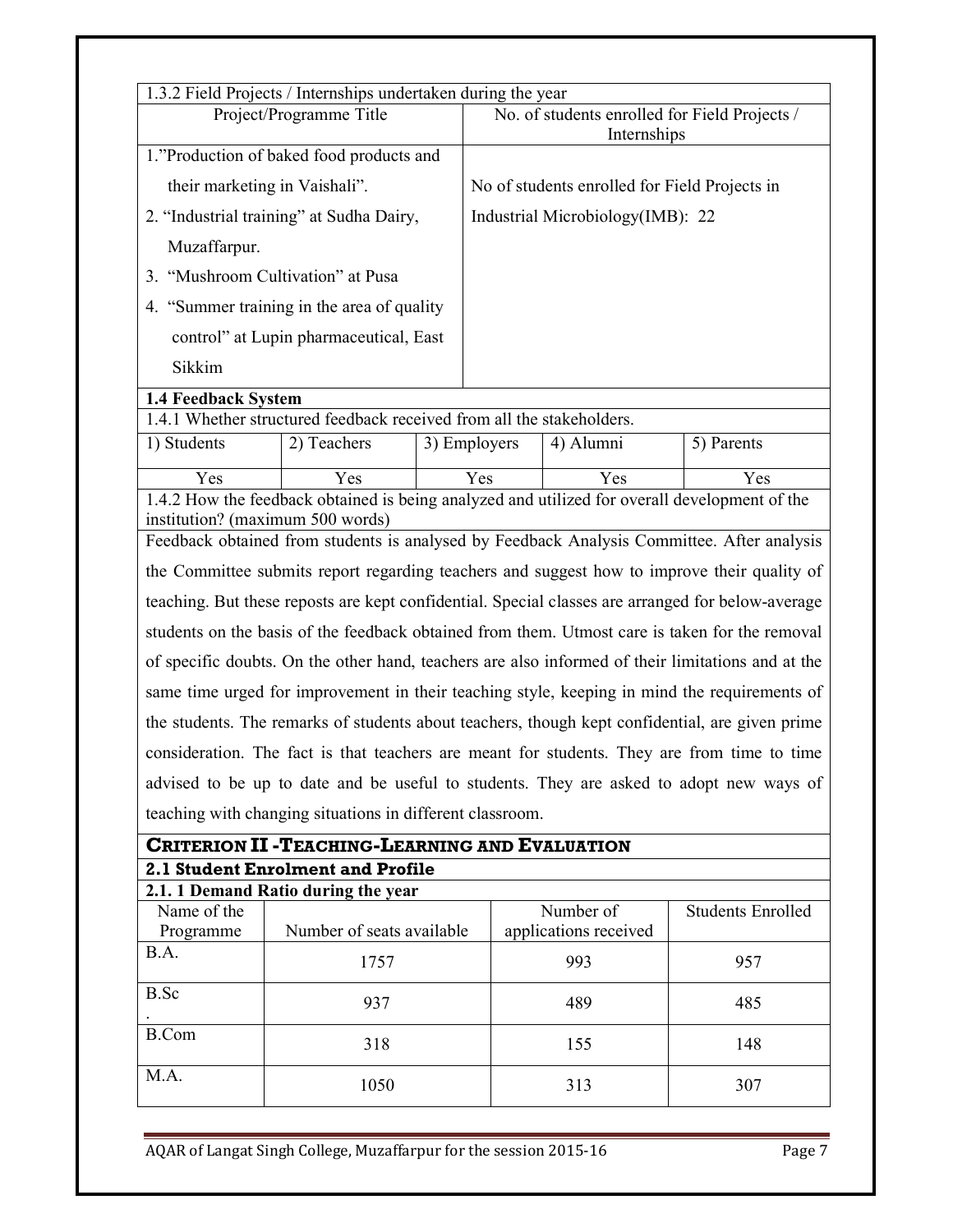|                                                                  |                   |                                                             |                                                                                                                                                             |                                                                                                                                                                                                   |                                                                                                          |                                        |                                                                                                               |                                  | 201                                      |                                                     |
|------------------------------------------------------------------|-------------------|-------------------------------------------------------------|-------------------------------------------------------------------------------------------------------------------------------------------------------------|---------------------------------------------------------------------------------------------------------------------------------------------------------------------------------------------------|----------------------------------------------------------------------------------------------------------|----------------------------------------|---------------------------------------------------------------------------------------------------------------|----------------------------------|------------------------------------------|-----------------------------------------------------|
| M.Sc.                                                            |                   |                                                             | 550                                                                                                                                                         |                                                                                                                                                                                                   |                                                                                                          | 205                                    |                                                                                                               |                                  |                                          |                                                     |
| <b>IMB</b>                                                       |                   |                                                             | 50                                                                                                                                                          |                                                                                                                                                                                                   | 21                                                                                                       |                                        |                                                                                                               | 21                               |                                          |                                                     |
| <b>BBA</b>                                                       |                   | 91                                                          |                                                                                                                                                             |                                                                                                                                                                                                   |                                                                                                          | 69                                     |                                                                                                               | 69                               |                                          |                                                     |
| <b>B. C. A</b>                                                   |                   |                                                             | 94                                                                                                                                                          |                                                                                                                                                                                                   |                                                                                                          | 239                                    |                                                                                                               |                                  | 94                                       |                                                     |
| <b>BMC</b>                                                       |                   |                                                             | 50                                                                                                                                                          |                                                                                                                                                                                                   |                                                                                                          | 22                                     |                                                                                                               |                                  | 22                                       |                                                     |
| <b>BLIS</b>                                                      |                   |                                                             | 40                                                                                                                                                          |                                                                                                                                                                                                   |                                                                                                          | 22                                     |                                                                                                               |                                  | 22                                       |                                                     |
|                                                                  |                   |                                                             |                                                                                                                                                             |                                                                                                                                                                                                   |                                                                                                          |                                        |                                                                                                               |                                  |                                          |                                                     |
| <b>COMMERCE</b>                                                  |                   |                                                             | 250                                                                                                                                                         |                                                                                                                                                                                                   |                                                                                                          | 173                                    |                                                                                                               |                                  | 173                                      |                                                     |
| <b>GEOGRAPHY</b>                                                 |                   |                                                             | 150                                                                                                                                                         |                                                                                                                                                                                                   |                                                                                                          | 87                                     |                                                                                                               |                                  | 87                                       |                                                     |
| 2.2 Catering to Student Diversity                                |                   |                                                             |                                                                                                                                                             | 2.2.1. Student - Full time teacher ratio (current year data)                                                                                                                                      |                                                                                                          |                                        |                                                                                                               |                                  |                                          |                                                     |
| Year                                                             | Number of<br>(UG) | students enrolled<br>in the institution                     | Number of students<br>enrolled in the<br>institution (PG)                                                                                                   |                                                                                                                                                                                                   | Number of full<br>time teachers<br>available in<br>the institution<br>teaching only<br><b>UG</b> courses |                                        | Number<br>of full<br>time<br>teachers<br>available<br>in the<br>institution<br>teaching<br>only PG<br>courses | teachers<br>UG and               | Number of<br>teaching both<br>PG courses |                                                     |
| 2015-16                                                          |                   | 2078                                                        |                                                                                                                                                             | 508                                                                                                                                                                                               | 63<br>63                                                                                                 |                                        | 63                                                                                                            |                                  | 41:1                                     |                                                     |
| 2.3 Teaching - Learning Process<br>Number of<br>teachers on roll |                   | Number of<br>teachers using<br>ICT $(LMS, e-$<br>Resources) |                                                                                                                                                             | 2.3.1 Percentage of teachers using ICT for effective teaching with Learning Management<br>Systems (LMS), E-learning resources etc. (current year data)<br>ICT tools and<br>resources<br>available |                                                                                                          | Number of<br>ICT enabled<br>classrooms |                                                                                                               | Number of<br>smart<br>classrooms |                                          | $E-$<br>resourc<br>es and<br>techniq<br>ues<br>used |
| 63                                                               |                   |                                                             | 35<br>Computer,<br>Smart<br>Classroom, PPT<br>Presentation etc.<br>2.3.2 Students mentoring system available in the institution? Give details. (maximum 500 |                                                                                                                                                                                                   |                                                                                                          | 10                                     |                                                                                                               | 04                               |                                          | PPT &<br>Smart<br>Classro<br>om                     |
| words)                                                           |                   |                                                             |                                                                                                                                                             |                                                                                                                                                                                                   |                                                                                                          |                                        |                                                                                                               |                                  |                                          |                                                     |
|                                                                  |                   |                                                             |                                                                                                                                                             | Under Students Mentoring System, each teacher has a group of thirty-three students. He                                                                                                            |                                                                                                          |                                        |                                                                                                               |                                  |                                          |                                                     |
|                                                                  |                   |                                                             |                                                                                                                                                             | not only teaches them in the classroom but also guides them personally outside the class. He                                                                                                      |                                                                                                          |                                        |                                                                                                               |                                  |                                          |                                                     |

motivates them for higher studies and entrepreneurship. He creates awareness among students

regarding moral values and goal achievements. In this way, better environment on campus is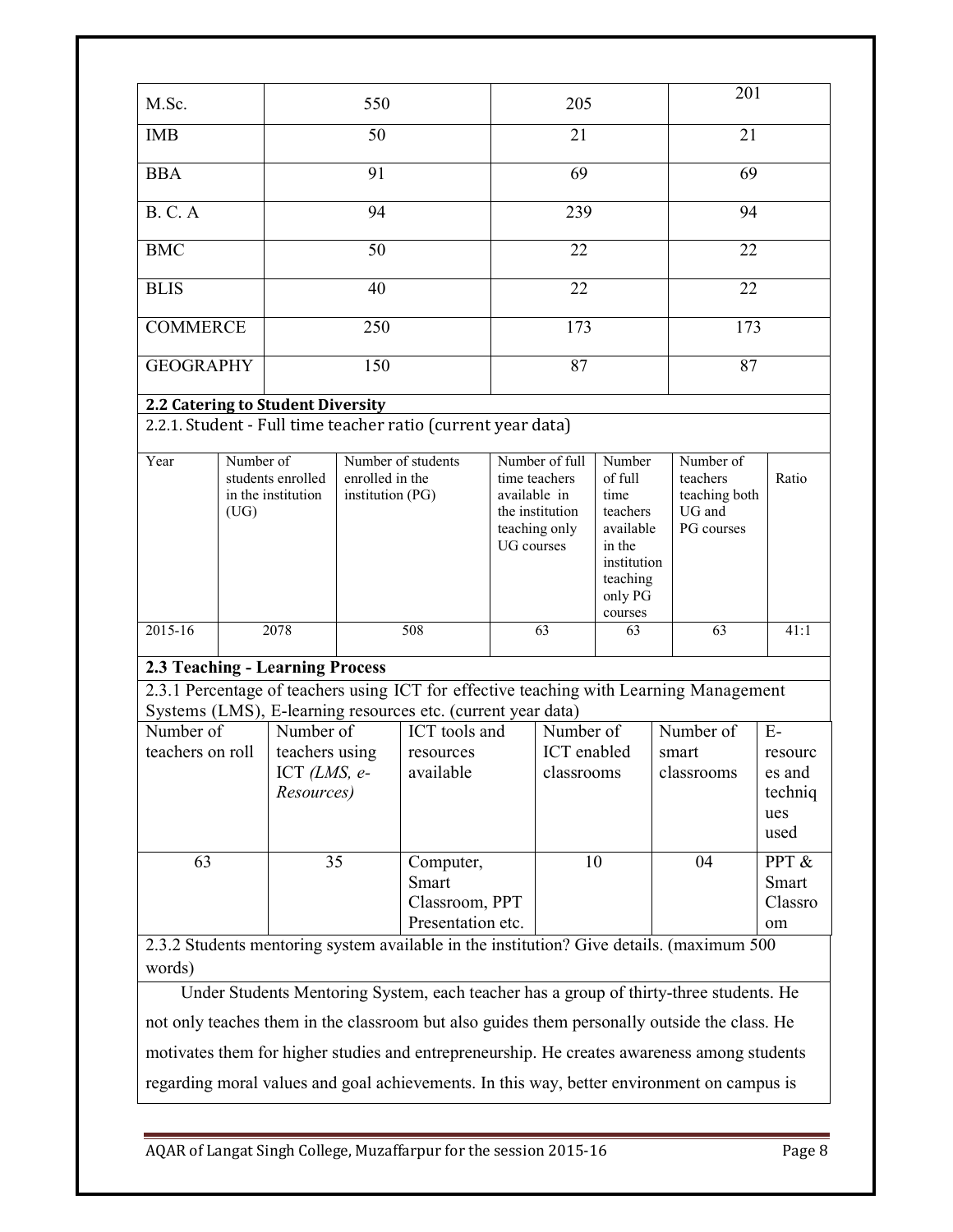created.

 There are several types of mentoring. For example, professional guidance, career advancement, course-specific, lab-specific, etc. Professional guidance is given to students in order to help them achieve their professional goals. Mentors help students in career advancement regarding self-employment opportunities, entrepreneurship development and morale, honesty and integrity required for career growth. Course-specific guidance is also given to students regarding attendance and performance in the present semester and overall performance in the previous semester. Lab-specific mentoring is done regarding Dos and Don'ts in the lab.

 The mentor has a lot of responsibilities to shoulder. He meets the group of students at least twice a month. He monitors, counsels, guides and motivates the students in all academic matters. He advises students in the selection of electives, project work, summer training, etc. Sometimes, he has to contact their parents if situation demands in the case of academic irregularities, negative behavioural changes and interpersonal relations, detrimental activities etc. He also keeps contact with the students even after their graduation is over. He intimates HoD and suggests administrative action if required. The HoD meets all the mentors of the department and discusses with them the relevant problems of students. Whenever required, he gives mentors proper advice and initiates administrative action. The college has also academic council to look after the mentoring system. The following is the plan of the mentoring system:



#### **2.4 Teacher Profile and Quality**

**2.4.1 Number of full time teachers appointed during the year**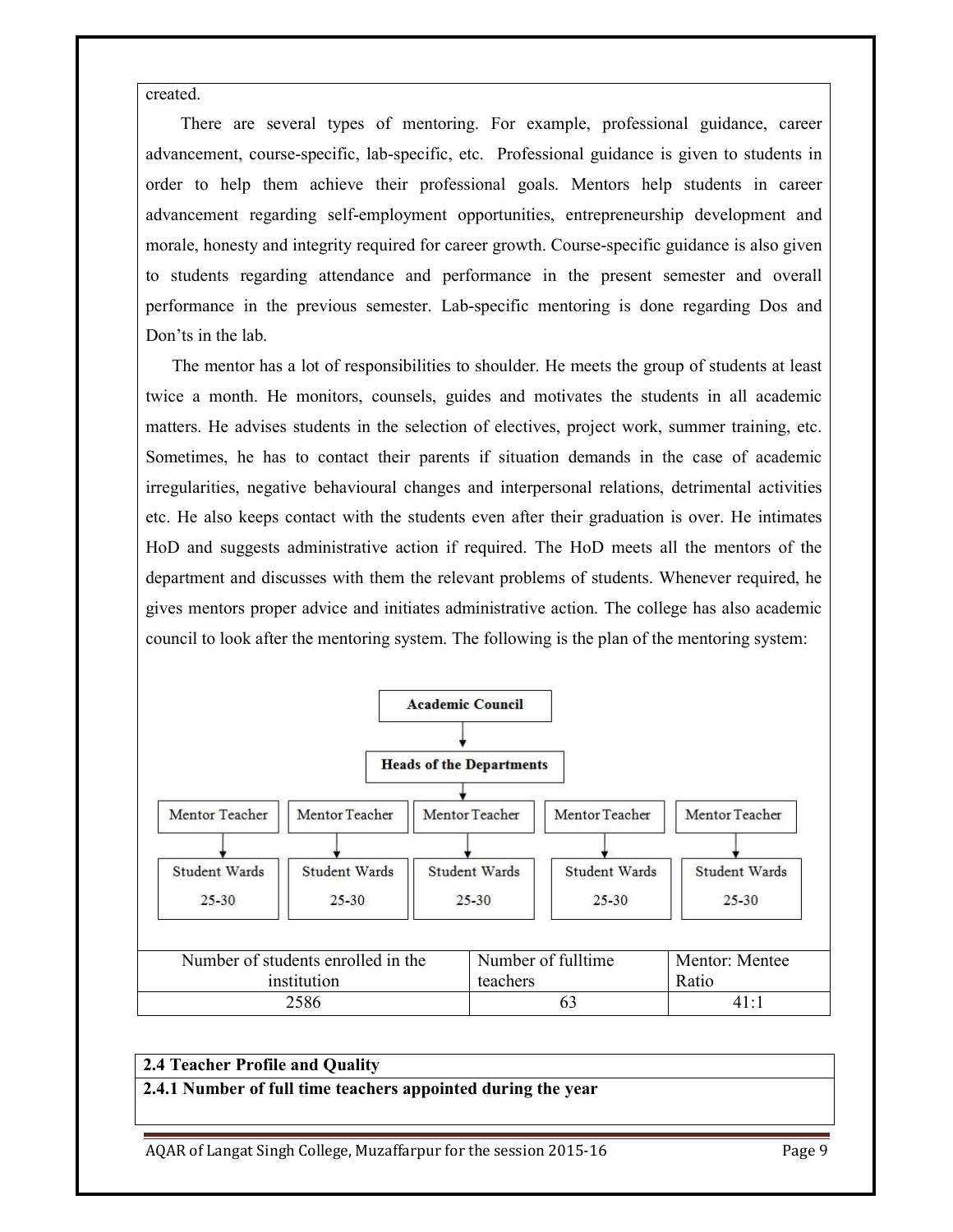| No. of sanctioned<br>positions | No. of filled<br>positions | Vacant positions | Positions filled<br>during the current<br>year | No. of<br>faculty<br>with<br>Ph.D |
|--------------------------------|----------------------------|------------------|------------------------------------------------|-----------------------------------|
|                                |                            |                  |                                                |                                   |

#### **2.4.2 Honours and recognitions received by teachers**

*(received awards, recognition, fellowships at State, National, International level from Government, recognised bodies during the year )* 

| Year of award | Name of full time teachers receiving awards<br>from state level, national level, international<br>level | Designation | Name of the award.<br>fellowship, received from<br>Government or recognized<br>bodies |
|---------------|---------------------------------------------------------------------------------------------------------|-------------|---------------------------------------------------------------------------------------|
| 2015          | Dr. Shail Kumari<br>Bhagwan Buddha National Fellowship Award,<br>2015                                   | Professor   | ٠                                                                                     |
| 2015          | Dr. Shail Kumari<br>Global Achiever Pacific Award – 2014                                                | Professor   | Global Society for Health<br>and Educational Growth at<br>Dehradun                    |

#### **2.5 Evaluation Process and Reforms**

2.5.1 Number of days from the date of semester-end/ year- end examination till the declaration of results during the year

| Program      | Programme | Semester/year | Last date of the last | Date of declaration of |
|--------------|-----------|---------------|-----------------------|------------------------|
| me           | Code      |               | semester-end/year-end | results of semester-   |
| Name         |           |               | examination           | end/year-end           |
|              |           |               |                       | examination            |
| B.A.         | B.A.      | Year          | April                 | June                   |
| B.Sc.        | B.Sc.     | Year          | April                 | June                   |
| <b>B.Com</b> | B.Com     | Year          | April                 | June                   |
| M.A.         | M.A.      | Semester      | December / June       | January / July         |
| M.Sc.        | M.Sc.     | Semester      | December / June       | January / July         |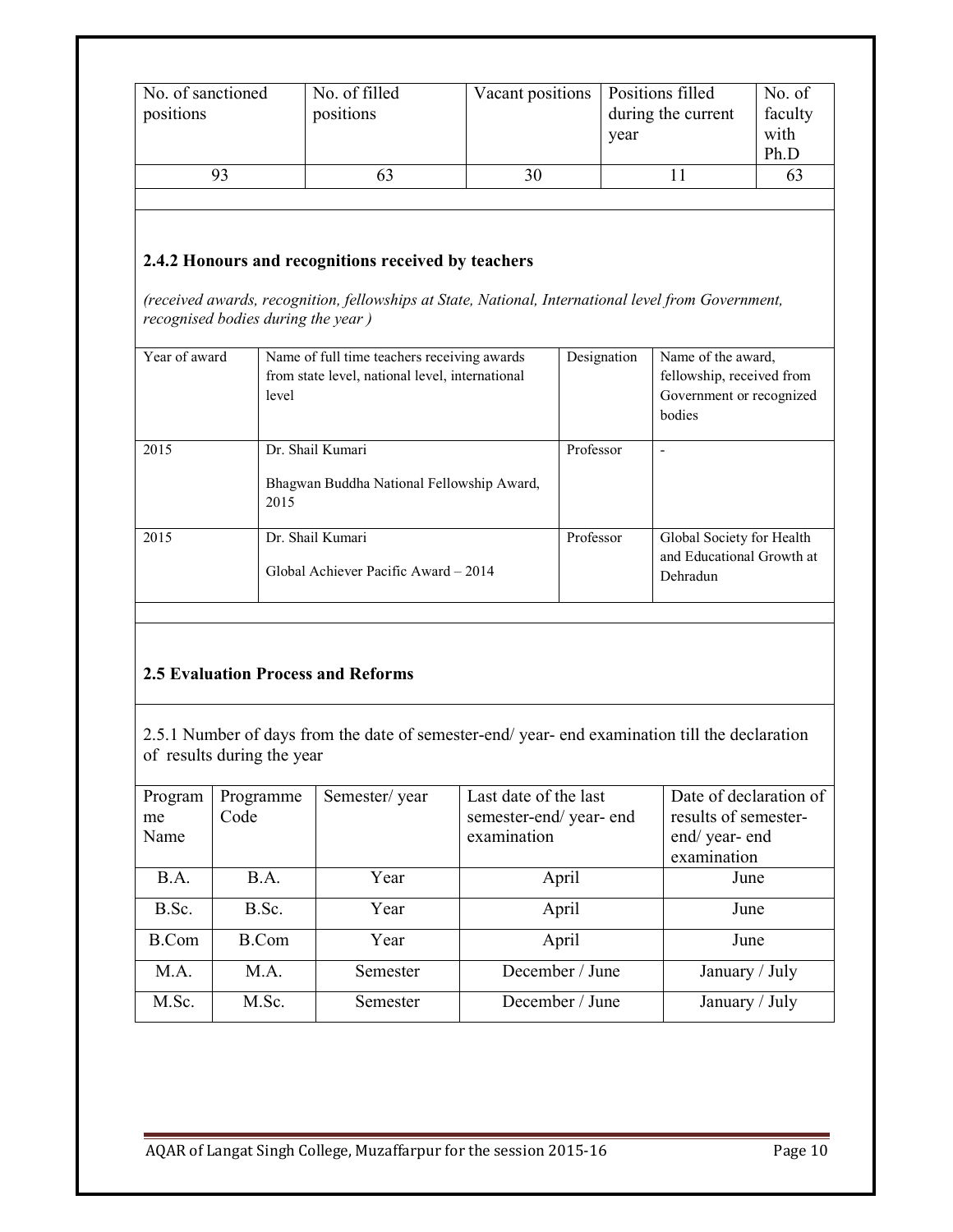2.5.2 Reforms initiated on Continuous Internal Evaluation(CIE) system at the institutional level (250 words):

The College has introduced several reforms in Continuous Internal Evaluation (CIE) of students. Reforms in CIE at the Institutional Level form an integral part of teaching and learning process. Students are made aware of the evaluation process by holding meetings and arranging orientation programmes. Our Teaching Plan also contains evaluation procedures. Results are put up on Notice Boards. Results are analysed by class tutors after every test. Pass percentage of each course is calculated by dividing the total number of students appeared and passed in each course. The performance of the students is monitored by the Principal and the necessary feedback is given to the concerned faculty members. The Principal conducts Review Meetings department wise to give necessary feedback for the Progress Reports and improvement of students' performance. Parents' Meetings are regularly held. The college is keen on monitoring the performance of the students and forwarding reports to the Parents. Progress Reports are sent by the tutors to the parents after each of the test. Parents/ Guardians are advised to note the performance of their wards and take remedial measure if needed. Whenever necessary, the tutor shall recommend the visit of the parent to the college for a discussion about the Remedial Classes which are conducted for the slow learners and absentees. Remedial classes are also arranged for students who participate in Sports, NSS and NCC activities.

**2.5.3** Academic calendar prepared and adhered for conduct of Examination and other related matters (250 words)

- Each department of the college follows the academic calendar issued by the university. The syllabus is divided into units which are to be finished by a given deadline.
- The progress of the syllabus is monitored through the feedback taken from the students by senior most members of faculty and communicated to the IQAC and the Principal for review.
- In the departmental council meetings, the staff members of various teaching departments prepare academic plans for the coming academic year in the light of the IQAC decisions and recommendations.
- Teachers are apprised of the decisions of IOAC and encouraged to impart the curriculum through innovative teaching method like presentations, assignments, discussions, workshop, seminars, industrial visits (wherever required), computer education etc., apart from traditional (chalk & talk) teaching methods.

#### **2.6 Student Performance and Learning Outcomes**

2.6.1 Program outcomes, program specific outcomes and course outcomes for all programs offered by the institution are stated and displayed in website of the institution (to provide the weblink)

To facilitate the achievement of the intended learning outcomes the teaching, learning and assessment strategies are evaluated and discussed by each department as per the feedback received from students. The outcome of such discussions is then placed before HODs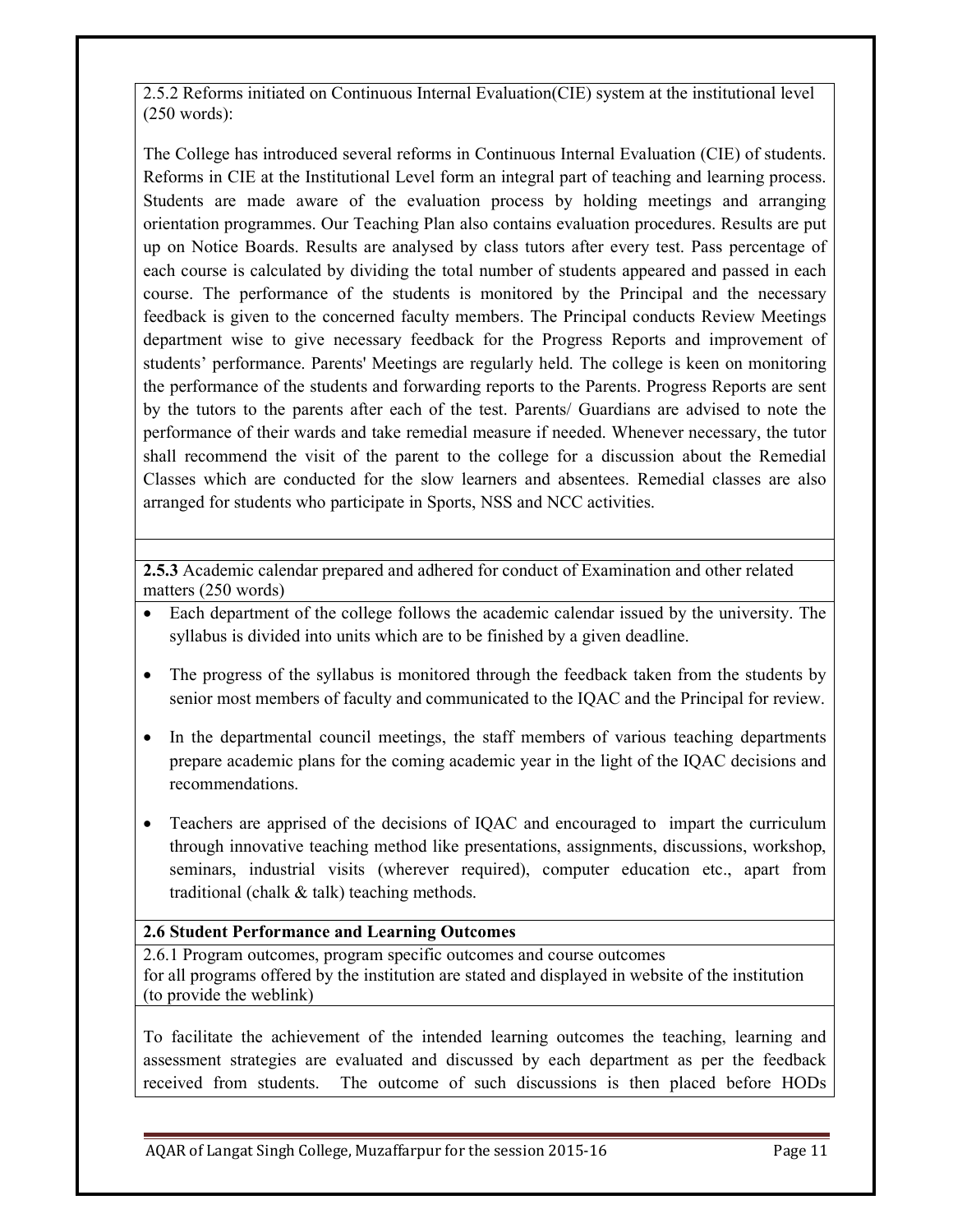committee, IQAC and college research committee for discussions and recommendations.

Web link : www.lscollege.ac.in

| 2.6.2 Pass percentage of students |              |                                    |                                 |            |  |  |  |  |  |
|-----------------------------------|--------------|------------------------------------|---------------------------------|------------|--|--|--|--|--|
| Program                           | Programme    | Number of students appeared in the | Number of students passed in    | Pass       |  |  |  |  |  |
| me Code                           | name         | final year examination             | final semester/year examination | Percentage |  |  |  |  |  |
| B.A.                              | B.A.         | 1460                               | 1394                            | 95.5%      |  |  |  |  |  |
| B.Sc.                             | B.Sc.        | 1567                               | 1001                            | 63.9%      |  |  |  |  |  |
| <b>B.Com</b>                      | <b>B.Com</b> | 310                                | 277                             | 89.4%      |  |  |  |  |  |
| M.A.                              | M.A.         | 1029                               | 461                             | 44.8%      |  |  |  |  |  |
| M.Sc.                             | M.Sc.        | 436                                | 125                             | 28.7%      |  |  |  |  |  |
|                                   |              |                                    |                                 |            |  |  |  |  |  |

#### **2.7 Student Satisfaction Survey**

2.7.1 Student Satisfaction Survey (SSS) on overall institutional performance (Institution may design the questionnaire) (results and details be provided as weblink)

The following questionnaire has been prepared by the college for Student Satisfaction Survey (SSS) regarding teaching learning process.

Web Link: www.lscollege.ac.in

1. How much of the syllabus was covered in the class?

- $4 85$  to  $100\%$  $3 - 70$  to  $84%$
- $2 55$  to 69%
- $1 30$  to 54%
- $0 -$ Below 30%

#### 2. How well did the teachers prepare for the classes?

- 4 –Thoroughly
- 3 Satisfactorily
- 2 Poorly
- 1 Indifferently
- 0 Won't teach at all
- 3. How well were the teachers able to communicate?
	- 4 Always effective
	- 3 Sometimes effective
	- 2 Just satisfactorily
	- 1– Generally ineffective
	- 0– Very poor communication
- 4. The teacher's approach to teaching can best be described as
	- 4– Excellent
	- 3 Very good
	- 2 Good
	- $1 Fair$
	- 0– Poor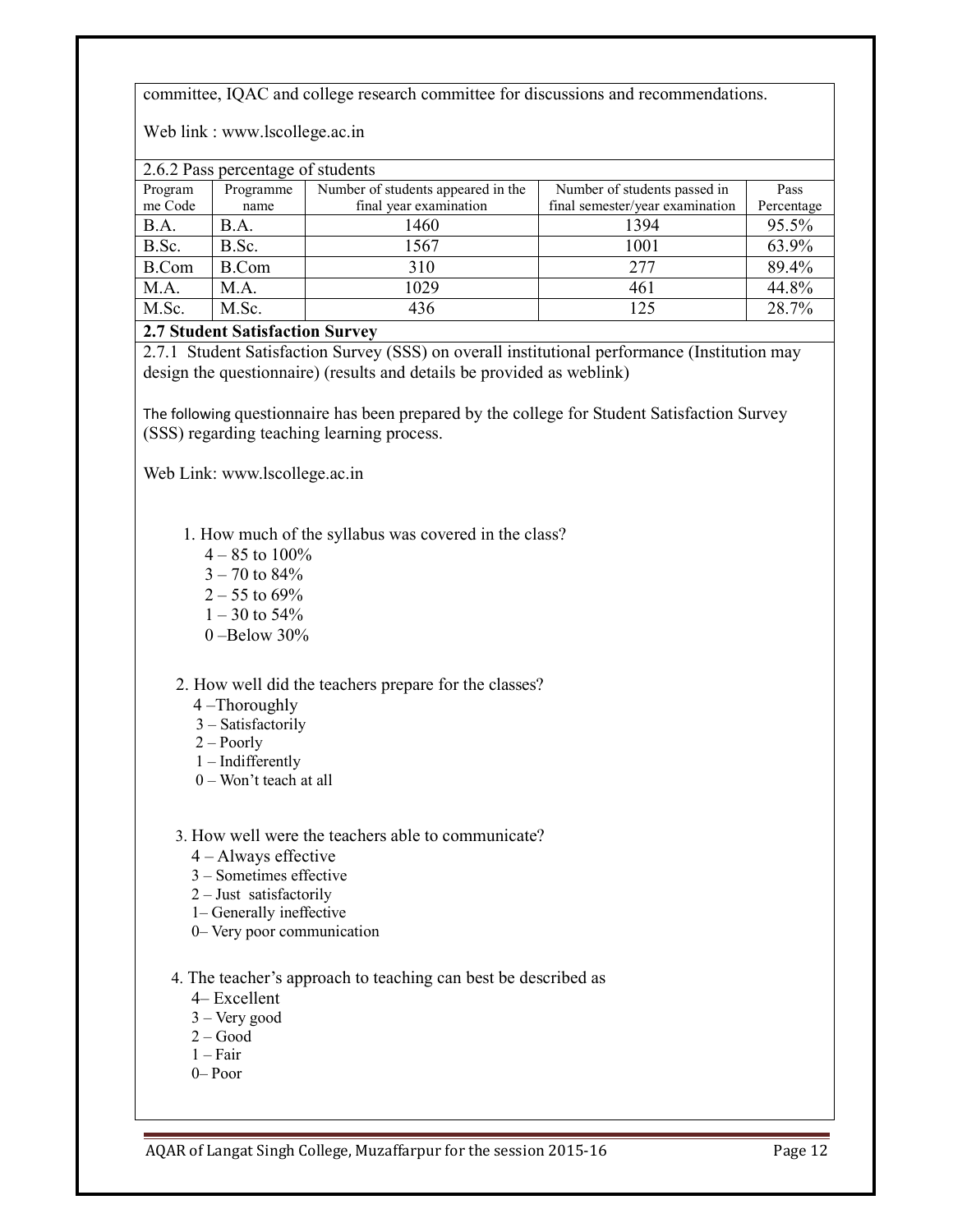- 5. Fairness of the internal evaluation process by the teachers.
	- 4 Always fair
	- 3 Usually fair
	- 2 Sometimes unfair
	- 1 Usually unfair
	- 0– Unfair

6. Was your performance in assignments discussed with you?

4 – Every time

 $3 -$ Usually

- 2 Occasionally/Sometimes
- 1 Rarely
- 0– Never
- 7. The institute takes active interest in promoting internship, student exchange, field visit opportunities for students.
	- 4 Regularly

3 – Often

- 2 Sometimes
- 1 Rarely
- 0– Never
- 8. The teaching and mentoring process in your institution facilitates you in cognitive, social and emotional growth.
	- 4 Significantly
	- 3 Very well
	- 2 Moderately
	- 1 Marginally
	- 0– Not at all

9. The institution provides multiple opportunities to learn and grow.

- 4 Strongly agree
- $3 \text{Agree}$
- 2 Neutral
- 1 Disagree
- 0– Strongly disagree
- 10. Teachers inform you about your expected competencies, course outcomes and programme outcomes.
	- 4 Every time
	- $3 -$ Usually
	- 2– Occasionally/Sometimes
	- 1 Rarely
	- 0– Never
- 11. Your mentor does a necessary follow-up with an assigned task to you.
	- 4 Every time
	- $3 -$ Usually
	- 2 Occasionally/Sometimes
	- 1 Rarely
	- 0 I don't have a mentor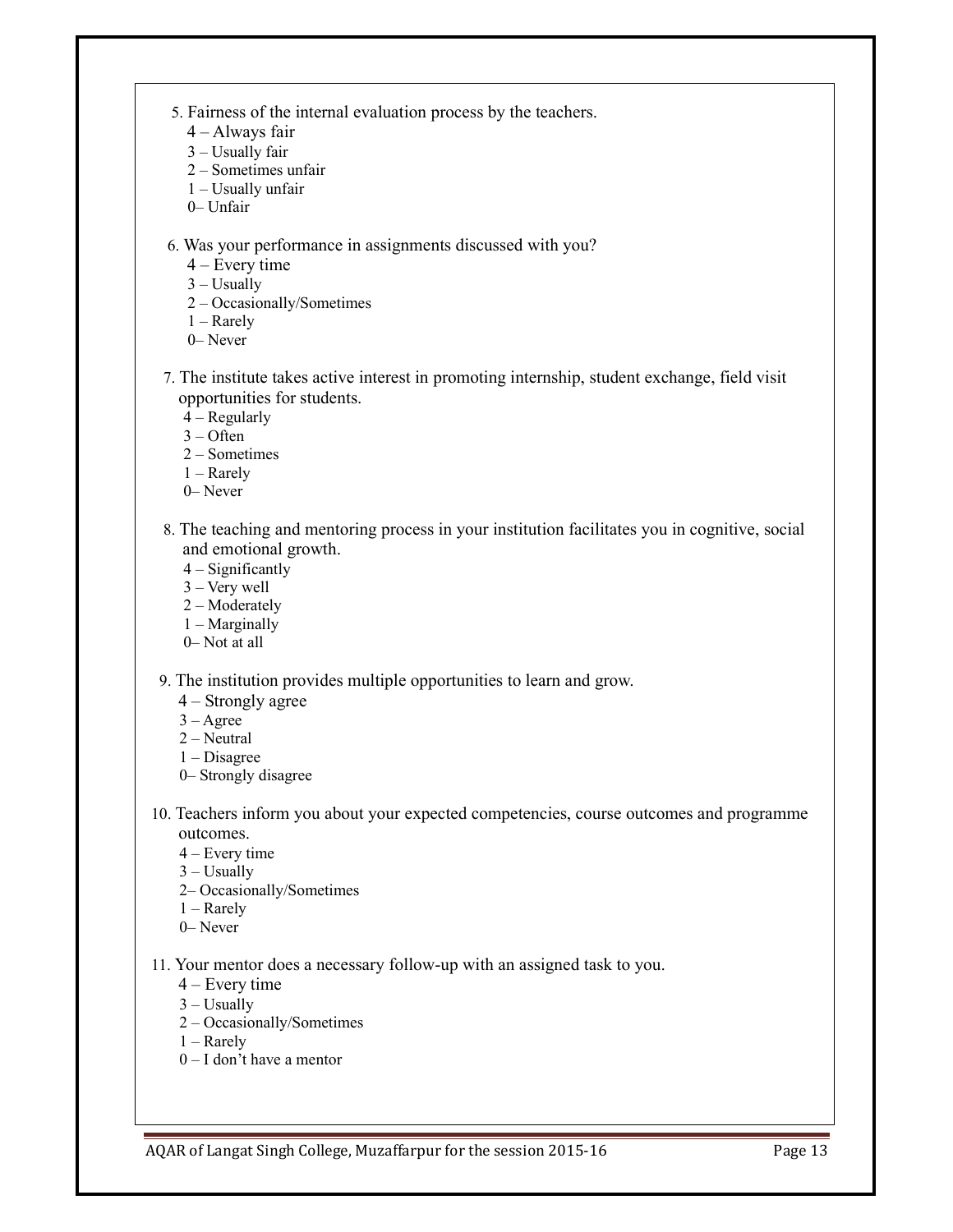12. The teachers illustrate the concepts through examples and applications.

- 4 Every time
- $3 -$ Usually
- 2 Occasionally/Sometimes
- 1– Rarely
- $0$  Never
- 13. The teachers identify your strengths and encourage you with providing right level of challenges.
	- $4 -$ Fully
	- 3 Reasonably
	- 2 Partially
	- $1 -$ Slightly
	- 0– Unable to
- 14. Teachers are able to identify your weaknesses and help you to overcome them.
	- 4 Every time
	- $3 -$ Usually
	- 2 Occasionally/Sometimes
	- 1 Rarely
	- $0$  Never
- 15. The institution makes effort to engage students in the monitoring, review and continuous quality improvement of the teaching learning process.
	- 4 Strongly agree
	- 3 Agree
	- $2 -$ Neutral
	- 1 Disagree
	- 0 Strongly disagree
- 16. The institute/ teachers use student centric methods, such as experiential learning, participative learning and problem solving methodologies for enhancing learning experiences.
	- $4 To a great extent$
	- 3 Moderate
	- 2 Some what
	- 1 Very little
	- $0$  Not at all
- 17. Teachers encourage you to participate in extracurricular activities.
	- 4 Strongly agree
	- $3 \text{Agree}$
	- 2 Neutral
	- 1 Disagree
	- 0 Strongly disagree
- 18. Efforts are made by the institute/ teachers to inculcate soft skills, life skills and employability skills to make you ready for the world of work.
	- 4 To a great extent
	- 3 Moderate
	- 2 Some what
	- 1 Very little
	- $0$  Not at all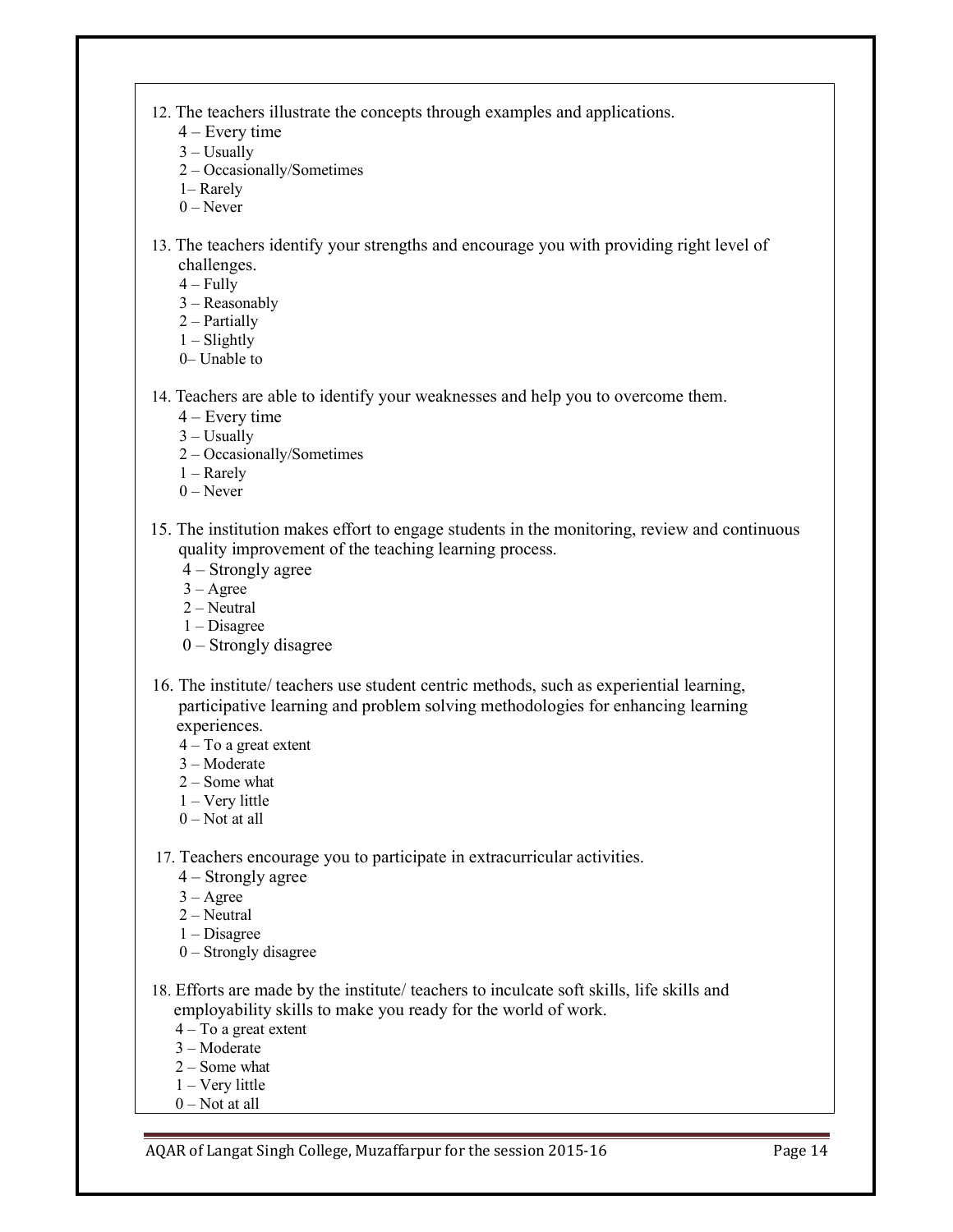- 19. What percentage of teachers use ICT tools such as LCD projector, Multimedia, etc. while teaching.
	- 4 Above 90%
	- $3 70 89%$
	- $2 50 69%$
	- $1 30 49%$
	- 0 Below 29%

20. The overall quality of teaching-learning process in your institute is very good.

- 4 –Strongly agree
- $3 \text{Agree}$
- $2 -$ Neutral
- 1 Disagree
- 0 Strongly disagree

## **CRITERION III – RESEARCH, INNOVATIONS AND EXTENSION**

#### **3.1 Resource Mobilization for Research**

3.1.1 Research funds sanctioned and received from various agencies, industry and other organisations

| Nature of the Project                                                             | Duration | Name of the                                  | Total grant        | Amount received     |
|-----------------------------------------------------------------------------------|----------|----------------------------------------------|--------------------|---------------------|
|                                                                                   |          | funding                                      | sanctioned         | during the Academic |
|                                                                                   |          | Agency                                       |                    | year                |
| Major projects                                                                    | 4 Years  | <b>ICHR</b>                                  | $3,50,000/-$       | $2,75,000/-$        |
| <b>Minor Projects</b>                                                             | 2 Years  | <b>UGC</b>                                   | $1,35,000/-$       | $1,35,000/-$        |
|                                                                                   | 2 Years  | <b>UGC</b>                                   | $2,60,000/$ -      | 1,75,000/-          |
|                                                                                   | 2 Years  | $_{\mathrm UGC}$                             | $1,90,000/-$       | $1,15,000/-$        |
| Interdisciplinary<br>Projects                                                     |          |                                              |                    |                     |
| Industry sponsored<br>Projects                                                    |          |                                              |                    |                     |
| Projects sponsored by<br>the University/ College                                  |          |                                              |                    |                     |
| <b>Students Research</b><br>Projects<br>(other than compulsory<br>by the College) |          |                                              |                    |                     |
| <b>International Projects</b>                                                     | One Year | S.B.A.Univer<br>sity, Alkharj,<br><b>KSA</b> | Rs.<br>6,80,000.00 | Rs. 6,80,000.00     |
|                                                                                   | One Year | S.B.A.Univer<br>sity, Alkharj,<br><b>KSA</b> | Rs. 7,14,000       | Rs. 7,14,000.00     |
|                                                                                   | Two Yars | S.B.A.Univer<br>sity, Alkharj,<br><b>KSA</b> | Rs. 500,000.00     | Rs. 500,000.00      |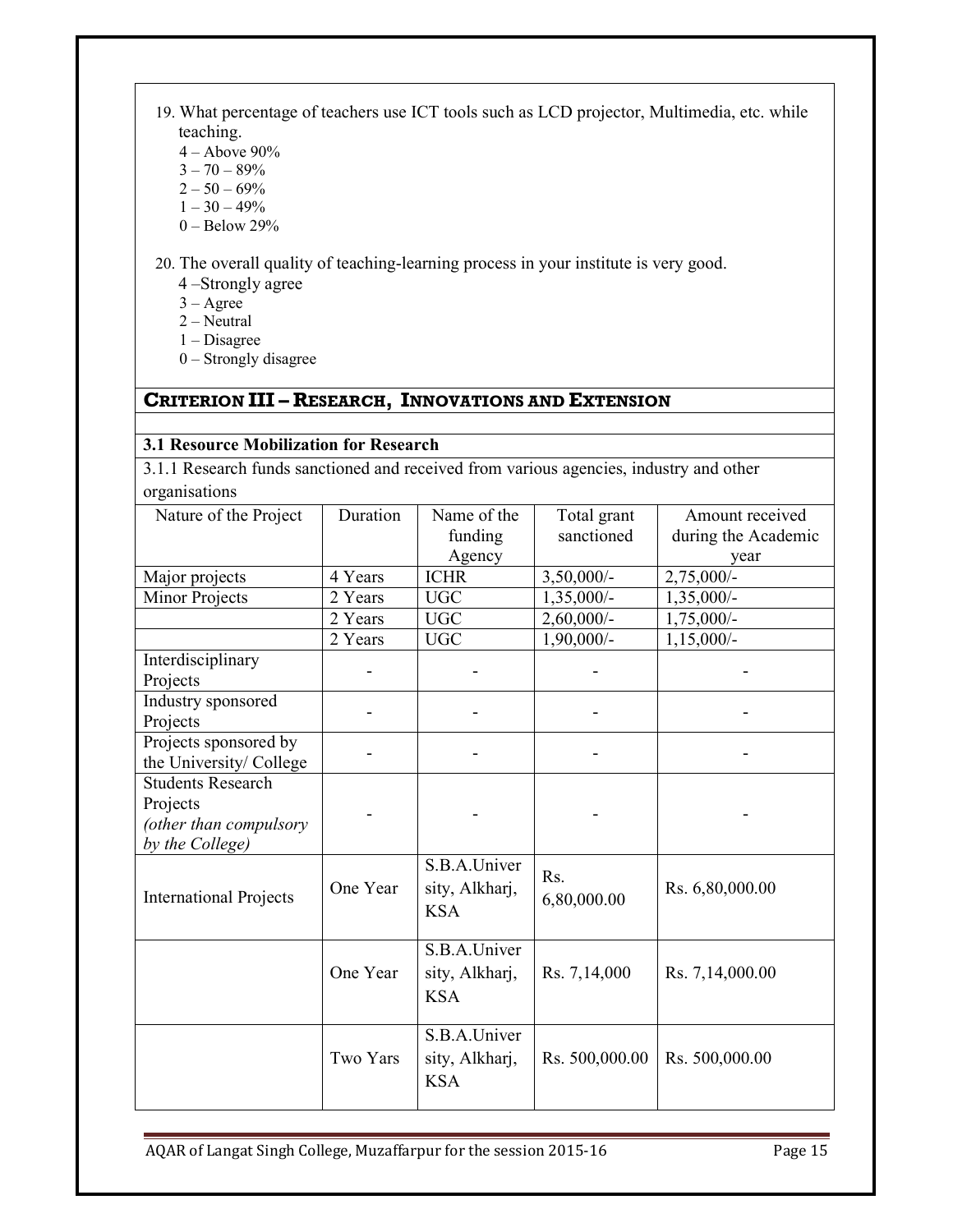| Any other(Specify)                                        |                        |    |                                                                                        |                                                                                                            |                              |                                                                                               |  |  |  |
|-----------------------------------------------------------|------------------------|----|----------------------------------------------------------------------------------------|------------------------------------------------------------------------------------------------------------|------------------------------|-----------------------------------------------------------------------------------------------|--|--|--|
| Total                                                     |                        |    |                                                                                        |                                                                                                            |                              |                                                                                               |  |  |  |
|                                                           |                        |    |                                                                                        |                                                                                                            |                              |                                                                                               |  |  |  |
| <b>3.2 Innovation Ecosystem</b>                           |                        |    |                                                                                        |                                                                                                            |                              |                                                                                               |  |  |  |
|                                                           |                        |    | 3.2.1 Workshops/Seminars Conducted on Intellectual Property Rights (IPR) and Industry- |                                                                                                            |                              |                                                                                               |  |  |  |
| Academia Innovative practices during the year             |                        |    |                                                                                        |                                                                                                            |                              |                                                                                               |  |  |  |
| Name of the Dept.<br>Title of Workshop/Seminar<br>Date(s) |                        |    |                                                                                        |                                                                                                            |                              |                                                                                               |  |  |  |
|                                                           |                        |    |                                                                                        |                                                                                                            |                              |                                                                                               |  |  |  |
|                                                           |                        |    |                                                                                        |                                                                                                            |                              |                                                                                               |  |  |  |
| year                                                      |                        |    |                                                                                        |                                                                                                            |                              | 3.2.2 Awards for Innovation won by Institution/Teachers/Research scholars/Students during the |  |  |  |
| Title of the                                              | Name of the            |    | Awarding Agency   Date of Award                                                        |                                                                                                            |                              | Category                                                                                      |  |  |  |
| innovation                                                | Awardee                |    |                                                                                        |                                                                                                            |                              |                                                                                               |  |  |  |
|                                                           |                        |    |                                                                                        |                                                                                                            |                              |                                                                                               |  |  |  |
|                                                           |                        |    |                                                                                        |                                                                                                            |                              |                                                                                               |  |  |  |
|                                                           |                        |    | 3.2.3 No. of Incubation centre created, start-ups incubated on campus during the year  |                                                                                                            |                              |                                                                                               |  |  |  |
| <b>Incubation Centre</b>                                  |                        |    | Name                                                                                   |                                                                                                            |                              | Sponsored by                                                                                  |  |  |  |
|                                                           |                        |    |                                                                                        |                                                                                                            |                              |                                                                                               |  |  |  |
|                                                           |                        |    |                                                                                        |                                                                                                            |                              |                                                                                               |  |  |  |
| Name of the Start-up                                      |                        |    | Nature of Start-up                                                                     |                                                                                                            |                              | Date of commencement                                                                          |  |  |  |
|                                                           |                        |    |                                                                                        |                                                                                                            |                              |                                                                                               |  |  |  |
|                                                           |                        |    |                                                                                        |                                                                                                            |                              |                                                                                               |  |  |  |
| <b>3.3 Research Publications and Awards</b>               |                        |    |                                                                                        |                                                                                                            |                              |                                                                                               |  |  |  |
| <b>State</b>                                              |                        |    | 3.3.1 Incentive to the teachers who receive recognition/awards<br>National             |                                                                                                            |                              | International                                                                                 |  |  |  |
| 02                                                        |                        |    | $\Omega$                                                                               |                                                                                                            |                              |                                                                                               |  |  |  |
|                                                           |                        |    |                                                                                        |                                                                                                            |                              |                                                                                               |  |  |  |
|                                                           | Name of the Department |    |                                                                                        | 3.3.2 Ph. Ds awarded during the year (applicable for PG College, Research Center)<br>No. of Ph. Ds Awarded |                              |                                                                                               |  |  |  |
| <b>PHYSICS</b>                                            |                        |    |                                                                                        | 04                                                                                                         |                              |                                                                                               |  |  |  |
| <b>CHEMISTRY</b>                                          |                        |    | 01                                                                                     |                                                                                                            |                              |                                                                                               |  |  |  |
| <b>BOTANY</b>                                             |                        |    | 01                                                                                     |                                                                                                            |                              |                                                                                               |  |  |  |
| ZOOLOGY                                                   |                        |    |                                                                                        |                                                                                                            |                              |                                                                                               |  |  |  |
| <b>MATHEMATICS</b>                                        |                        |    |                                                                                        |                                                                                                            | $\qquad \qquad \blacksquare$ |                                                                                               |  |  |  |
| <b>ELECTRONICS</b>                                        |                        |    |                                                                                        |                                                                                                            |                              |                                                                                               |  |  |  |
| <b>PSYCHOLOGY</b>                                         |                        |    |                                                                                        |                                                                                                            | 02                           |                                                                                               |  |  |  |
| <b>HISTORY</b>                                            |                        |    |                                                                                        |                                                                                                            | 03                           |                                                                                               |  |  |  |
| <b>ECONOMICS</b>                                          |                        |    |                                                                                        |                                                                                                            |                              |                                                                                               |  |  |  |
|                                                           |                        |    |                                                                                        |                                                                                                            | 01                           |                                                                                               |  |  |  |
| POLITICAL SCIENCE                                         |                        |    |                                                                                        |                                                                                                            | 02                           |                                                                                               |  |  |  |
| PHILOSOPHY                                                |                        |    |                                                                                        |                                                                                                            | 02                           |                                                                                               |  |  |  |
| <b>HINDI</b>                                              |                        | 03 |                                                                                        |                                                                                                            |                              |                                                                                               |  |  |  |
| <b>ENGLISH</b>                                            |                        |    |                                                                                        | 02                                                                                                         |                              |                                                                                               |  |  |  |
| <b>SANSKRIT</b>                                           |                        |    | 01                                                                                     |                                                                                                            |                              |                                                                                               |  |  |  |
| <b>URDU</b>                                               |                        |    |                                                                                        |                                                                                                            |                              |                                                                                               |  |  |  |
| <b>BHOJPURI</b>                                           | 02                     |    |                                                                                        |                                                                                                            |                              |                                                                                               |  |  |  |
| <b>GEOGRAPHY</b>                                          |                        |    |                                                                                        |                                                                                                            |                              |                                                                                               |  |  |  |
| <b>COMMERCE</b>                                           |                        |    |                                                                                        |                                                                                                            |                              |                                                                                               |  |  |  |
|                                                           |                        |    | 3.3.3 Research Publications in the Journals notified on UGC website during the year    |                                                                                                            |                              |                                                                                               |  |  |  |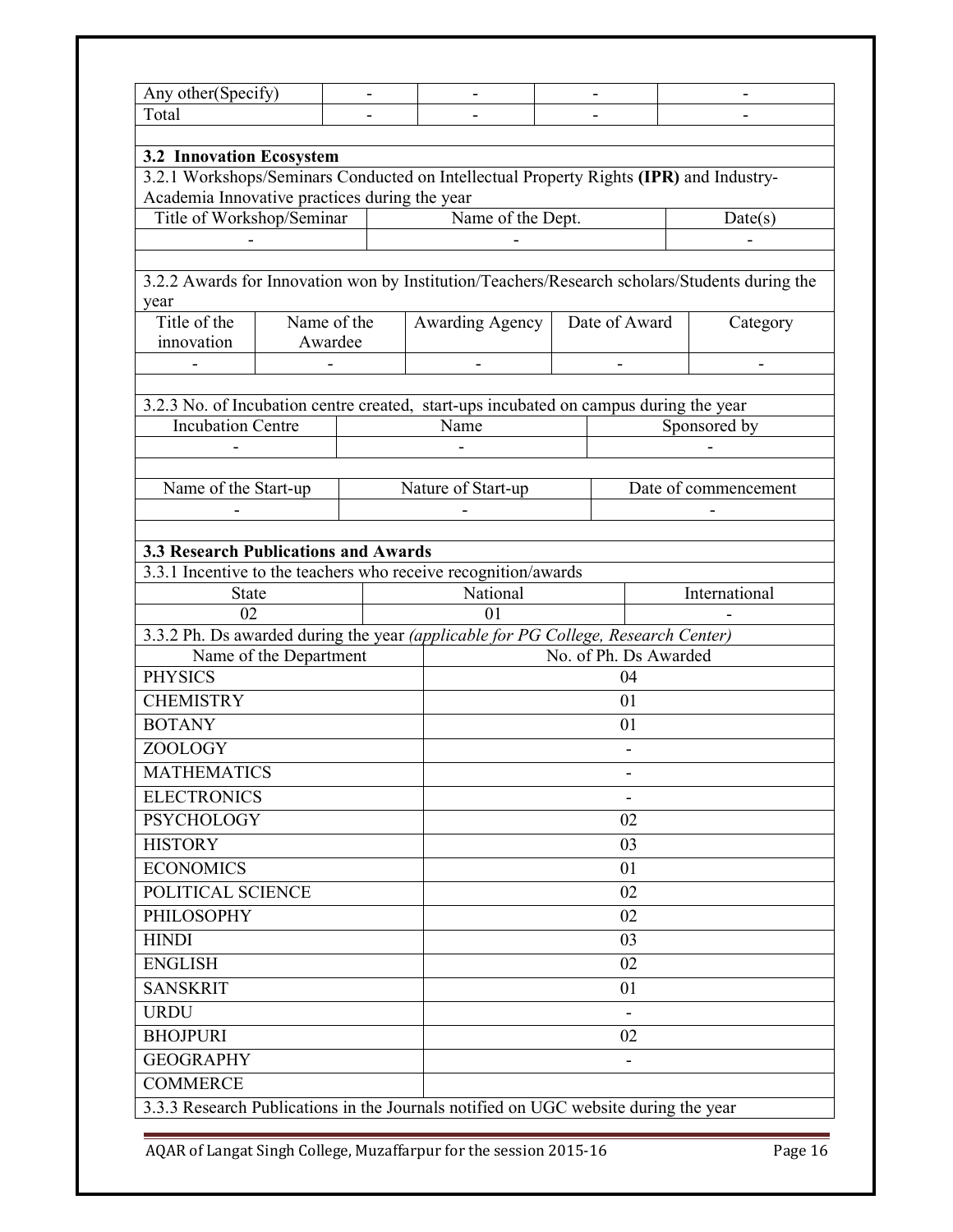|                    | Department         | No. of Publication                                                          | Average Impact Factor, if any |  |  |  |  |
|--------------------|--------------------|-----------------------------------------------------------------------------|-------------------------------|--|--|--|--|
| National           | <b>PHYSICS</b>     | 12                                                                          | 4.2                           |  |  |  |  |
| International      |                    | 02                                                                          |                               |  |  |  |  |
| National           |                    | 04                                                                          | 1.0                           |  |  |  |  |
| International      | <b>CHEMISTRY</b>   | $\overline{52}$                                                             | 1.0                           |  |  |  |  |
| National           |                    | 03                                                                          |                               |  |  |  |  |
| International      | <b>BOTANY</b>      |                                                                             |                               |  |  |  |  |
| National           |                    | 02                                                                          |                               |  |  |  |  |
| International      | ZOOLOGY            | 01                                                                          |                               |  |  |  |  |
| National           |                    | 05                                                                          |                               |  |  |  |  |
| International      | <b>MATHEMATICS</b> | 01                                                                          |                               |  |  |  |  |
| National           | <b>ELECTRONICS</b> | -                                                                           |                               |  |  |  |  |
| International      |                    | -                                                                           |                               |  |  |  |  |
| National           | <b>PSYCHOLOGY</b>  | $\overline{2}$                                                              | 2.34                          |  |  |  |  |
| International      |                    | $\overline{2}$                                                              | 3.07                          |  |  |  |  |
| National           | <b>HISTORY</b>     | 05                                                                          |                               |  |  |  |  |
| International      |                    |                                                                             |                               |  |  |  |  |
| National           | <b>ECONOMICS</b>   | 06                                                                          |                               |  |  |  |  |
| International      |                    | 09                                                                          | 0.4                           |  |  |  |  |
| National           | <b>POLITICAL</b>   | $\overline{07}$                                                             |                               |  |  |  |  |
| International      | <b>SCIENCE</b>     | 02                                                                          |                               |  |  |  |  |
| National           | PHILOSOPHY         | 06                                                                          |                               |  |  |  |  |
| International      |                    |                                                                             |                               |  |  |  |  |
| National           | <b>HINDI</b>       | 10                                                                          |                               |  |  |  |  |
| International      |                    | 01                                                                          |                               |  |  |  |  |
| National           | <b>ENGLISH</b>     | $\overline{09}$                                                             |                               |  |  |  |  |
| International      |                    | 02                                                                          |                               |  |  |  |  |
| National           | <b>SANSKRIT</b>    | 02                                                                          |                               |  |  |  |  |
| International      |                    |                                                                             |                               |  |  |  |  |
| National           | <b>URDU</b>        | -                                                                           |                               |  |  |  |  |
| International      |                    |                                                                             |                               |  |  |  |  |
| National           | <b>BHOJPURI</b>    | 04                                                                          |                               |  |  |  |  |
| International      |                    |                                                                             |                               |  |  |  |  |
|                    |                    |                                                                             |                               |  |  |  |  |
|                    |                    | 3.3.4 Books and Chapters in edited Volumes / Books published, and papers in |                               |  |  |  |  |
|                    |                    | National/International Conference Proceedings per Teacher during the year   |                               |  |  |  |  |
|                    | Department         |                                                                             | No. of publication            |  |  |  |  |
| <b>PHYSICS</b>     |                    |                                                                             | 10                            |  |  |  |  |
| <b>CHEMISTRY</b>   |                    | $Books - 02$ (International)                                                |                               |  |  |  |  |
| <b>BOTANY</b>      |                    | Chapter -03 (International)                                                 | 02                            |  |  |  |  |
| <b>ZOOLOGY</b>     |                    |                                                                             |                               |  |  |  |  |
| <b>MATHEMATICS</b> |                    |                                                                             |                               |  |  |  |  |
|                    |                    |                                                                             |                               |  |  |  |  |
| <b>ELECTRONICS</b> |                    |                                                                             |                               |  |  |  |  |
| <b>PSYCHOLOGY</b>  |                    |                                                                             | 05                            |  |  |  |  |
| <b>HISTORY</b>     |                    |                                                                             | 04                            |  |  |  |  |
| <b>ECONOMICS</b>   |                    |                                                                             | 02                            |  |  |  |  |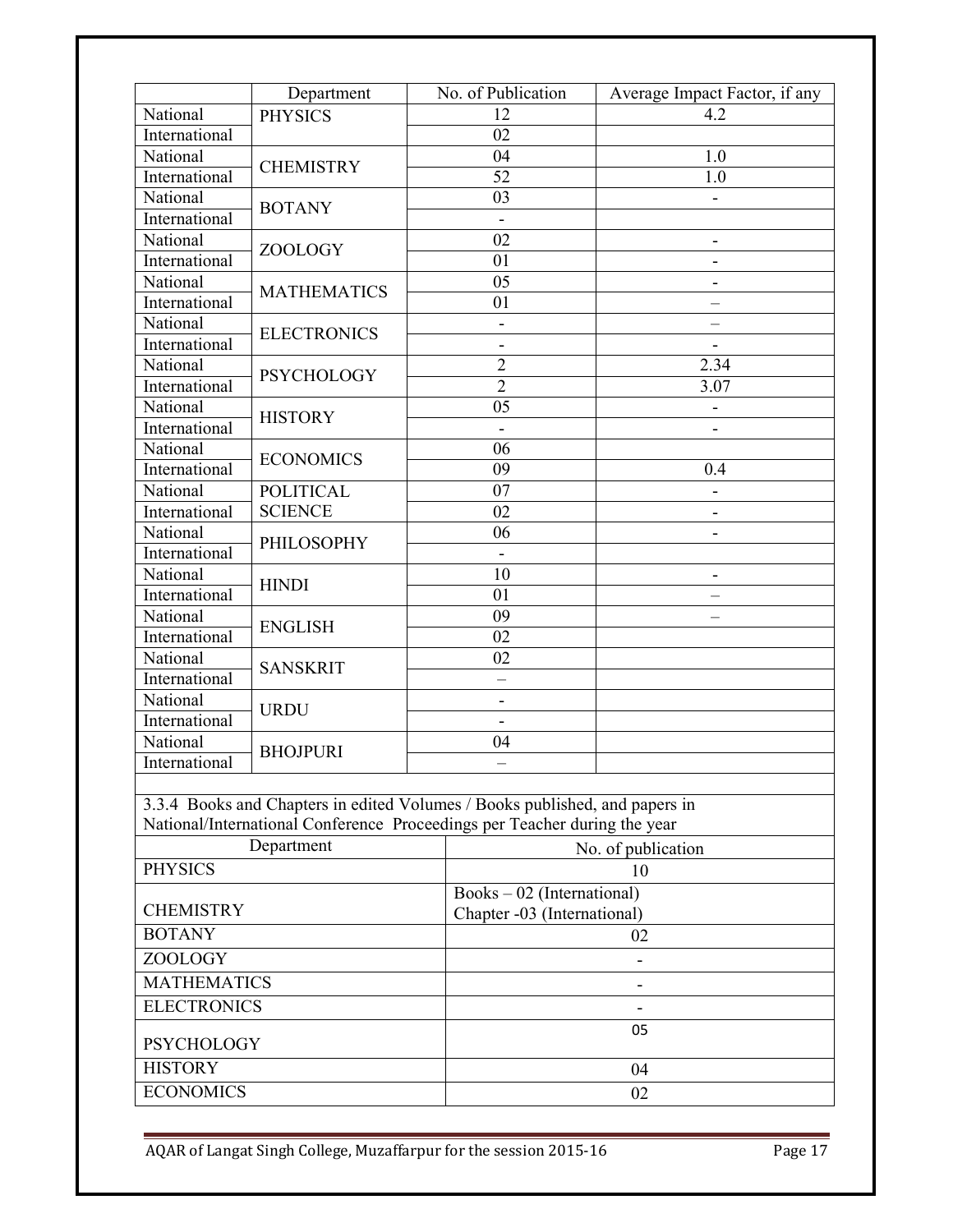| POLITICAL SCIENCE                                                     |                                                                                                 |                                                                                                   |             | 04                    |                                                                                                                             |                                          |  |  |
|-----------------------------------------------------------------------|-------------------------------------------------------------------------------------------------|---------------------------------------------------------------------------------------------------|-------------|-----------------------|-----------------------------------------------------------------------------------------------------------------------------|------------------------------------------|--|--|
| PHILOSOPHY                                                            |                                                                                                 |                                                                                                   | 02          |                       |                                                                                                                             |                                          |  |  |
| <b>HINDI</b>                                                          |                                                                                                 |                                                                                                   |             | 05                    |                                                                                                                             |                                          |  |  |
| <b>ENGLISH</b>                                                        |                                                                                                 |                                                                                                   |             | 12                    |                                                                                                                             |                                          |  |  |
| <b>BHOJPURI</b>                                                       |                                                                                                 |                                                                                                   |             | 04                    |                                                                                                                             |                                          |  |  |
|                                                                       | 3.3.5 Bibliometrics of the publications during the last Academic year based on average citation |                                                                                                   |             |                       |                                                                                                                             |                                          |  |  |
|                                                                       | index in Scopus/Web of Science or Pub Med/Indian Citation Index                                 |                                                                                                   |             |                       |                                                                                                                             |                                          |  |  |
| Title of the                                                          | Name of the                                                                                     | Title of the                                                                                      | Year of     | <b>Citation Index</b> | Instituti                                                                                                                   | number of                                |  |  |
| paper                                                                 | author                                                                                          | journal                                                                                           | publication |                       | onal<br>affiliati<br>on as<br>mentio<br>ned in<br>the<br>publica<br>tion                                                    | citations<br>excluding<br>self citations |  |  |
| "Thomas<br>Hardy: A<br>Transition<br>Figure among<br>the Victorians", | Dr. Shailendra<br>Kumar Mukul                                                                   | The Indian<br>Journal of<br>English<br>Studies<br>$(0537 - 1988),$                                | 2014        |                       | The<br>Official<br>Organ<br>of the<br>Associ<br>ation<br>for<br>English<br>Studies<br>in<br>India,<br>Vol.<br>LI,<br>Patna. |                                          |  |  |
| "A Journey<br>From Grammar<br>to Linguistics,"                        | Dr. Shilendra<br>Kumar Mukul                                                                    | Journal of<br>English<br>Language<br>and<br>Literature<br>$(2347-9779),$                          | 2014        |                       | Vol. I<br>No. 2,<br>Morada<br>bad<br>Institut<br>e of<br>Techno<br>logy,<br>Morada<br>bad.                                  |                                          |  |  |
| "Myth: An<br>Expression of<br>the Deep<br>Unconscious,"               | Dr. Shailendra<br>Kumar Mukul                                                                   | The Literary<br>Pearls: An<br>International<br>Refereed<br>Research<br>Journal<br>$(2319 - 8001)$ | 2014        |                       | Vol. $2,$<br>P. G.<br>Dept.<br>of<br>English<br>, B. N.<br>College<br>, Patna                                               |                                          |  |  |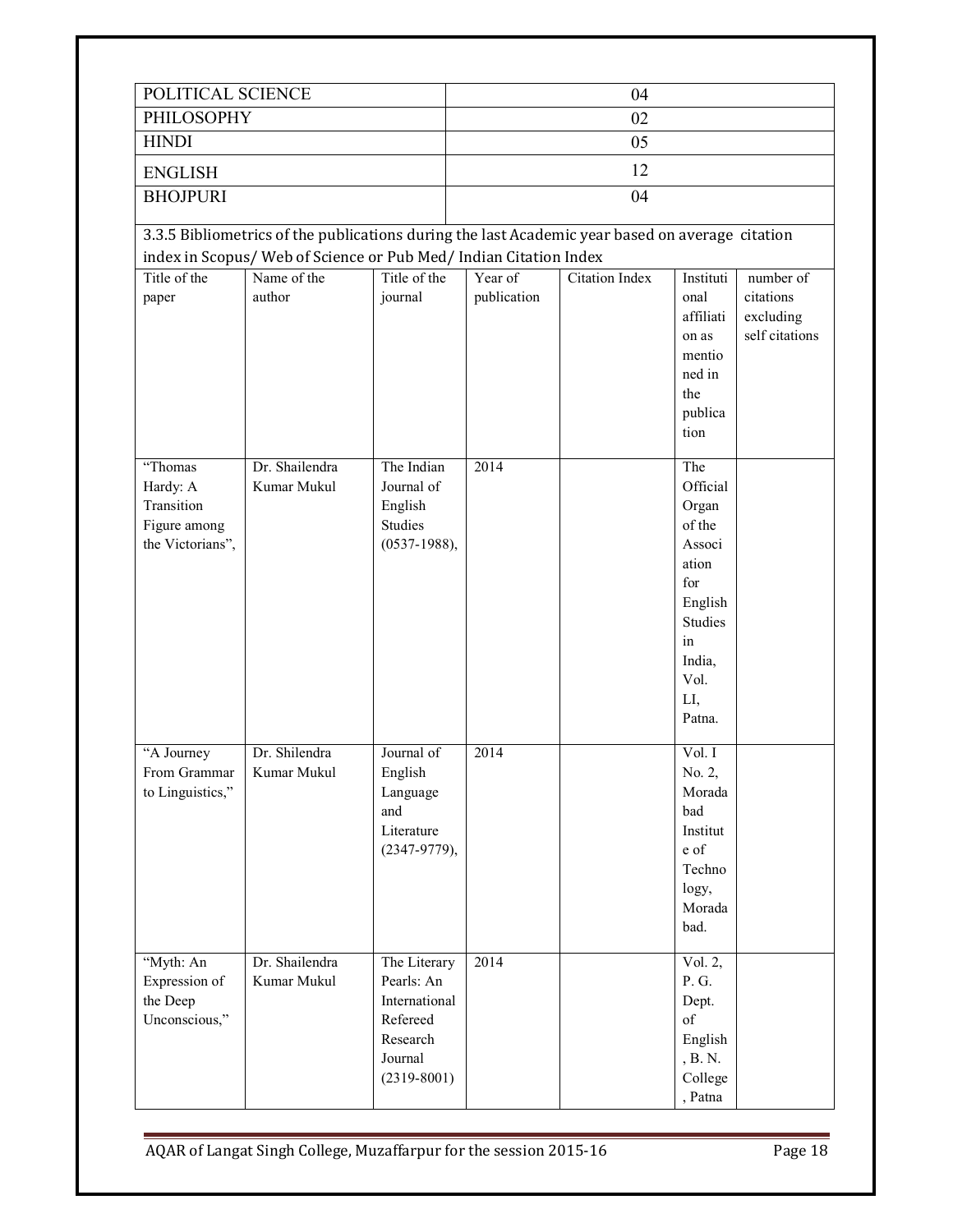|                                                                                |                                                                     |                                                                                                                                                           |      | Univer<br>sity                                                                                                                    |  |
|--------------------------------------------------------------------------------|---------------------------------------------------------------------|-----------------------------------------------------------------------------------------------------------------------------------------------------------|------|-----------------------------------------------------------------------------------------------------------------------------------|--|
| "Symbolism:<br>Its Origin,<br>Growth and<br>Significance,"                     | Dr. Shailendra<br>Kumar Mukul                                       | Unheard<br>Melody<br>$(2229-4236),$<br>Vol. 11,                                                                                                           | 2014 | Sarup<br><b>Book</b><br>Publish<br>ers,<br>New<br>Delhi.                                                                          |  |
| "Prufrock' and<br>'Portrait of a<br>Lady': Mere<br>Dramatizations<br>of Love", | Dr. Shailendra<br>Kumar Mukul                                       | The Literary<br>Pearls: An<br>International<br>Refereed<br>Research<br>Journal<br>$(2319 - 8001)$                                                         | 2015 | Vol. $3,$<br>P. G.<br>Dept.<br>of<br>English<br><b>B. N.</b><br>College<br>, Patna<br>Univer<br>sity.                             |  |
| "Spoken<br>English: Its<br>Varieties in<br>India and<br>Abroad,"               | Dr. Shailendra<br>Kumar Mukul                                       | The Indian<br>Journal of<br>English<br>Studies<br>$(0537-1988),$                                                                                          | 2017 | The<br>Official<br>Organ<br>of the<br>Associ<br>ation<br>for<br>English<br>Studies<br>in<br>India,<br>Vol<br>LIV,<br>Roorke<br>e. |  |
| "Study of<br>Remote File<br>Attacking-<br>Inclusion and<br>Detection"          | Dr. Bhawana<br>Sinha,<br>Dr. D. K. Singh<br>and<br>Dr. Pankaj Kumar | International<br>Journal of<br>Science,<br>Engineering<br>and Advance<br>Technology<br>(IJSEAT),<br>Vol-2, Issue-<br>9, Sep.2014<br>(ISSN.<br>2321-6905). | 2014 |                                                                                                                                   |  |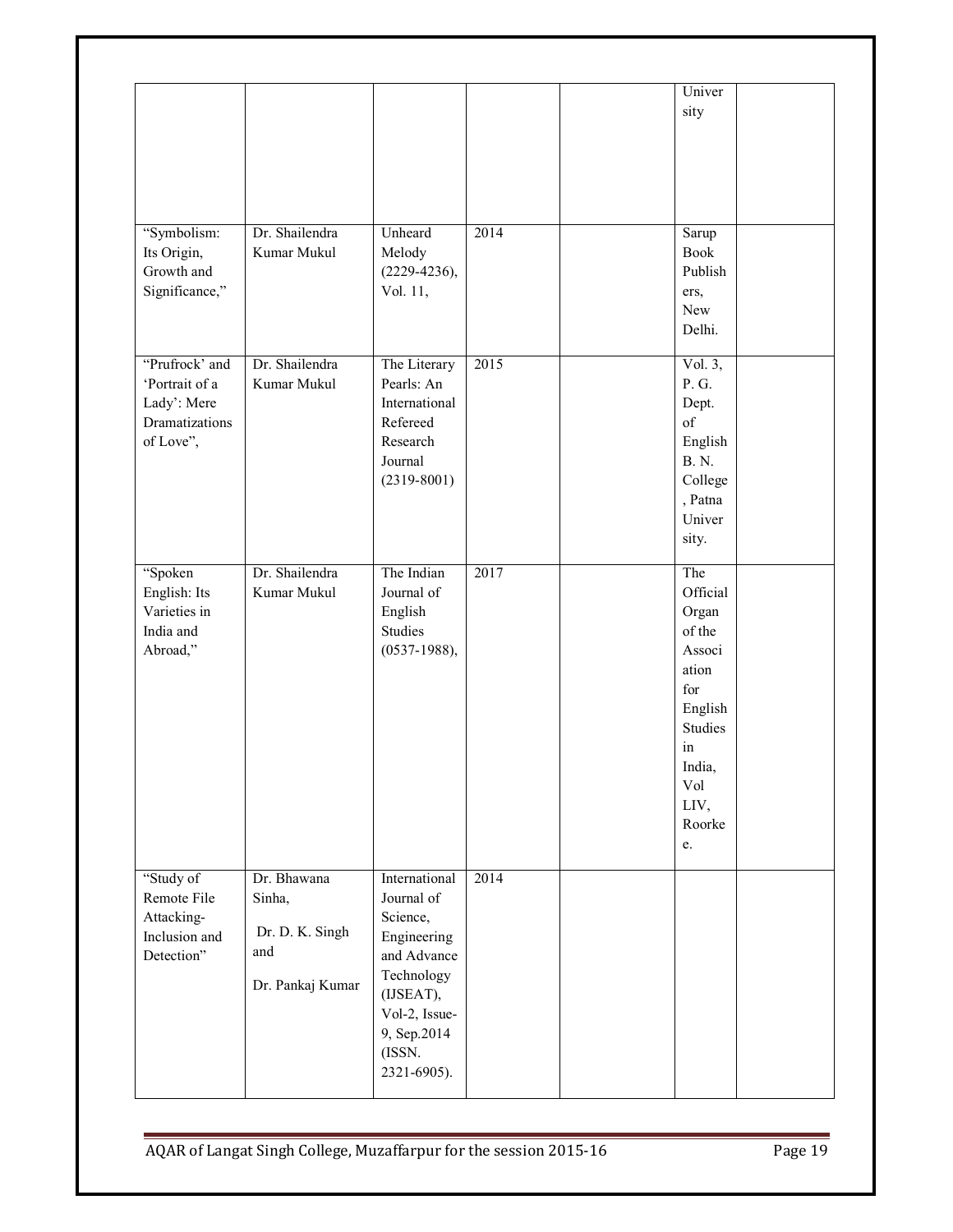| "Wireless Mesh<br>Network Based<br>on Design and<br>Implementation<br>",                                                | Dr. Md. Rashid<br>Hussain and Dr.<br>Pankaj Kumar                                   | International<br>Journal of<br>Advance<br>Research in<br>Science and<br>Engineering<br>(IJARSE),<br>Vol-3, Issue-<br>4, ISSN.<br>2319-<br>8354(E)    | 2014 |  |  |
|-------------------------------------------------------------------------------------------------------------------------|-------------------------------------------------------------------------------------|------------------------------------------------------------------------------------------------------------------------------------------------------|------|--|--|
| "Dependence<br>of Reflection<br>and<br>Transmission<br>Co-efficient of<br>Microstriplive<br>in Directional<br>Coupler". | Dr. Raghwendra<br>Kumar, Pankaj<br>Kumar and Sonjuli<br>Mrinalee                    | International<br>Journal of<br>Engineering<br>and<br>Technology<br>(IRJET),<br>Vol. 2,<br>Issue-5, e-<br>issn 2395-<br>0056,<br>PISSN.<br>2395-0072, | 2015 |  |  |
| "Study of RFID"<br>Security<br>Threats and<br>Authentication<br>Protocols",                                             | Dr. Narayan<br>Kumar and Dr.<br>Pankaj Kumar                                        | Journal of<br>Physical<br>Science,<br>$Vol-9$ , No-<br>01, P. 18-27<br>(ISSN.<br>0975-5519)                                                          | 2017 |  |  |
| "Analytical<br>Study on<br>Security and<br>Performance of<br><b>RFID Security</b><br>Protocol",                         | Dr. Narayan<br>Kumar, Dr. Pankaj<br>Kumar, and Dr. K.<br>B. Singh                   | International<br>Journal of<br>Scientific<br>and<br>Engineering<br>Research<br>(IJSER),<br>ISSN. 2229-<br>5518<br>(Accepted<br>for Pub.)             | 2017 |  |  |
| "Experimental<br>Investigations<br>of Wearable<br>Antenna on<br>Flexible<br>Perforated<br>Plastics<br>substrate"        | Dr. Raghwendra<br>Kumar, Dr. Pankaj<br>Kumar, Dr. Nisha<br>Gupta and Rahul<br>Dubey | Microwave<br>and Optical<br>Technology<br>Letters, Vol.<br>69, No. 2,<br>(ISSN<br>No.1098-<br>2760)                                                  | 2017 |  |  |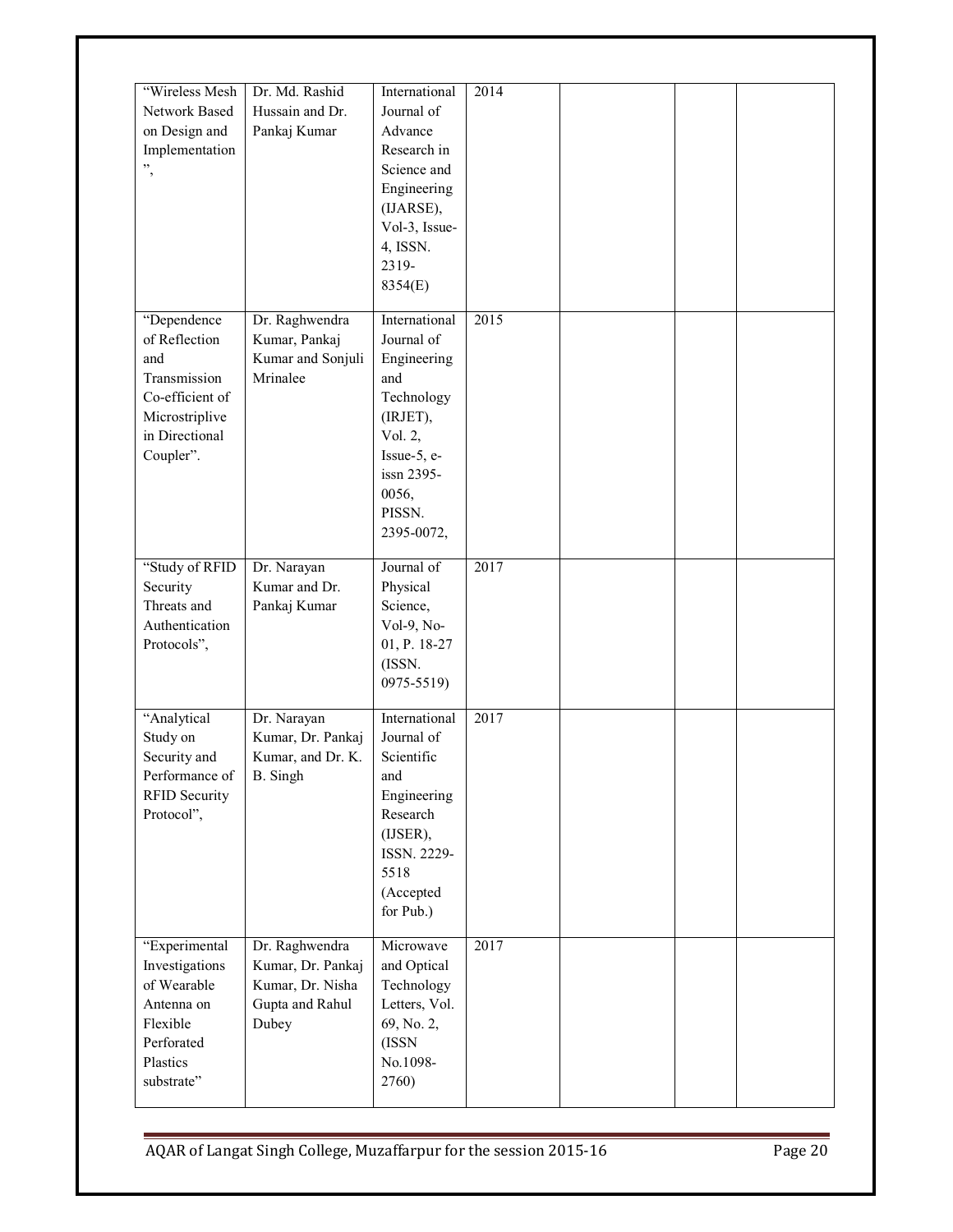| "Theoretical<br>Study of<br>Transport<br>Properties of<br>Liquid<br>Semiconductor<br>,                                                                                              | Dr. Manisha<br>Samarth, Dr.<br>Anjana Kumari,<br>Dr. Satyendra<br>Prasad Singh,<br>Surendra Roy and<br>Tarun kumar Dey | In Journal of<br>Physical<br>Science,<br>$Vol-4(2),$<br>18-107-116,<br>ISSN:<br>0975-5519                                                           | 2014 |                                        |  |
|-------------------------------------------------------------------------------------------------------------------------------------------------------------------------------------|------------------------------------------------------------------------------------------------------------------------|-----------------------------------------------------------------------------------------------------------------------------------------------------|------|----------------------------------------|--|
| "Study of<br>Scattering from<br>Target at Low<br>Altitude above<br>Rough Sea<br>Surface"                                                                                            | Dr. Surendra Roy                                                                                                       | Published in<br>An<br>International<br>Journal of<br>Emerging<br>Technologie<br>s and<br>Innovative<br>Research,<br>Vol.-5, ISSN<br>: 2349-5162     | 2018 |                                        |  |
| "Study of<br>Influence of the<br>Rough<br>Boundary on<br>Radar<br>Reflectivity of<br>Isotropic<br>Reflector"                                                                        | Dr. Surendra Roy                                                                                                       | Published in<br>International<br>Journal of<br>Advance<br>Engineering<br>and<br>Research<br>Developmen<br>t, Vol.5,                                 | 2018 |                                        |  |
| "Study of<br>Signal<br>Distortion by<br>Radar System<br>for Mars<br>Atmosphere"                                                                                                     | Dr. Surendra Roy                                                                                                       | Published in<br>International<br>Journal of<br>Emerging<br>Technology<br>and Advance<br>Engineering,<br>ISSN:<br>2250-2459<br>(Online)<br>$Vol.-8,$ | 2018 |                                        |  |
| "Stability of<br>liberation point<br>of the motion<br>of a system of<br>two cable-<br>connected<br>artificial<br>satellites under<br>the influence of<br>earth's<br>magnetic field, | Dr. J. D. Prasad<br>and Dr. S. Kumar                                                                                   | $Vol-(20),$<br>Physical<br>Science), pp.<br>36-44, (I. F.<br>:1.4)                                                                                  | 2014 | Jr. P.<br>A. S.,<br>Jaunpu<br>r, India |  |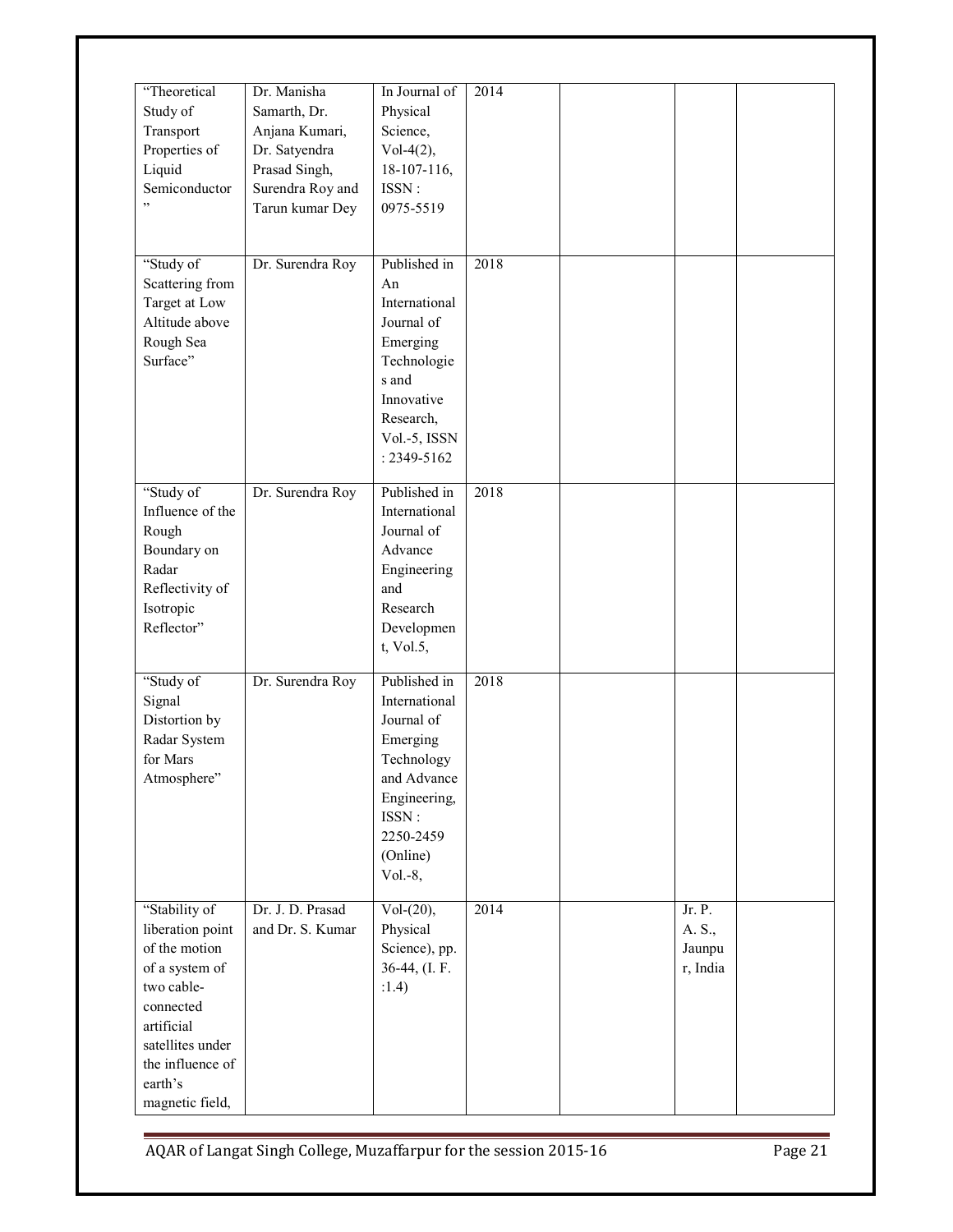| solar radiation<br>pressure,<br>shadow of the<br>earth's<br>oblateness in an<br>elliptic orbit."<br>"Condition of<br>constrained<br>motion of a<br>cable-<br>connected<br>satellites<br>system at low<br>altitude" | Dr. S. Kumar and<br>Dr. S. Kumar     |                                                                      | 2015 | Jr. P.<br>A. S.,<br>Jaunpu<br>r,<br>India,<br>Vol.<br>(21)<br>(Physic<br>al<br>Science<br>), pp.<br>$11 -$<br>18.(I.<br>F:1.4 |  |
|--------------------------------------------------------------------------------------------------------------------------------------------------------------------------------------------------------------------|--------------------------------------|----------------------------------------------------------------------|------|-------------------------------------------------------------------------------------------------------------------------------|--|
| "Non-linear<br>planar<br>oscillation of a<br>cable-<br>connected<br>satellites<br>system and<br>non-resonance"                                                                                                     | Dr. S. Kumar and<br>Dr. J. D. Prasad | Vol. 63<br>$(1,2)$ , pp. 01-<br>14(I. F.: 1.8)                       | 2015 | Indian<br>Jr. Th.<br>Phy.<br>Kolkat<br>a.,                                                                                    |  |
| "A cable-<br>connected<br>satellites<br>system under<br>several<br>influences"                                                                                                                                     | Dr. S. Kumar and<br>Dr. S. Kumar     | $\overline{\text{Vol. 63.}}(1,$<br>2), pp. 41-<br>51,<br>(L F.: 1.8) | 2015 | Indian<br>Jr. Th.<br>Phy.,<br>Kolkat<br>a,                                                                                    |  |
| "Equilibrium<br>positions of a<br>cable-<br>connected<br>satellites<br>system under<br>several<br>influences",                                                                                                     | Dr. S. Kumar and<br>Dr. S. Kumar     | Vol. 06, pp.<br>288-292 (I.<br>F: 1.0                                | 2015 | Internat<br>ional<br>Jr.<br>Astro.<br>$\&$<br>Astrop<br>hysics,<br>China,                                                     |  |
| "Stability of<br>equilibrium<br>position of a<br>cable-<br>connected<br>satellites<br>system under                                                                                                                 | Dr. S. Kumar and<br>Dr. S. Kumar     | Vol. 03<br>(Is sue 08,<br>August), pp.<br>$12 - 18.$<br>(L F.: 3.96) | 2016 | Internat<br>ional,<br>Jr.<br>Physica<br>1 &<br>App.<br>Science                                                                |  |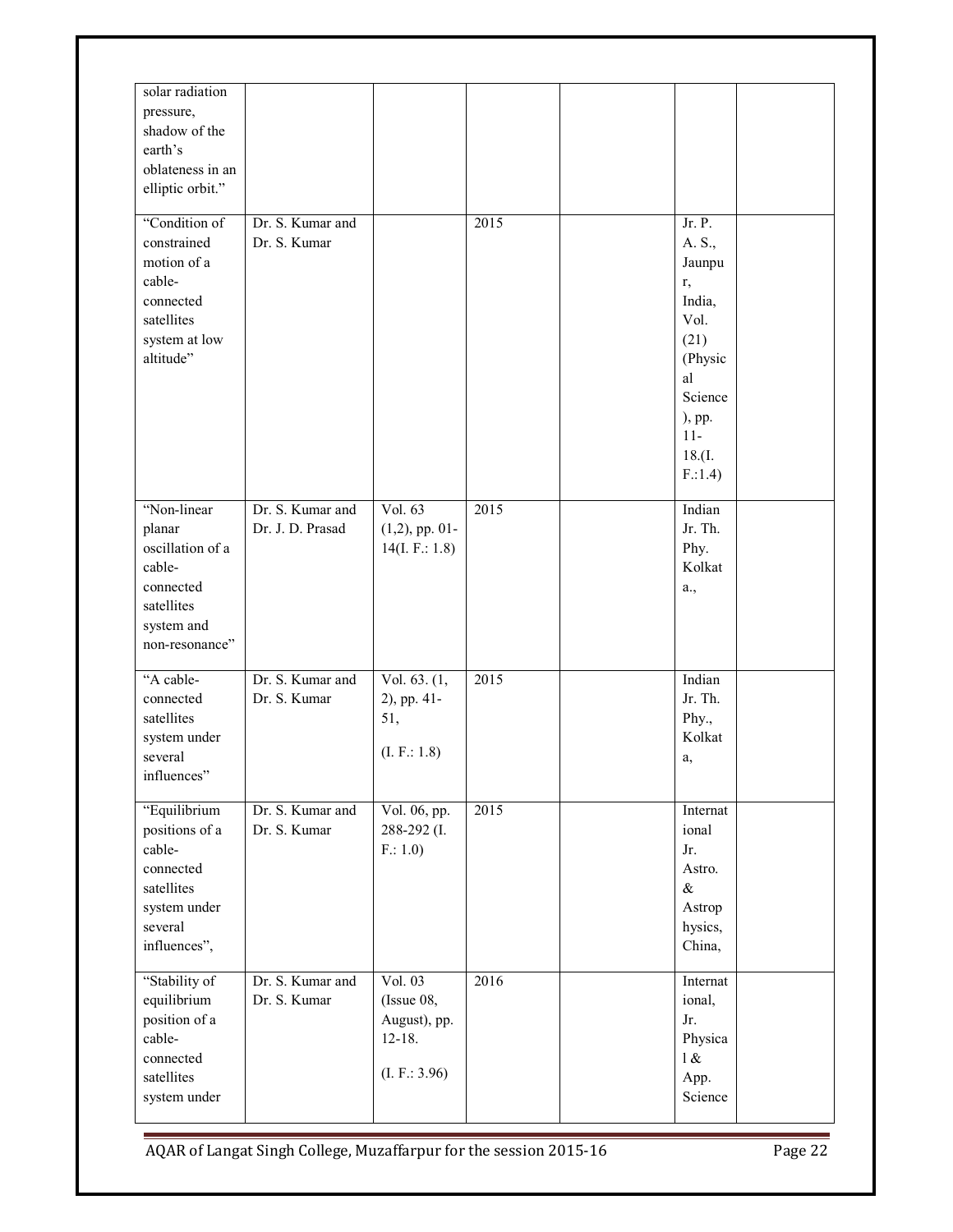| several<br>influences",                                                                                                                                                                                                         |                                             |                                                                 |      |                                                                         |  |
|---------------------------------------------------------------------------------------------------------------------------------------------------------------------------------------------------------------------------------|---------------------------------------------|-----------------------------------------------------------------|------|-------------------------------------------------------------------------|--|
| "A cable-<br>connected<br>satellites<br>system under<br>several<br>influence of<br>general nature<br>and elliptical<br>orbit",                                                                                                  | Dr. S. Kumar                                | Vol. 04<br>(Issue $07$ ,<br>July), pp.<br>$01-11.(I.F.:$<br>4.) | 2017 | Internat<br>ional<br>Jr.<br>Physica<br>1 and<br>App.<br>Science<br>$\,$ |  |
| "Constrained<br>motion of an<br>inelastic cable-<br>connected<br>satellites<br>system under<br>several<br>influences of<br>general nature"                                                                                      | Dr. S. Kumar                                | Vol. 04,<br>September)<br>pp. 15-22. (I.<br>F. 4.65             | 2017 | Internat<br>ional,<br>Jour.<br>Phy. $&$<br>App.<br>Sci.,                |  |
| "Equilibrium<br>positions of a<br>cable-<br>connected<br>satellites<br>system under<br>the influence of<br>solar radiation<br>pressure,<br>earth's shadow,<br>earth's<br>oblateness and<br>air resistance:<br>elliptical orbit" | Dr. S. Kumar and<br>Dr. S. Kumar            | Vol. 05,<br>(Is sue 07,<br>July)<br>pp. 15-21. (I.<br>F: 4.65   | 2018 | Internat<br>ional<br>Jr.<br>Physica<br>1 &<br>App.<br>Science           |  |
| "Lattice<br>Dynamics of<br>Diamond"                                                                                                                                                                                             | Dr. Nutan Kumari<br>and Dr. S. K.<br>Mishra | Research<br>Journal of<br>Physical<br>Sciences.,<br>3(5)        | 2015 |                                                                         |  |
| "Fluctuation in<br>non-<br>equilibrium<br>plasma: A<br>theoretical<br>approach"                                                                                                                                                 | Dr. Rajendra<br>Prasad                      | Wisdom<br>Herald Vol-<br>V, No.-3                               | 2014 |                                                                         |  |
| "Einstein Energy<br>Momentum<br>Complex for a<br>Schwarzshild                                                                                                                                                                   | Dr. Rajendra<br>Prasad                      | Universal<br>Review<br>Vol.-V,                                  | 2014 |                                                                         |  |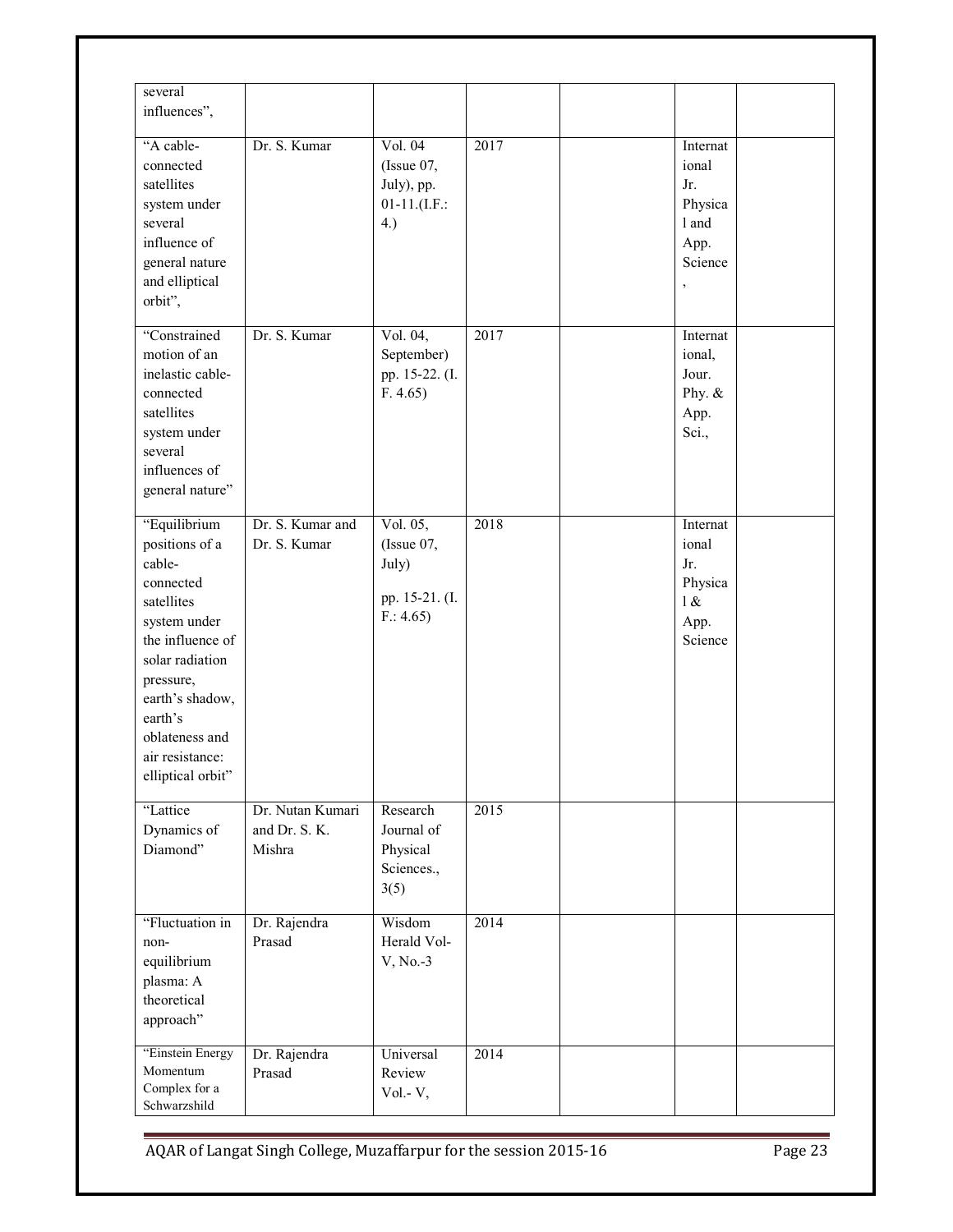| black hole metric                                                                                                                                 |                                                                      | $No.-2$                                                     |                   |                                             |  |
|---------------------------------------------------------------------------------------------------------------------------------------------------|----------------------------------------------------------------------|-------------------------------------------------------------|-------------------|---------------------------------------------|--|
| Einstein<br>Energy-<br>Momentum<br>Complex for a<br>charged<br>dilation black<br>hole metric"                                                     | Dr. Rajendra<br>Prasad                                               | Parisheelan,<br>$Vol.-X, No.-$<br>$\overline{4}$            | 2014              |                                             |  |
| "Einstein<br>Energy-<br>Momentum<br>Complex for a<br>Phantom black<br>hole metric"                                                                | Dr. Rajendra<br>Prasad                                               | Chinese<br>Physics<br>Letter Vol.-<br>32, No.-2             | 2015              |                                             |  |
| "A thermionic<br>model of<br>polysilicon<br>emitter and its<br>temperature<br>dependence"                                                         | Dr. Rajendra<br>Prasad                                               | Universal<br>Review<br>Vol.-VI,<br>$No.-2$                  | 2015              |                                             |  |
| "Study of<br>nucleation and<br>crystallization<br>behaviour of<br>nano-sized<br>magnetic<br>particles by<br>small angle<br>neutron<br>scattering" | Dr. Rajendra<br>Prasad                                               | Wisdom<br>Herald Vol-<br>VI, No.-3 &<br>$\overline{4}$      | $\overline{2015}$ |                                             |  |
| Towards total<br>energy of<br>Bianch Type-1,<br>Universe Using<br>landau and<br>lifshitz energy-<br>momentum<br>complex                           | Dr. Rajendra<br>Prasad                                               | Wisdom<br>Herald Vol-<br>VI, No.-3 &<br>$\overline{4}$      | 2016              |                                             |  |
| "Energy-<br>momentum<br>distribution of<br>wormhole<br>matrices"                                                                                  | Dr. Rajendra<br>Prasad                                               | Chinese<br>Physics<br>Letter Vol.-<br>34, No.-4             | 2017              |                                             |  |
| Crystal structure<br>of 4-(3-methoxy-2<br>oxidobenzylidene)<br>azaniumyl)benzoi<br>c acid methanol                                                | Saima Kamaal,<br>Md. Serajul Haque<br>Faizi, Akram Ali,<br>M. Ahmad, | Acta<br>Crystallogra<br>phica<br>Section E:<br>Crystallogra | 2018              | Langat<br>Singh<br>College<br>, B. R.<br>A. |  |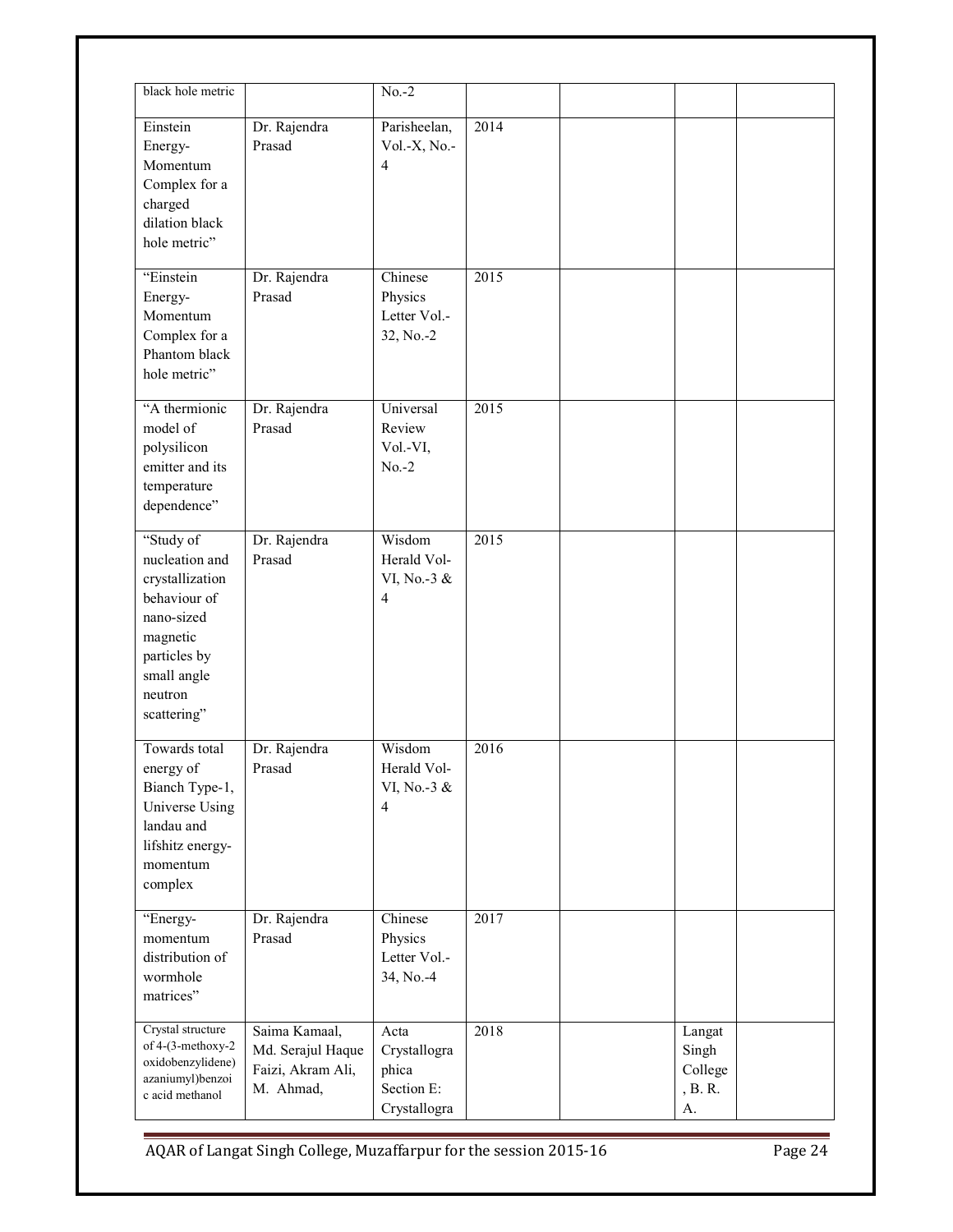| monosolvate                                                                                                                                                                                   |                                                                                                                                                                  | phic<br>Communicat<br>ions                                                                |      |    | Bihar<br>Univer<br>sity,<br>Muzaff<br>arpur                                                |    |
|-----------------------------------------------------------------------------------------------------------------------------------------------------------------------------------------------|------------------------------------------------------------------------------------------------------------------------------------------------------------------|-------------------------------------------------------------------------------------------|------|----|--------------------------------------------------------------------------------------------|----|
| Crystal<br>structure of bis<br>$(S)-2-(2-$<br>hydroxybenzyl<br>$amino$ ) - 4-<br>methylplentano<br>ato-k2N, $01$ ] $(1,$<br>$10-$<br>phenanthroline-<br>k2N, N'<br>cadmium<br>dihydrate       | Md. Serajul Haque<br>Faizi, Necmi<br>Dege, James<br>Pogrebetsky,<br>Turganbay S<br>Iskenderov                                                                    | Acta<br>Crystallogra<br>phica<br>Section E:<br>Crystallogra<br>phic<br>Communicat<br>ions | 2018 |    | Langat<br>Singh<br>College<br>, B. R.<br>A.<br>Bihar<br>Univer<br>sity,<br>Muzaff<br>arpur |    |
| Structural<br>characterization<br>and DFT study<br>of bis $\{(S)-2-[$ -<br>hydroxybenzyl)<br>$amino$ ]-3- $(4-$<br>hydroxyphheny<br>l) propanoato-<br>k2N, N'<br>cadmium (II)<br>tetrahydrate | Md. Srajul Haque<br>Faizi, Necmi<br>Dege, James<br>Pogrebetsky,<br>Turaganbay S<br>Iskenderov                                                                    | Acta<br>Crystallogra<br>phica<br>Section E:<br>Crystallogra<br>phic<br>Communicat<br>ions | 2018 |    |                                                                                            |    |
| A selective<br>'turn-on'<br>fluorescent<br>chemosensor<br>for detection of<br>$A13+$ in<br>aqueous<br>medium:<br>Experimental<br>and theoretical<br>studies                                   | Mukesh Kumar,<br>Amit Kumar, Md.<br>Serajul Haque,<br>Faizi, Santosh<br>Kumar, Mantu<br>Kumar Singh,<br>Sumanta Kumar<br>Sahu, Shyam<br>Kishor, Rohith P<br>John | Sensors and<br>Actuators B:<br>Chemical                                                   | 2018 | 8  | Jamia<br>Millia<br>Islamia<br>(Centra<br>I<br>Univer<br>sity),<br>New<br>Delhi             |    |
| Solvent<br>Relaxation<br>Accompanied<br>Ultrafast<br><b>Excited State</b><br>Proton Transfer<br>Dynamics<br>Revealed in a<br>Salicylideneani                                                  | Puspal Mukherjee,<br>Aritra Das, Md.<br>Serajul Haque<br>Faizi, Pratik Sen                                                                                       | Chemistry<br>Select                                                                       | 2018 | 01 | Langat<br>Singh<br>College<br>, B. R.<br>A.<br>Bihar<br>Univer<br>sity,<br>Muzaff          | 01 |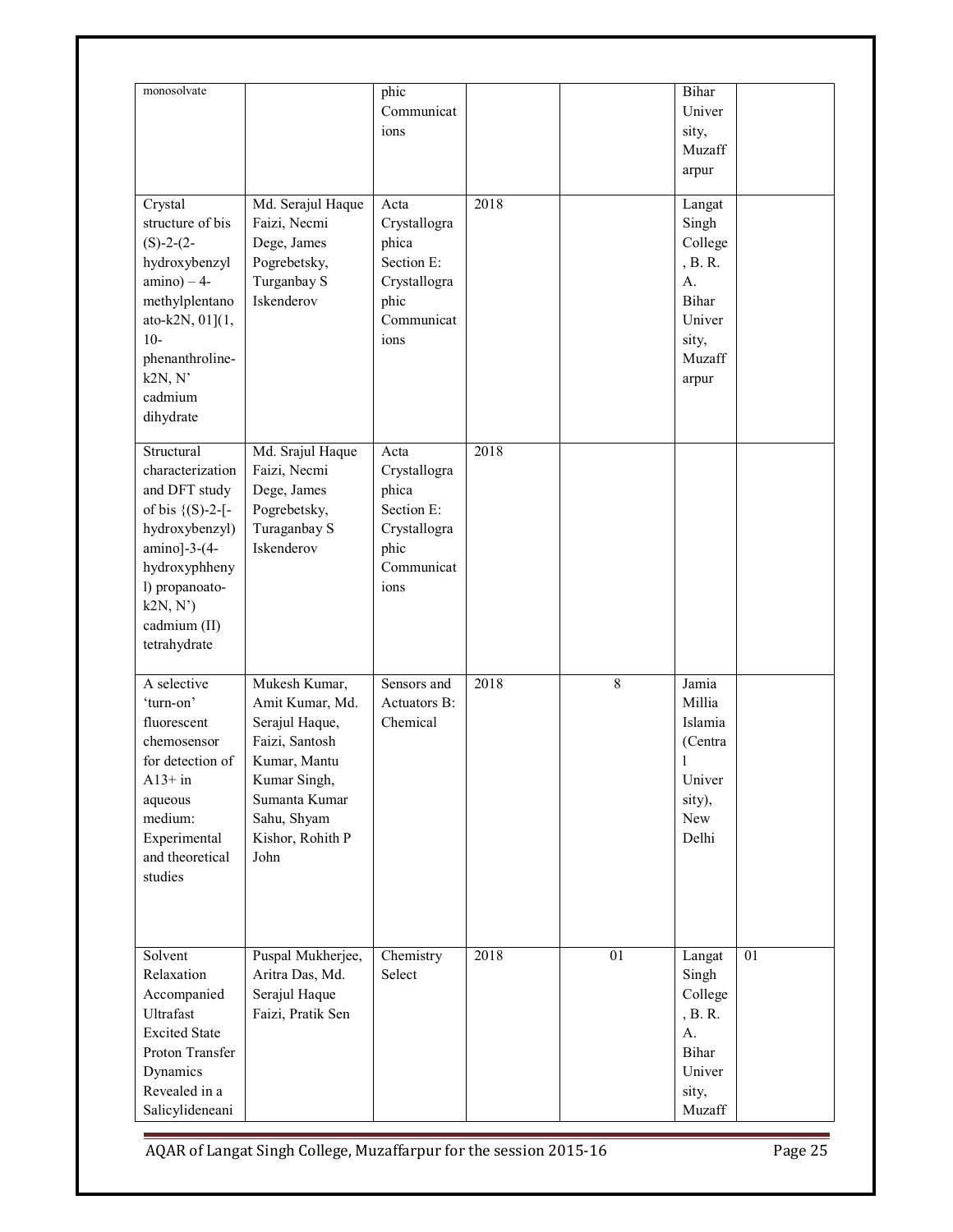| line Derivative                                                                                                                                                                                                                        |                                                                                                                      |                                                                                           |      |                | arpur,<br>Bihar                                                                                        |    |
|----------------------------------------------------------------------------------------------------------------------------------------------------------------------------------------------------------------------------------------|----------------------------------------------------------------------------------------------------------------------|-------------------------------------------------------------------------------------------|------|----------------|--------------------------------------------------------------------------------------------------------|----|
| Next<br>Generation<br>Antineoplastic<br>Agents: A<br>Review on<br>Structurally<br>Modified<br>Vinblastine<br>(VBL)<br>Analogues                                                                                                        | Ashanul Haque,<br>Md. A. Rahman,<br>Md. SH Faizi,<br>Muhammad S<br>Khan                                              | Current<br>medicinal<br>chemistry                                                         | 2018 | 01             | College<br>of<br>Science<br>, sultan<br>Qaboos<br>Univer<br>sity,<br>Muscat<br>, Oman                  | 01 |
| Experimental<br>and theoretical<br>characterization<br>of organic salt:<br>$2-(4-$<br>bromophenyl)<br>amino) pyrido<br>$[1, 2-a]$<br>wiompcs;om-<br>$11-i$ um<br>bromide<br>monohydrate<br>synthesized via<br>oxidative<br>cyclization | Md. Serajul Haque<br>Faizi, Mohammad<br>Jane Alam,<br>Ashanul Haque,<br>Shabbir Ahmad, M<br>Shahid, Musheer<br>Ahmad | Journal of<br>Molecular<br>Structure                                                      | 2018 | $\overline{2}$ | Jamia<br>Millia<br>Islamia<br>(Centra<br>1<br>Univer<br>sity),<br>New<br>Delhi                         | 01 |
| Crystal<br>structure and<br>DFT study of<br>$(E)$ -4- $[(4-$<br>[(pyridin-2-<br>ulmethylidene)<br>amino] phenyl}<br>amino) methyl]<br>phenol                                                                                           | Md. Serajul Haque<br>Faizi, Necmi<br>Dege, Turganbay<br>S Iskenderov                                                 | Acta<br>Crystallogra<br>phica<br>Section E:<br>Crystallogra<br>phic<br>Communicat<br>ions | 2018 |                | Langat<br>Singh<br>College<br>, B. R.<br>A <sub>1</sub><br>Bihar<br>Univer<br>sity,<br>Muzaff<br>arpur |    |
| $2-Amino-5-$<br>chlorobenzophe<br>none                                                                                                                                                                                                 | Siddiqui Nazia and<br>Turaganbay<br>Iskenderov Saleem<br>Javed, Md. Serajul<br>Haque Faizi                           | <b>IUCrDATA</b>                                                                           | 2018 |                | Langat<br>Singh<br>College<br>, B. R.<br>A.<br>Bihar<br>Univer<br>sity,<br>Muzaff<br>arpur             |    |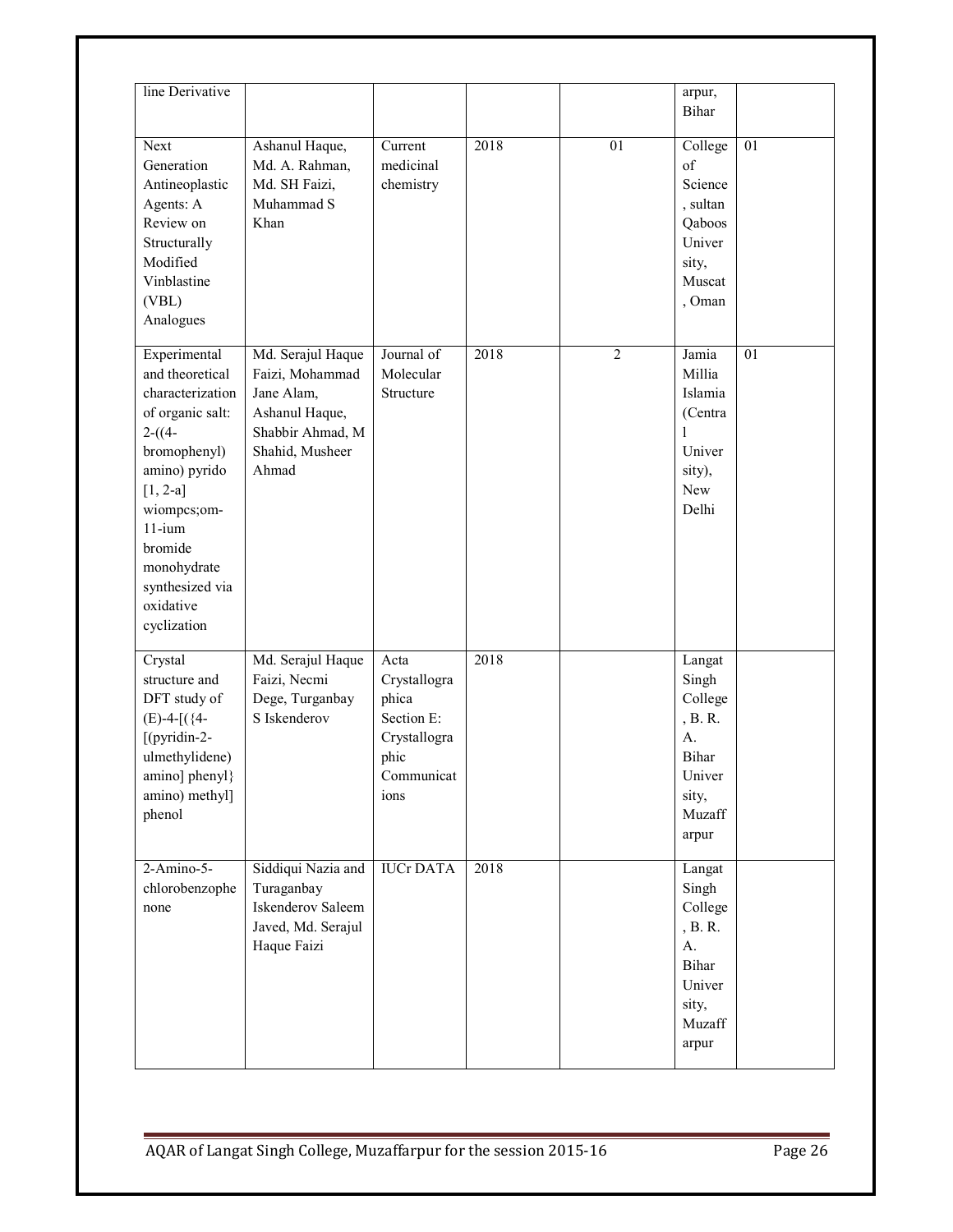| Synthesis,<br>characterization<br>, and<br>pharmacologica<br>1 studies of                                                                                                                                                     | Ashanul Haque,<br>Ming-Fa Hsieh,<br>Syed Imran<br>Hassan, Md.                                                                                                                         | Journal of<br>Molecular<br>Structure                                                      | 2017 | $\overline{2}$ | College<br>of<br>Science<br>, Sultan<br>Qaboos<br>Univer<br>sity,<br>Muscat<br>, Oman | $\overline{2}$ |
|-------------------------------------------------------------------------------------------------------------------------------------------------------------------------------------------------------------------------------|---------------------------------------------------------------------------------------------------------------------------------------------------------------------------------------|-------------------------------------------------------------------------------------------|------|----------------|---------------------------------------------------------------------------------------|----------------|
| ferrocene-IH-<br>1,2,3-triazole<br>hybrids                                                                                                                                                                                    | Srajul Haque<br>Faizi, Anannya<br>Saha, Necmi<br>Dege, Jahangir<br>Ahmad Rather,<br>Muhammad S<br>Khan                                                                                |                                                                                           |      |                |                                                                                       |                |
| Crystal<br>structure and<br>DFT study of<br>$(E)$ -2, 6-di-tert-<br>butyl-4-{[2-<br>(pyridin-2-yl)<br>hydrazine-1-<br>ylidene)<br>methyl}phenol                                                                               | Md. Serajul Haque<br>Faizi, Ashanul<br>Haque, Mustafa<br>Dege, Necmi<br>Dege, Maria L<br>Malysheva                                                                                    | Acta<br>Crystallogra<br>phica<br>Section E:<br>Crystallogra<br>phic<br>Communicat<br>ions | 2017 |                | College<br>of<br>Science<br>, Sultan<br>Qaboos<br>Univer<br>sity,<br>Muscat<br>, Oman |                |
| $Co$ (II), Ni (II),<br>$Cu(II)$ and<br>Zn(II)<br>complexes of<br>acenaphtoquino<br>$ne$ 3- $(4-$<br>benzylpiperidyl<br>thiosemicarbaz<br>one: Synthesis,<br>Structural,<br>electrochemical<br>and<br>antibacterial<br>studies | Santosh Kumar,<br>Arti-Hansda,<br>Angeera Chandra,<br>Ashish Kumar,<br>Mukesh kumar,<br>Maheshwaran<br>Sithambaresan,<br>Md. Serajul Haque<br>Faizi, Vipin<br>Kumar, Rohith P<br>John | Polyhedron                                                                                | 2017 | $\overline{6}$ | College<br>of<br>Science<br>, Sultan<br>Qaboos<br>Univer<br>sity,<br>Muscat<br>, Oman | $\overline{6}$ |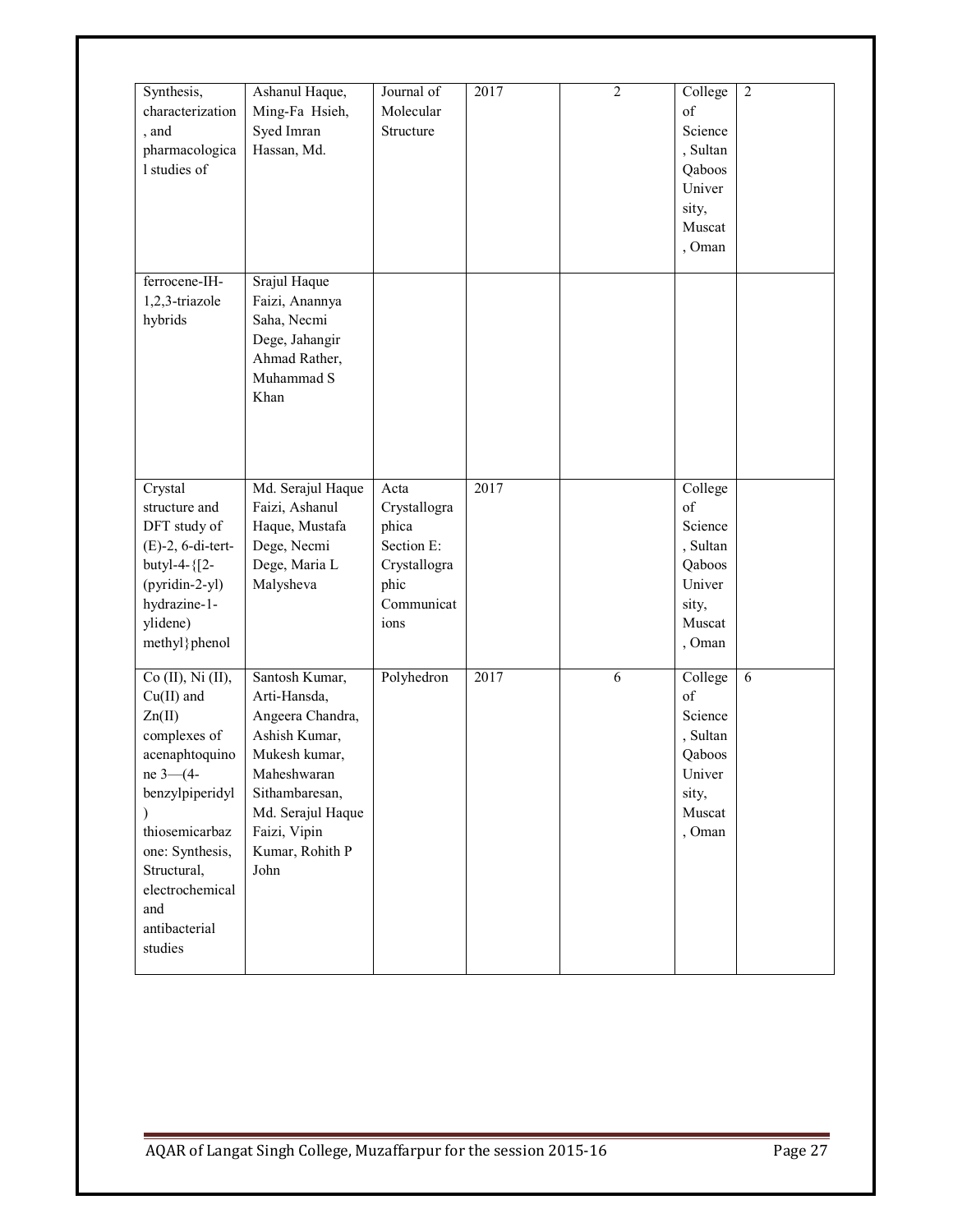| Crystal<br>structure and<br>DFT study of<br>bis $\{(S)-2-[2-$<br>hydroxybenzyl)<br>amino]-4-<br>methylpentanoa<br>to-k2N, $O(1,$<br>$10-$<br>phenanthroline-<br>k2N, N') nickel<br>(II)  | Md. Serajul Haque<br>Faizi, Necmi<br>Dege, Sergey<br>Malinkin                      | Acta<br>Crystallogra<br>phica<br>Section E:<br>Crystallogra<br>phic<br>Communicat<br>ions | 2017 | 02 | College<br>of<br>Science<br>, Sultan<br>Qaboos<br>Univer<br>sity,<br>Muscat<br>, Oman |  |
|------------------------------------------------------------------------------------------------------------------------------------------------------------------------------------------|------------------------------------------------------------------------------------|-------------------------------------------------------------------------------------------|------|----|---------------------------------------------------------------------------------------|--|
| Crystal<br>structure and<br>DFT study of<br>$(E)-N-[N-[2-$<br>$(1H-indol-3-yl)$<br>$ethyl]-1-$<br>(anthracen-9-<br>yl)<br>methanimine                                                    | Md. Serajul Haque<br>Faizi, Necmi<br>Dege, Sergey<br>Malinkin, Tetyana<br>Yu Sliva | Acta<br>Crystallogra<br>phica<br>Section E:<br>Crystallogra<br>phic<br>Communicat<br>ions | 2017 |    | College<br>of<br>Science<br>, Sultan<br>Qaboos<br>Univer<br>sity,<br>Muscat<br>, Oman |  |
| Crystal<br>structure and<br>DFT study of<br>$2-(pyren-1-yl)$ -<br>$1H-$<br>benzimidazole                                                                                                 | Md. Serajul,<br>Haque Faizi,<br>Necmi Dege, S<br>Malinkin                          | Acta<br>Crystallogra<br>phica<br>Section E:<br>Crystallogra<br>phic<br>Communicat<br>ions | 2017 |    | College<br>of<br>Science<br>Sultan<br>Qaboos<br>Univer<br>sity,<br>Muscat<br>Oman     |  |
| Crystal<br>structure of di-<br>u-chlorido-bis<br>(chloride)<br>$\{N1,N1\}$<br>diethyl-N4-<br>{[pyridin-2-yl-<br>kN)<br>methylidene]<br>benzene-1, 4-<br>diamine-kN4}<br>mercury $(II)$ ) | Md. Serajul Hque<br>Faizi, Necmi<br>Dege, Kateryna<br>Goleva                       | Acta<br>Crystallogra<br>phica<br>Section E:<br>Crystallogra<br>phic<br>Communicat<br>ions | 2017 |    | College<br>of<br>Science<br>Sultan<br>Qaboos<br>Univer<br>sity,<br>Muscat<br>Oman     |  |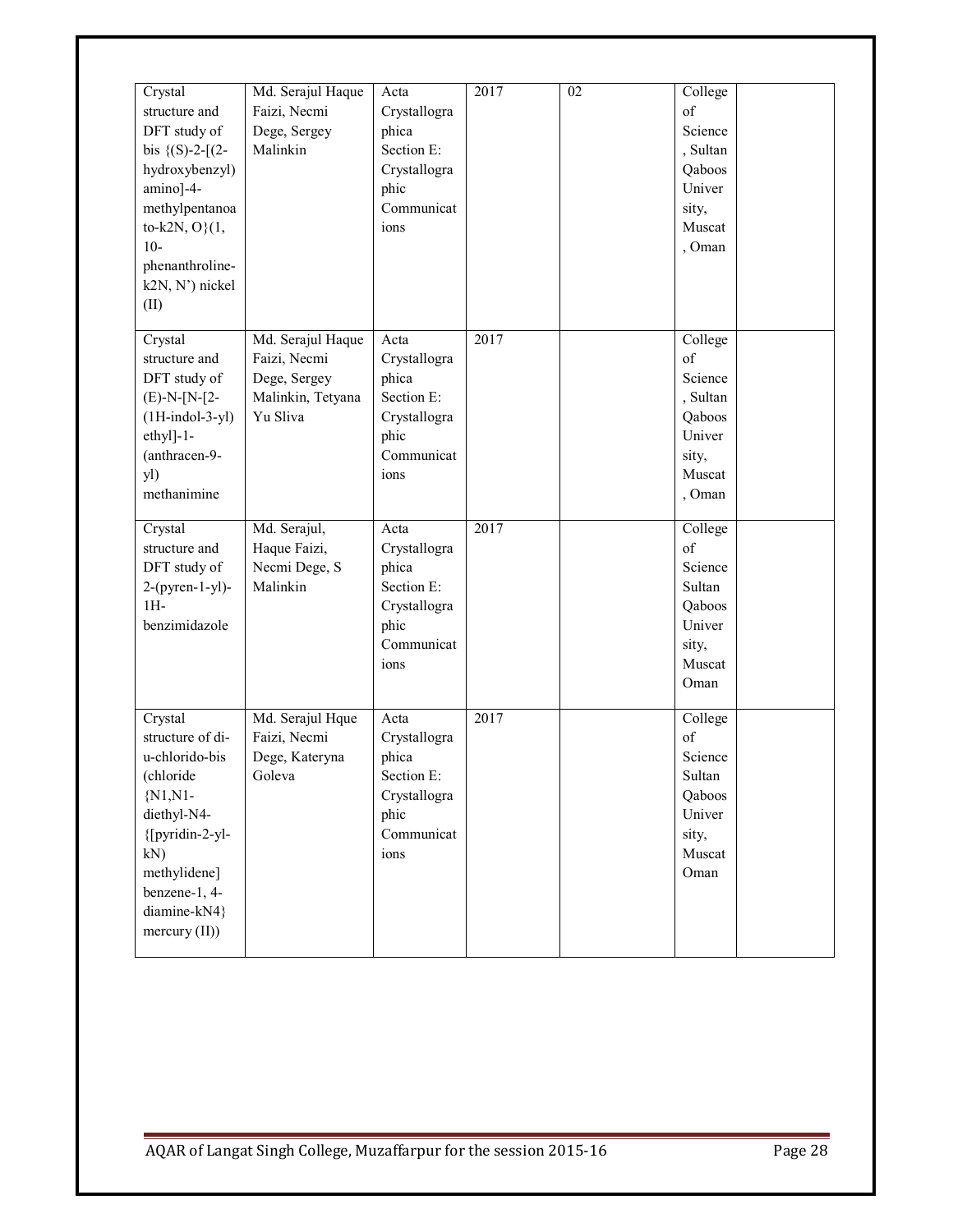| Crystal<br>structure and<br>DFT study of<br>8-hydroxy-1, 2,<br>3, 5, 6, 7<br>hexahydropyrid<br>$o(3, 2, 1-ij]$<br>quinoline-9-<br>earbaldehyde    | Md. Serajul Haque<br>Faizi, Necmi<br>Dege, Maria L<br>Malysheva                                       | Acta<br>Crystallogra<br>phica<br>Section E:<br>Crystallogra<br>phic<br>Communicat<br>ion  | 2017 |    | College<br>of<br>Science<br>Sultan<br>Qaboos<br>Univer<br>sity,<br>Muscat<br>Oman |  |
|---------------------------------------------------------------------------------------------------------------------------------------------------|-------------------------------------------------------------------------------------------------------|-------------------------------------------------------------------------------------------|------|----|-----------------------------------------------------------------------------------|--|
| $2-\{ (E) - [(4-$<br>Anilinophenyl)<br>imino]<br>methyl $-4-[4-$<br>$[(E)-(4-$<br>methoxyphenyl<br>) diazenyl]<br>phenol                          | MSH Faizi, N<br>Dege, K Goleva                                                                        | <b>IUCrDATA</b>                                                                           | 2017 |    | College<br>of<br>Science<br>Sultan<br>Qaboos<br>Univer<br>sity,<br>Muscat<br>Oman |  |
| Crystal<br>structure of 4,<br>4'-dinitro-[1,<br>1'-biphenyl]-2-<br>amine                                                                          | Md. Serajul Haque<br>Faizi, Ashanul<br>Haque, Necmi<br>Dege, Syed Imran<br>Valentina A<br>Lalibabchuk | Acta<br>Crystallogra<br>phica<br>Section<br>E:Crystallog<br>raphic<br>Communicat<br>ions  | 2017 |    | College<br>of<br>Science<br>Sultan<br>Qaboos<br>Univer<br>sity,<br>Muscat<br>Oman |  |
| Next generation<br><b>NIR</b><br>fluorophores<br>for tumor<br>imaging and<br>fluorescence-<br>guided surgery:<br>A review                         | Ashanul Haque,<br>Md. Serajul Haque<br>Faizi, Jahangir<br><b>Ahmad Rather</b><br>Muhammad S<br>Khan   | Bioorganic<br>& medicinal<br>chemistry                                                    | 2017 | 41 | College<br>of<br>Science<br>Sultan<br>Qaboos<br>Univer<br>sity,<br>Muscat<br>Oman |  |
| Crystal<br>structure of $(2,$<br>2'-bipyridine-<br>k2N, N')bis<br>$(3, 5$ -di-tert-<br>butyl-o-<br>benzoquinonato<br>$-k2O, O'$<br>ruthenium (II) | Md. Serajul Haque<br>Faizi, Akram Ali,<br>Vadim A<br>Potaskalov                                       | Acta<br>Crystallogra<br>phica<br>Section E:<br>Crystallogra<br>phic<br>Communicat<br>ions | 2017 |    | College<br>of<br>Science<br>Sultan<br>Qaboos<br>Univer<br>sity,<br>Muscat<br>Oman |  |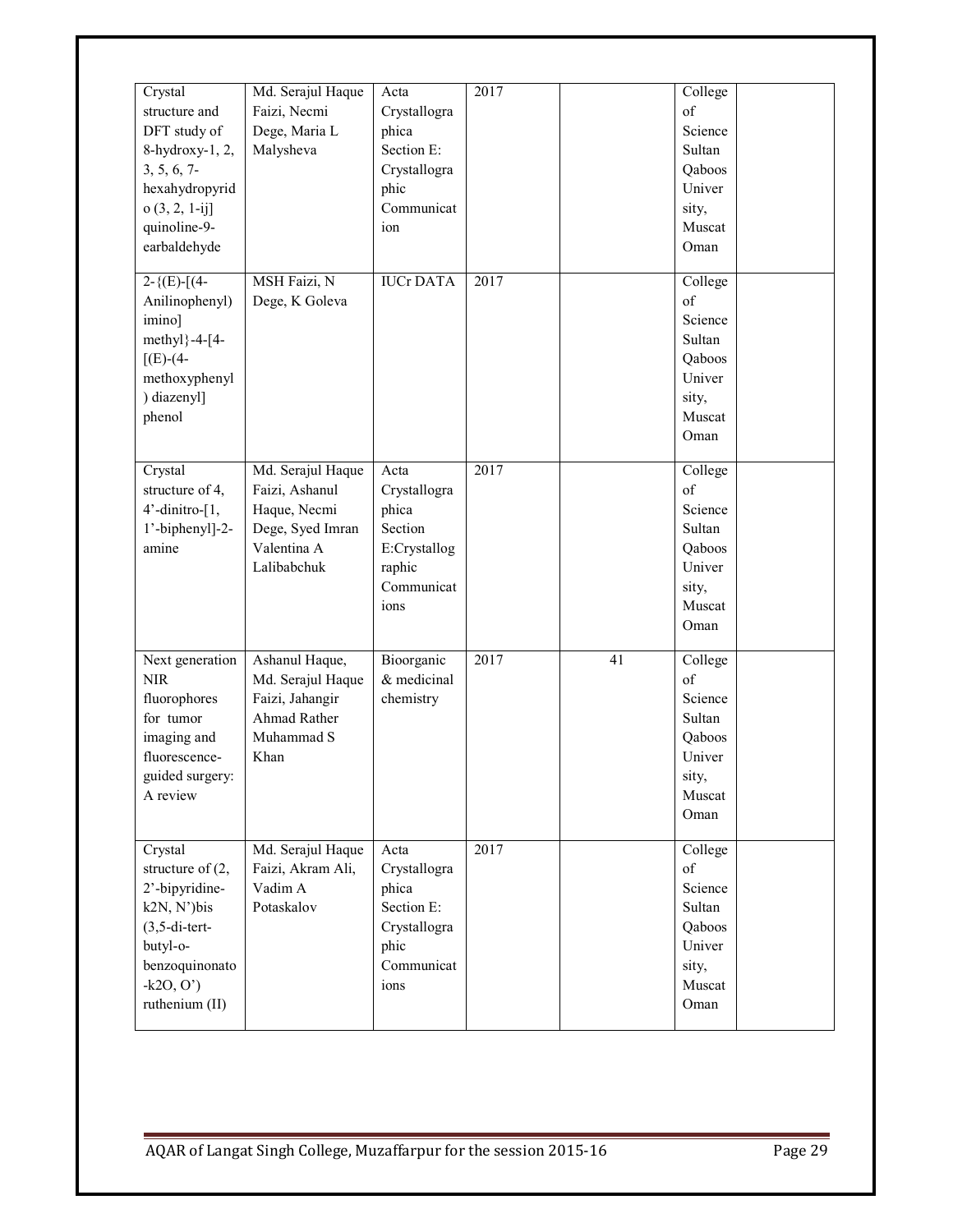| Crystal<br>structure of<br>$(E)$ -N1-<br>[anthracen-9-<br>yl)methylidene]<br>$-N4-$<br>phenylbenzene-<br>1, 4-diamine                                                        | Md. Srajul Haque<br>Faizi, Ashanul<br>Haque, Musheer<br>Ahmad, Irina A<br>Golenya                                                                               | Acta<br>Crystallogra<br>phica<br>Secation E:<br>Crystallogra<br>phic<br>Communicat<br>ions | 2017              |                | College<br>of<br>Science<br>Sultan<br>Qaboos<br>Univer<br>sity,<br>Muscat<br>Oman                               |                |
|------------------------------------------------------------------------------------------------------------------------------------------------------------------------------|-----------------------------------------------------------------------------------------------------------------------------------------------------------------|--------------------------------------------------------------------------------------------|-------------------|----------------|-----------------------------------------------------------------------------------------------------------------|----------------|
| Crystal<br>structure of<br>$(E)$ -2-{[4-<br>anilonophenyl)<br>imino]<br>methyl}-4-<br>nitrophenol                                                                            | Md. Serajul Haque<br>Faizi, Ashanul<br>Haque, Valentina<br>A Kalibabchuk                                                                                        | Acta<br>Crystallogra<br>phica<br>Section E:<br>Crystallogra<br>phic<br>Communicat<br>ions  | 2017              | $\overline{2}$ | College<br>of<br>Science<br>Sultan<br>Oaboos<br>Univer<br>sity,<br>Muscat<br>Oman                               |                |
| Crystal<br>structure of<br>$(E)$ -2,6-di-tert-<br>butyl-4-{[2-<br>$(2, 4 -$<br>dinitrophenyl)<br>hydrazinyliden<br>$e$ ]<br>methyl}phenol                                    | Md. Serajul Haque<br>Faizi, Necmi<br>Dege, Ashanul<br>Haque, Valentina<br>A Kalibabchuk<br>Mustafa Cemberci                                                     | Acta<br>Crystallogra<br>phica<br>Section E:<br>Crystallogra<br>phic<br>Communicat<br>ions  | 2017              | $\overline{2}$ | College<br>of<br>Science<br>Sultan<br>Qaboos<br>Univer<br>sity,<br>Muscat<br>Oman                               |                |
| Synthesis,<br>crystal structure<br>and<br>luminescence<br>properties of<br>acenaphthene<br>benzohydrazide<br>based ligand<br>and its zine (II)<br>complex                    | Mukesh Kumar,<br>Soumyabrata Roy,<br>Md. Serajul Haque<br>Faizi, Santosh<br>Kumar, Mantu<br>Kumar Singh,<br>Shyam Kishor<br>Sebastian C Peter,<br>Rohith P John | Journal of<br>Molecular<br>structure                                                       | $\frac{1}{20}$ 17 | 6              | Depart<br>ment of<br>Chemis<br>try<br>Indian<br>Institut<br>e of<br>Techno<br>logy<br>Kanpur                    | $\overline{2}$ |
| Crystal<br>structure of<br>$(E)$ -9- $(\{[4-$<br>(diethylamino)<br>phenyl] imino}<br>methyl)-<br>$2,3,6,7$ -<br>tetrahydro-1H,<br>5H-<br>$pyrido[3,2,1-ij]$<br>quinolin-8-o1 | Md. Serajul Haque<br>Faizi, Dr. Musheer<br>Ahmad Anatoly A<br>Kapshuk, Irina A<br>Golenya                                                                       | Acta<br>Crystallogra<br>phica<br>Section E:<br>Crystallogra<br>phic<br>Communicat<br>ions  | 2017              | $\overline{2}$ | College<br>$% \left( \mathcal{M}\right)$ of<br>Science<br>Sultan<br>Qaboos<br>Univer<br>sity,<br>Muscat<br>Oman |                |
| Crystal                                                                                                                                                                      | Md. Serajul Haque                                                                                                                                               | Acta                                                                                       | 2016              | $\overline{6}$ | College                                                                                                         | 6              |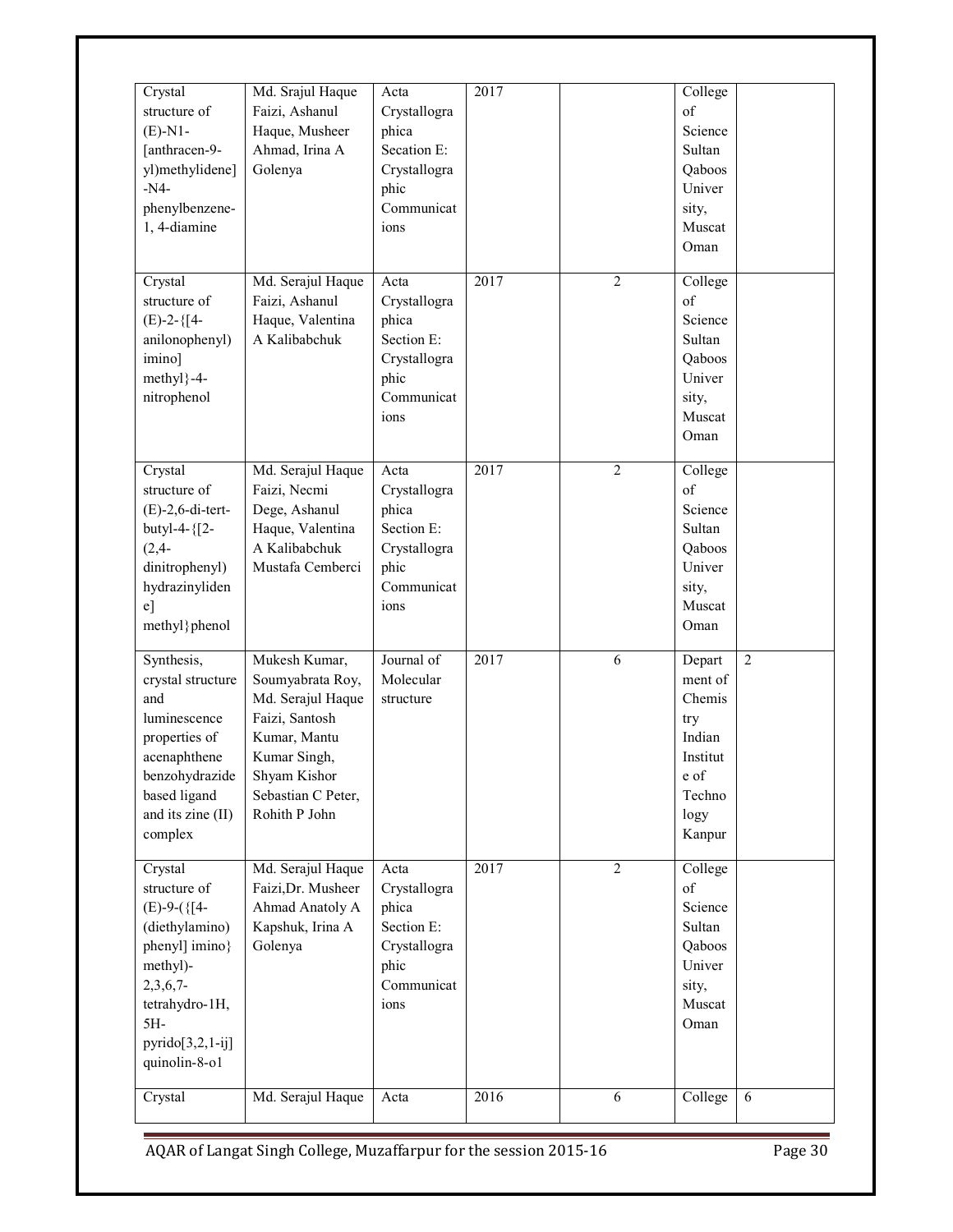| Structure of<br>$9,9'$ -{ $(1E, 1')$<br>$E$ -[1,4-<br>phenylenebis<br>(azanylylidene)<br>1 bis<br>(methanylylide<br>ne)} bis (2, 3, 6,<br>7 Tetrahydro-<br>H,5H-pyrido<br>$[3,2,1,-ij]$<br>quinolin-8-o1)                                                                                                                          | Faizi, Akram Ali,<br>Vadim A<br>Potaskalov                                                                          | Crystallogra<br>phica<br>Section E:<br>Crystallogra<br>phic<br>Communicat<br>ions         |      |                | of<br>Science<br>Sultan<br>Qaboos<br>Univer<br>sity,<br>Muscat<br>Oman                         |  |
|------------------------------------------------------------------------------------------------------------------------------------------------------------------------------------------------------------------------------------------------------------------------------------------------------------------------------------|---------------------------------------------------------------------------------------------------------------------|-------------------------------------------------------------------------------------------|------|----------------|------------------------------------------------------------------------------------------------|--|
| Crystal<br>structure of 1-<br>$[4-$<br>(ethoxycarbony<br>l) piperazinl-yl]<br>benzoic acid                                                                                                                                                                                                                                         | Md. Serajul Haque<br>Faizi, Musheer<br>Ahmad, Irina A<br>Golenya                                                    | Acta<br>Crystallogra<br>phica<br>Section E:<br>Crystallogra<br>phic<br>Communicat<br>ions | 2016 |                | Depart<br>ment of<br>Chemis<br>try,<br>Indian<br>Institut<br>e of<br>Techno<br>logy,<br>Kanpur |  |
| Synthesis and<br>crystal structure<br>determination<br>of cobalt (II)<br>mixed-ligand<br>complex<br>containing 1,<br>$10-$<br>phenanthroline<br>and $5-(2-)$<br>carboxybenzylo<br>xyloxy)<br>isophthal ic<br>acid: Their<br>biological<br>evalution viz.,<br>DNA/protein<br>binding profile,<br>Pbr322 DNA<br>cleavage<br>activity | Dr. Sartaj<br>Tabassum,<br>Musheer Ahmad,<br>Mohd Afzal,<br>Mehavash Zaki,<br>Md. Serajul Haque<br>Faizi, Akram Ali | Inorganica<br>Chimica<br>Acta                                                             | 2016 | $\overline{2}$ | Depart<br>ment of<br>Chemis<br>try,<br>Indian<br>Institut<br>e of<br>Techno<br>logy<br>Kanpur  |  |
| Crystal<br>structure of 5-<br>$\lceil$ (4-<br>carboxybenzyl)<br>oxy]<br>isophthalic acid                                                                                                                                                                                                                                           | Md. Serajul Haque<br>Faizi, Musheer<br>Ahmad Akram<br>Ali, Vadim A<br>Postaskalov                                   | Acta<br>Crystallogra<br>phica<br>Section E:<br>Crystallogra<br>phic<br>Communicat         | 2016 |                | Depart<br>ment of<br>Chemis<br>try,<br>Indian<br>Institut<br>e of<br>Techno                    |  |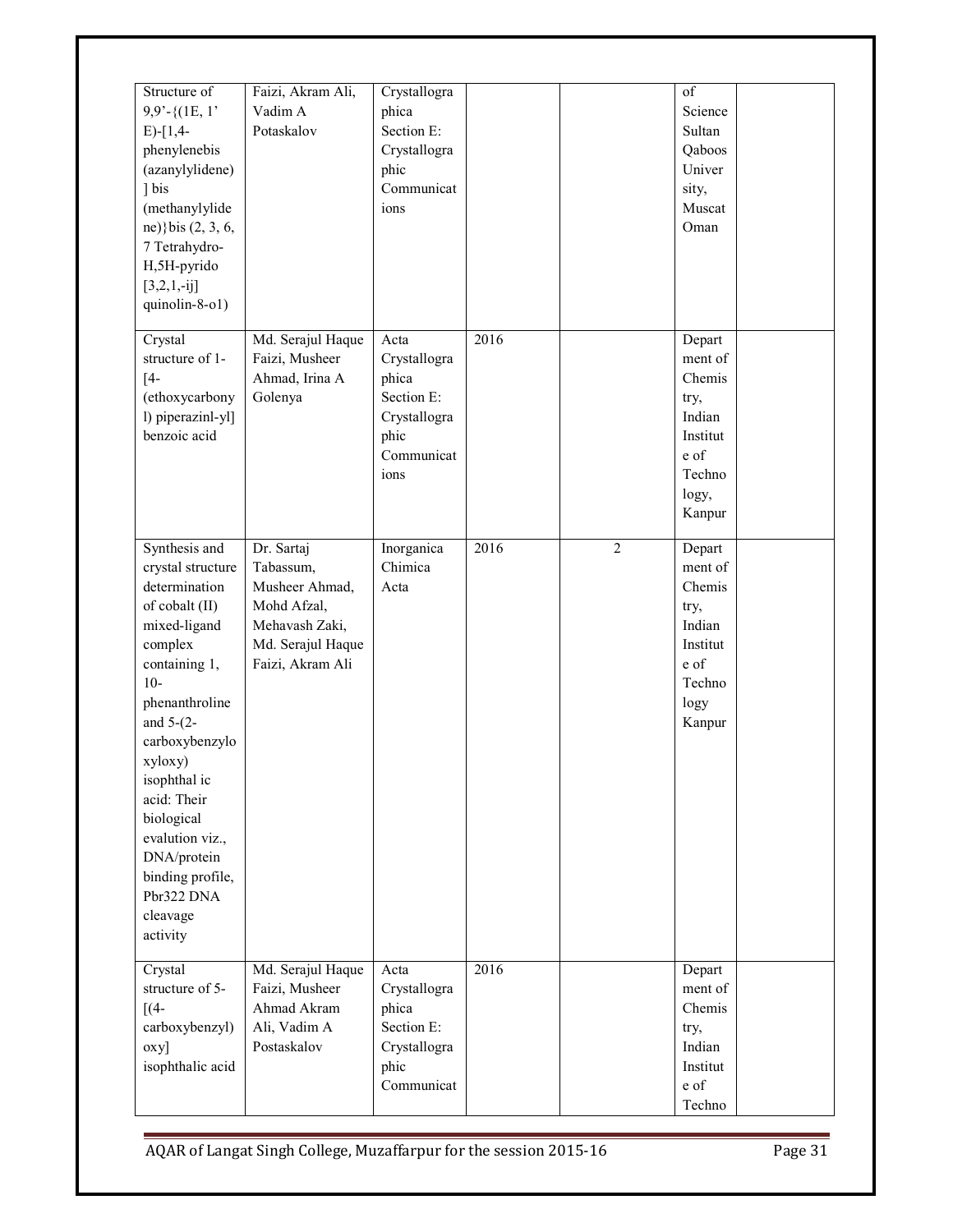|                                                                                                                                                                            |                                                                                   | ions                                                                                      |      |    | logy<br>Kanpur                                                                                |                |
|----------------------------------------------------------------------------------------------------------------------------------------------------------------------------|-----------------------------------------------------------------------------------|-------------------------------------------------------------------------------------------|------|----|-----------------------------------------------------------------------------------------------|----------------|
| Highly<br>selective visual<br>detection of<br>Fe3+ at ppm<br>level                                                                                                         | Md. Serajul Haque<br>Faizi, Shardhey<br>Gupta, Vipin<br>Kumar Jain, Pratik<br>Sen | Sensors and<br><b>Actuators B:</b><br>Chemical                                            | 2016 | 20 | Depart<br>ment of<br>Chemis<br>try<br>Indian<br>Institut<br>e of<br>Techno<br>logy,<br>Kanpur | 8              |
| Crystal<br>structure of 2-<br>${[E)-(4-$<br>anilinophenyl)<br>iminiumyl]<br>methyl}-5-<br>(diethylamino)<br>phenolate                                                      | Md. Serajul Haque<br>Faizi, Kateryna A<br>Ohui, Irina A<br>Golenya                | Acta<br>Crysllograph<br>ica Section<br>E:<br>Crystallogra<br>phic<br>Communicat<br>ions   | 2015 | 1  | Depart<br>ment of<br>Chemis<br>try<br>Indian<br>institut<br>e of<br>Techno<br>logy,<br>Kanpur | $\mathbf{1}$   |
| Crystal<br>structure of 2-<br>amino-1, 3-<br>dibromo-6-oxo-<br>$5, 6-$<br>dihydropyrido<br>$[1, 2-a]$<br>quinoxaline-11-<br>ium bromide<br>monohydrate                     | Md. Serajul Haque<br>Faizi,, Yuliia<br>Parashchenko                               | Acta<br>Crystallogra<br>phica<br>Section E:<br>Crystallogra<br>phic<br>Communicat<br>ions | 2015 |    | College<br>of<br>Science<br>Sultan<br>Qaboos<br>Univer<br>sity,<br>Muscat<br>Oman             |                |
| Crystal<br>structure of di-<br>u-chlorido-bis<br>(chloride [N1-<br>phenyl1-N4-<br>[(pyridin-2-yl-<br>kN)<br>methylidene]<br>benzene-1, 4-<br>diamine-kN4}<br>mercury (II)) | Md. Serajul Haque<br>Faizi, Elena V<br>Prisyazhnaya                               | Acta<br>Crystallogra<br>phica<br>Section E:<br>Crystallogra<br>phic<br>Communicat<br>ion  | 2015 | 6  | College<br>of<br>Science<br>Sultan<br>Qaboos<br>Univer<br>sity,<br>Muscat<br>Oman             | $\overline{4}$ |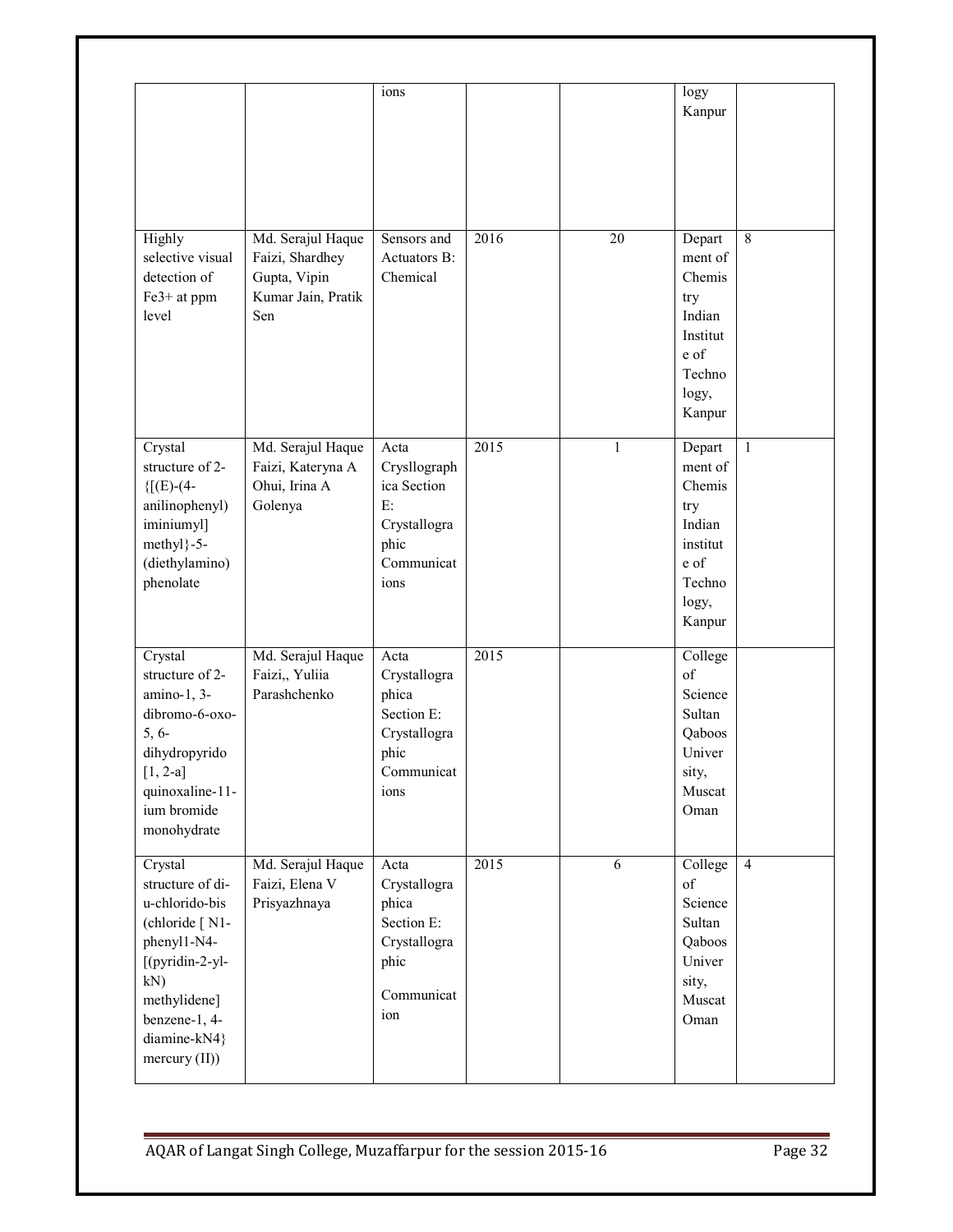| Syntheses<br>crystal<br>structures, and<br>genotoxie<br>studies of cis-<br>$\mu$ -1,2-peroxo<br>dicobalt (III)<br>complexes                                                                  | M. Shahid Armeen<br>Siddique, Istikhar<br>A Ansari, Farasha<br>Sama, Sandesh<br>Chibber, Mohd.<br>Khalid, Zafar A<br>Siddiqui, Serajul<br>Haque Faizi | Journal of<br>Coordinatio<br>n Chemistry                                                  | 2015              | $\overline{4}$ | Depart<br>ment of<br>Chemis<br>try,<br>Indian<br>Institut<br>e of<br>Techno<br>logy<br>Kanpur  | $\overline{3}$ |
|----------------------------------------------------------------------------------------------------------------------------------------------------------------------------------------------|-------------------------------------------------------------------------------------------------------------------------------------------------------|-------------------------------------------------------------------------------------------|-------------------|----------------|------------------------------------------------------------------------------------------------|----------------|
| Crystal<br>structure of N1-<br>phenyl-N4-<br>$[(E)-(pyren-1-$<br>yl)<br>methylidene]<br>benzene-1,4-<br>diamine                                                                              | Md. Serajul Haque<br>Faizi, Elena V<br>Prisyazhnya                                                                                                    | Acta<br>Crystallogra<br>phica<br>Section                                                  | $\overline{2015}$ | $\overline{4}$ | Depart<br>ment of<br>Chemis<br>try<br>Indian<br>Institut<br>e of<br>Techno<br>logy,<br>Kanpur  | $\overline{2}$ |
| Crystal<br>structure of<br>dichloride {N1-<br>phenyl-N4-<br>[(quinolin-2-yl-<br>kN)<br>methylidene]<br>benzene-1, 4-<br>diamine-kN4}<br>mercury (II)                                         | Md. Serajul Haque<br>Faizi, Elena V<br>Prisyazhnaya,<br>Turganbay S<br>iskenderov                                                                     | Acta<br>Crystallogra<br>phica<br>Section E:<br>Crystallogra<br>phic<br>Communicat<br>ions | $\frac{2015}{ }$  |                | Depart<br>ment of<br>Chemis<br>try,<br>Indian<br>Institut<br>e of<br>Techno<br>logy,<br>Kanpur |                |
| Crystal<br>structute of<br>dibromido (N,<br>$N-$<br>dimethylforma<br>mide-k0) $\{2 -$<br>$(1H-indol-3-$<br>$y$ l)-N-<br>[quinolin-2-yl-<br>kN)<br>methylidene]<br>ethanamine-<br>kN} cadmium | Md. Serajul Haque<br>Faizi, Natalia O,<br>Sharkina, Yuliya<br>M Davydenko                                                                             | Acta<br>Crystallogra<br>phica<br>Section E:<br>Crystallogra<br>phic<br>Communicat<br>ions | $\overline{2015}$ |                | Depart<br>ment of<br>Chemis<br>try<br>Indian<br>Institut<br>e of<br>Techno<br>logy,<br>Kanpur  |                |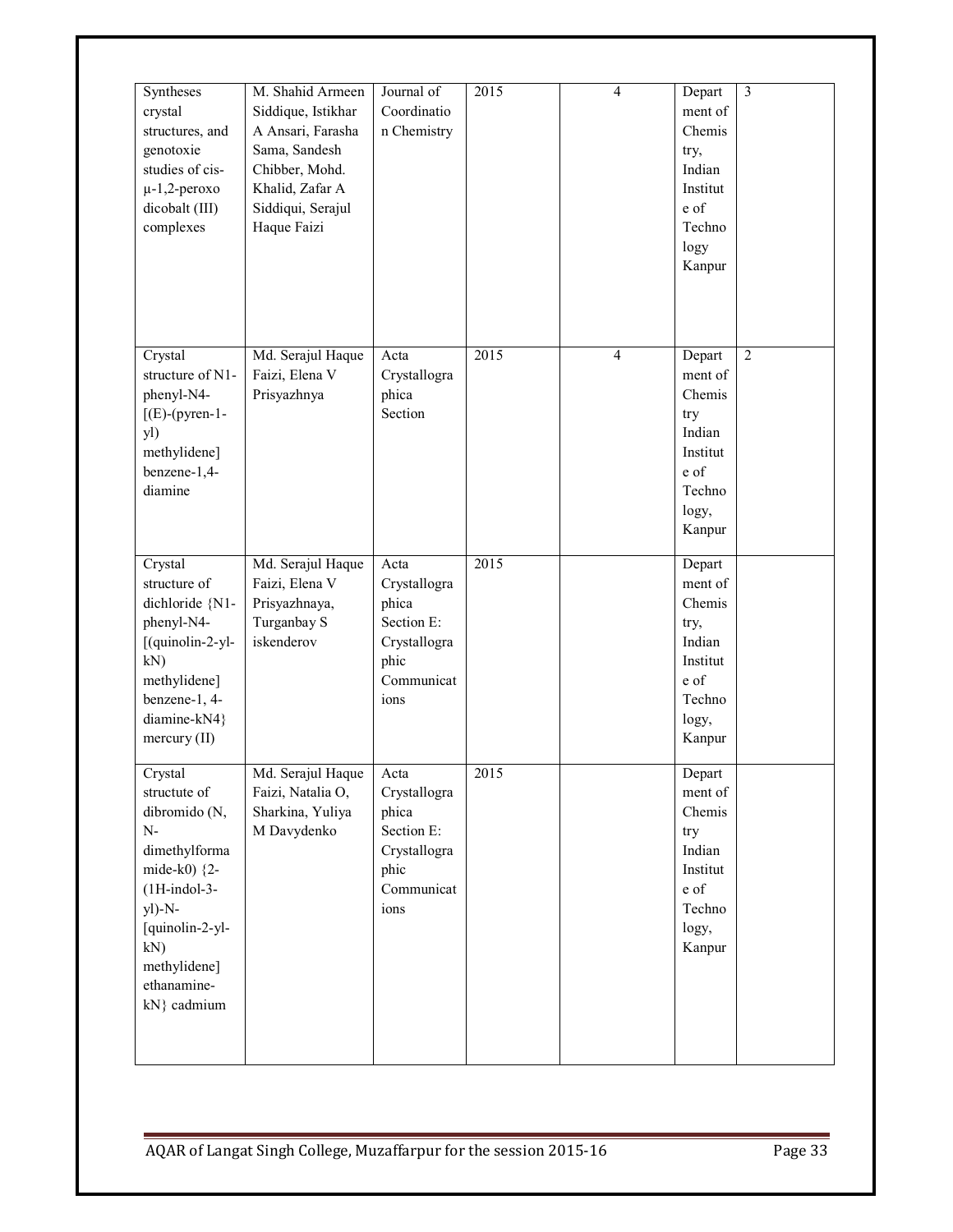| Crystal<br>structure of<br>aqua $[N-(2-$<br>oxidobenzyl-<br>$k0$ -1-<br>leucinato-<br>$k2N,0$ ] $(1, 10-$<br>[phenanthroline<br>$-k2N, N'$<br>nickel (II)<br>pentahydrate                                                | Md. Serajul Haque<br>Faizi Natalia O<br>Sharkina                                                 | Acta<br>Crystallogra<br>phica<br>Section E:<br>Crystallogra<br>phic<br>Communicat<br>ions | 2015 | 03           | Depart<br>ment of<br>Chemis<br>try<br>Indian<br>Institut<br>e of<br>Techno<br>logy,<br>Kanpur | 03                      |
|--------------------------------------------------------------------------------------------------------------------------------------------------------------------------------------------------------------------------|--------------------------------------------------------------------------------------------------|-------------------------------------------------------------------------------------------|------|--------------|-----------------------------------------------------------------------------------------------|-------------------------|
| Ultrasound<br>assisted<br>multicomponen<br>t reactions: a<br>green method<br>for the<br>synthesis of<br>highly<br>functionalized<br>selenopyridines<br>using reusable<br>polyethylene<br>glycol as<br>reaction<br>medium | Md. Nasim khan,<br>Shaik<br>Karamthulla,<br>Lokman H<br>Choudhary, Md.<br>Serajul Haque<br>Faizi | <b>RSC</b><br>Advances                                                                    | 2015 | 13           | Depart<br>ment of<br>Chemis<br>try<br>Indian<br>Institut<br>e of<br>Techno<br>logy,<br>Kanpur |                         |
| Crystal<br>structure of N<br>1, N 1-diethyl-<br>$N$ 4-[(quinolin-<br>$2-yl$ )<br>methylidene]<br>benzene-1, 4<br>diamine                                                                                                 | Md. Serajul Haque<br>Faizi, Nazia<br>Siddiqui Saleem<br>Javed                                    | Acta<br>Crystallogra<br>phica<br>Section E:<br>Crystallogra<br>phic<br>Communicat<br>ions | 2015 | 1            | Depart<br>ment of<br>Chemis<br>try,<br>Indian<br>Institut<br>e of<br>Techno<br>logy<br>Kanpur | $\overline{\mathbf{3}}$ |
| Crystal<br>structure of 2-<br>azaniumyl-3-<br>bromo-6-oxo-5,<br>$6-$<br>dihydropyrido<br>$[1, 2-a]$<br>quinoxaline-11-<br>ium dibromide                                                                                  | Md. Serajul Haque<br>Faizi, Natalia O<br>Sharkina,<br>Turganbay S<br>Iskenderov                  | Acta<br>Crystallogra<br>phica<br>Section E:<br>Crystallogra<br>phic<br>Communicat<br>ions | 2015 | $\mathbf{1}$ | Depart<br>ment of<br>Chemis<br>try<br>Indian<br>Institut<br>e of<br>Techno<br>logy,<br>Kanpur |                         |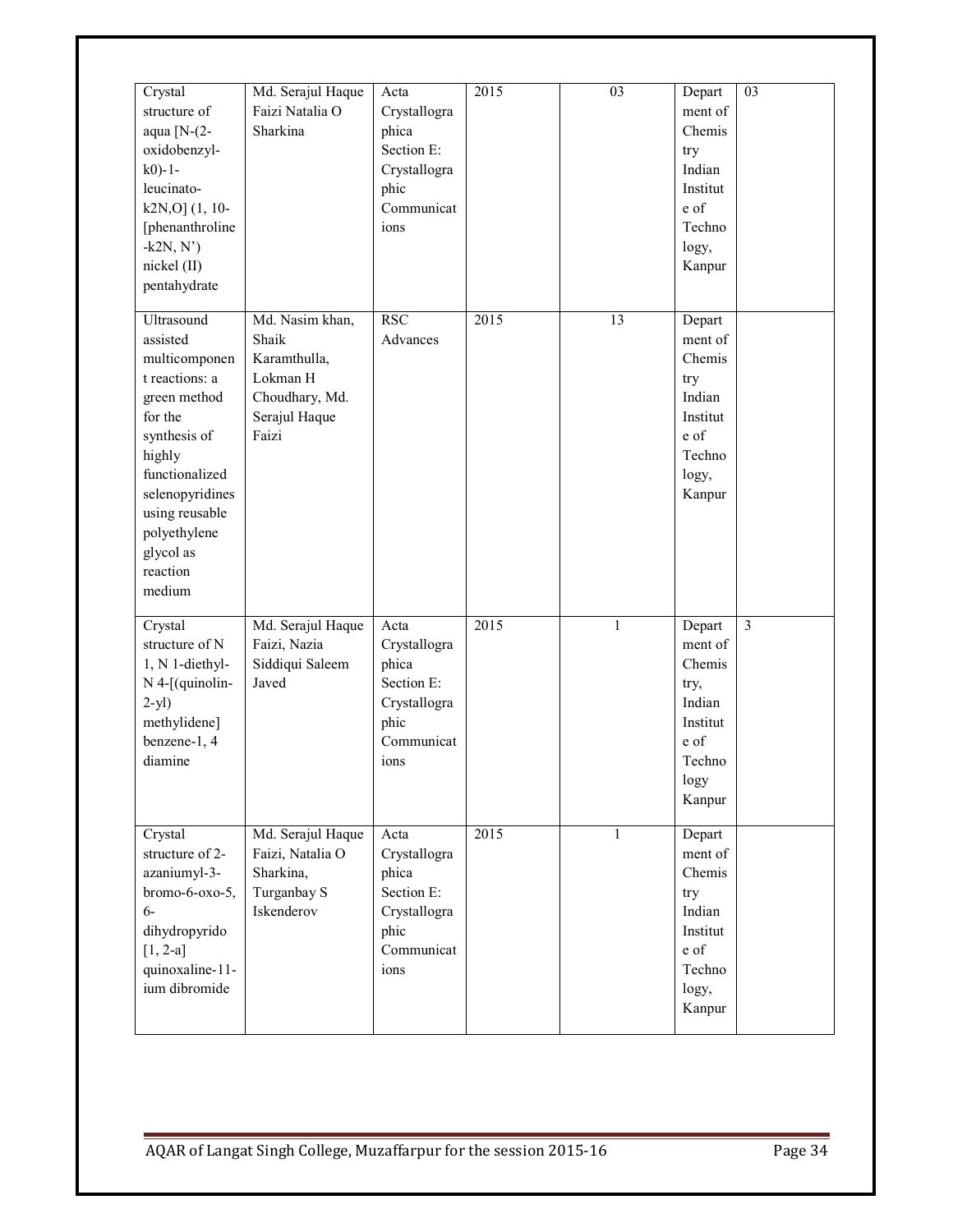| Synthetic<br>Applications of<br>Crude Laccase<br>from<br>Abortiporus<br>biennis MTCC-<br>1176          | Pankaj Kumar<br>Chaurasia and<br>Sudha yadava<br>Manisha Sharma    | Biotechnolo<br>gy: An<br>Indian<br>Journal      | 2017 |                | Depart<br>ment of<br>Chemis<br>try D.<br>D.U.<br>Univer<br>sity,<br>Gorakh<br>pur,<br>Uttar<br>Prades<br>h, India |  |
|--------------------------------------------------------------------------------------------------------|--------------------------------------------------------------------|-------------------------------------------------|------|----------------|-------------------------------------------------------------------------------------------------------------------|--|
| Laccases in<br>Pharmaceutical<br>Chemistry: A<br>Comprehensive<br>Appraisal                            | Pankaj K<br>Chaurasia, Shashi<br>L Bharati,<br>Chandana Sarma      | Mini-<br>Reviews in<br>Organic<br>Chemistry     | 2016 | $\overline{2}$ | Depart<br>ment of<br>Chemis<br>try D.<br>D.U.<br>Gorakh<br>pur,<br>Univer<br>sity,<br>Uttar<br>Prades<br>h, India |  |
| Some novel<br>organometallic<br>$mn$ III<br>complexes with<br>porphine and 1,<br>$6-$<br>diaminohexane | Shashi Late<br>Bharati, Pankaj<br>Kumar Chaurasia,<br>Sudha Yadava | Russian<br>Journal of<br>inorganic<br>Chemistry | 2016 |                | Depart<br>ment of<br>Chemis<br>try D.<br>D.U.<br>Gorakh<br>pur<br>Univer<br>sity,<br>Uttar<br>Prades<br>$h$ In    |  |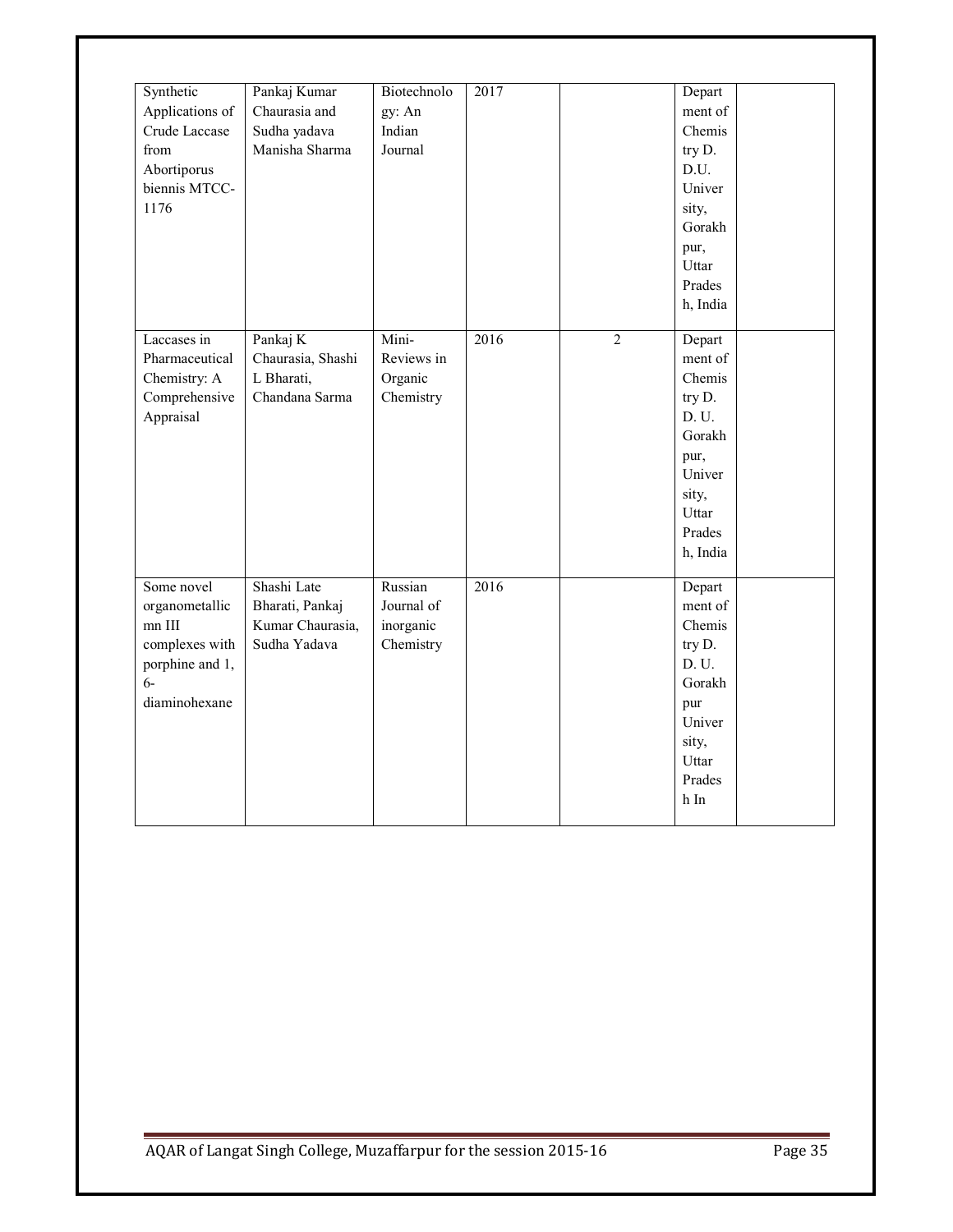| Purification and<br>characterization<br>of a thermally<br>stable yellow<br>laccase from<br>Daedalea<br>flavida MTCC-<br>145 with higher<br>catalytic<br>performance<br>towards<br>selective<br>synthesis of<br>substituted<br>benzaldehydes | M. Sharma, P. K.<br>Chaurasia, A.<br>Yadav, R. S. S.<br>Yadav, S. Yadava,<br>K. D. S. Yadav                            | Russian<br>Journal of<br>Bioorganic<br>Chemistry | 2016              | $\overline{5}$ | Depart<br>ment of<br>Chemis<br>try D.<br>D. U.<br>Gorakh<br>pur<br>Univer<br>sity,<br>Uttar<br>Prades<br>h, India | $\overline{3}$ |
|---------------------------------------------------------------------------------------------------------------------------------------------------------------------------------------------------------------------------------------------|------------------------------------------------------------------------------------------------------------------------|--------------------------------------------------|-------------------|----------------|-------------------------------------------------------------------------------------------------------------------|----------------|
| Amination of<br>p-hydroquinone<br>by laccase of<br>Xylaria<br>polymorpha<br><b>MTCC-1100</b>                                                                                                                                                | Pankaj kumar<br>Chaurasia, Shashi<br>Lata Bharati, Late<br>Bhartai, Sunil<br>Kumar Singh,<br>Sudha Yadava              | Russian<br>Journal of<br>General<br>Chemistry    | $\overline{2015}$ | $\overline{4}$ | Depart<br>ment of<br>Chemis<br>try D.<br>D. U.<br>Gorakh<br>pur<br>Univer<br>sity,<br>Uttar<br>Prades<br>h, India |                |
| Fungal<br>Laccases and<br>their<br>Biotechnologic<br>al Significances<br>in the Current<br>Perspective: A<br>Review                                                                                                                         | Pankaj K.<br>Chaurasia Shashi<br>L. Bharati,<br>Manisha Sharma,<br>Sunil K. Singh,<br>Rama S. S Yadav,<br>Sudha Yadava | Current<br>Organic<br>Chemistry                  | 2015              | $\overline{8}$ | Depart<br>ment of<br>Chemis<br>try D.<br>D.U.<br>Gorakh<br>pur<br>Univer<br>sity,<br>Uttar<br>Prades<br>h, India  |                |
| Purification<br>Characterizatio<br>n and synthetic<br>application of a<br>thermally stable<br>laccase from<br>Hexagonia<br>tenuis MTCC-<br>1119                                                                                             | Pankaj Kumar<br>Chaurasia, Shashi<br>Late Bharati,<br>Sudha Yadava,<br>Rama Shanker<br>Singh Yadav                     | NISCAIR-<br>CSIR, India                          | 2015              | 6              | Depart<br>ment of<br>Chemis<br>try D.<br>D. U.<br>Gorakh<br>pur<br>Univer<br>sity,<br>Uttar<br>Prades             |                |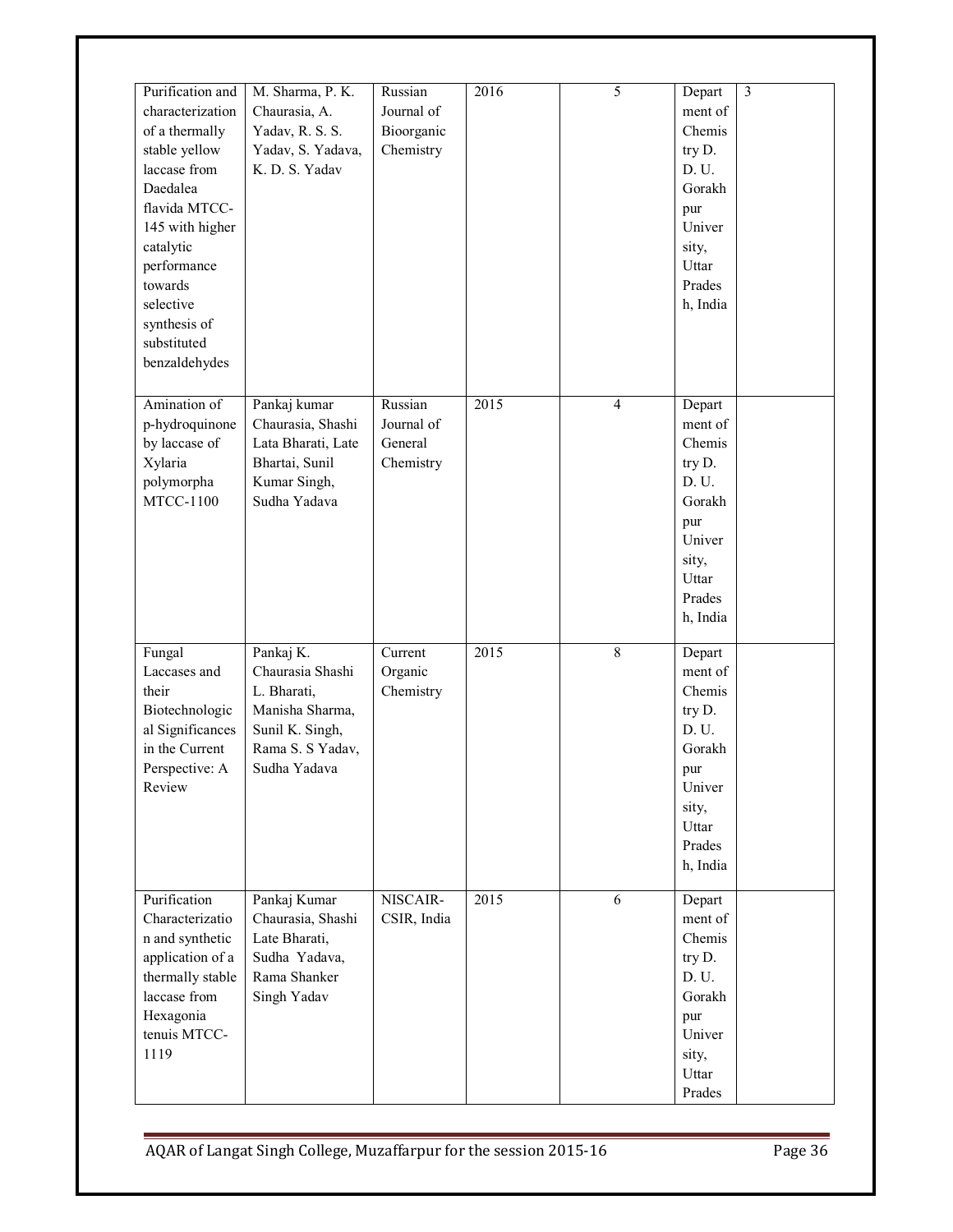|                                                                                                                                     |                                                                                         |                                               |      |                | h, India                                                                                                          |  |
|-------------------------------------------------------------------------------------------------------------------------------------|-----------------------------------------------------------------------------------------|-----------------------------------------------|------|----------------|-------------------------------------------------------------------------------------------------------------------|--|
|                                                                                                                                     |                                                                                         |                                               |      |                |                                                                                                                   |  |
| Synthetic<br>applications of<br>purified laccase<br>from Pleurotus<br>sajor caju<br>MTCC-141                                        | Pankaj Kumar<br>Chaurasia, Shashi<br>Lata Bharati, Sunil<br>Kumar Singh<br>Sudha Yadava | Russian<br>Journal of<br>General<br>Chemistry | 2015 | $\overline{4}$ | Depart<br>ment of<br>Chemis<br>try D.<br>D. U.<br>Gorakh<br>pur<br>Univer<br>sity,<br>Uttar<br>Prades<br>h, India |  |
| Assessment and<br>monitoring of<br>water quality of<br>Manushmara<br>river basin in<br>sitamarhi<br>district, North<br>Bihar, India | Arvind Kumar                                                                            | $_{\mathrm{IJAC}}$                            | 2017 |                | Langat<br>Singh<br>College<br>, $B$ R.<br>$A$ .<br>Bihar<br>Univer<br>sity,<br>Muzaff<br>arpur                    |  |
| Impact of sugar<br>mill and<br>distillery<br>effluent on<br>water quality of<br>the river<br>Manushmara,<br>Bihar India             | <b>Arvind Kumar</b>                                                                     | <b>AJCER</b>                                  | 2018 |                | Langat<br>Singh<br>College<br>, B. R.<br>$A$ .<br>Bihar<br>Univer<br>sity,<br>Muzaff<br>arpur                     |  |
| Bio-catalyst<br>cal-B catalysed<br>synthesis of<br>modified<br>nucleotide: an<br>overview                                           | <b>Arvind Kumar</b>                                                                     | Synthetic<br>Communicat<br>ion                | 2018 |                | Langat<br>Singh<br>College<br>Babasa<br>heb<br>Bhimra<br>$\mathbf{o}$<br>Ambed                                    |  |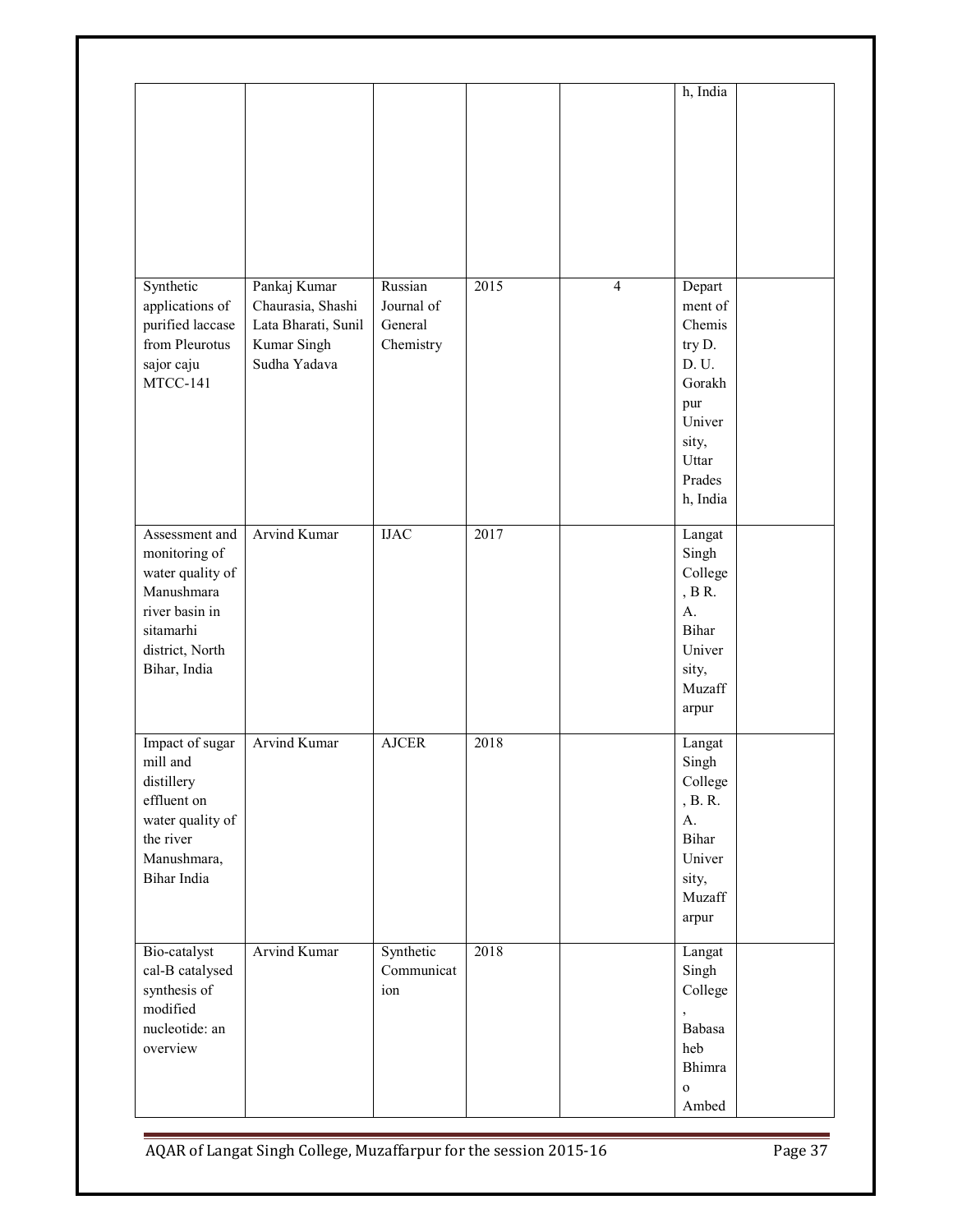|                                                                                                           |                      |                                                                                                                                                             |      | kar<br>Bihar<br>Univer<br>sity,<br>Muzaff<br>arpur |  |
|-----------------------------------------------------------------------------------------------------------|----------------------|-------------------------------------------------------------------------------------------------------------------------------------------------------------|------|----------------------------------------------------|--|
| The Rail Line<br>at Godspeed<br>$(1874)$ :                                                                | Dr. Pushpa<br>Kumari | Opening of<br>Famine<br>Relief Rail<br>Line in<br>North Bihar,<br>Abhilekh<br>Bihar, Bihar<br><b>State</b><br>Archives<br>Patna,<br>ISSN:2249-<br>5355      | 2014 |                                                    |  |
| The Gandhian<br>Movement and<br>Railway<br>Workers in<br><b>Bihar</b>                                     | Dr. Pushpa<br>Kumari | A Case<br>Study of the<br>Workers of<br>Jamalpur<br>Railway<br>Workshop<br>$(1919-1930),$<br>The NEHU<br>Journal, vol.<br>XIII, No.2,<br>ISSN:<br>0972-8406 | 2015 |                                                    |  |
| Champaran<br>Mein Neel<br>Sangharsh:<br>Turkaulia Kothi<br>ke Vishesh<br>Sandarbh Mein<br>$(1911 - 1918)$ | Dr. Pushpa<br>Kumari | <b>ITIHAS</b><br>Journal,<br>Bhag -3, No-<br>2, ICHR,<br>New Delhi.<br>ISSN:<br>2319-8818<br>Ithihas                                                        | 2017 |                                                    |  |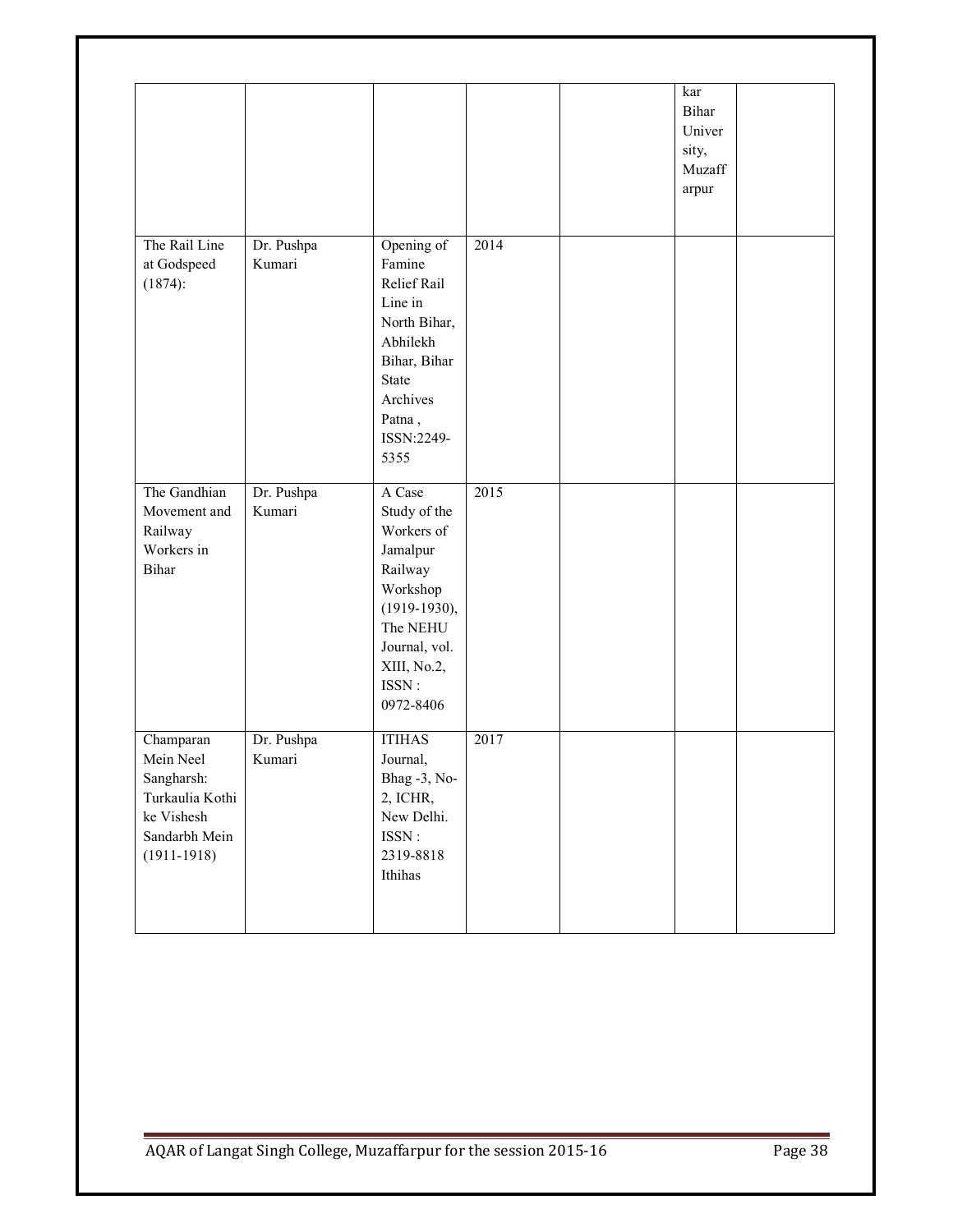| Article certified<br>"Universalisati<br>on of<br>Elementary<br>Education,<br>Issues and<br>Challenges" | Dr. Manjari Verma                            | Published in<br>Journal<br>Political<br>Science                               | 2015 |                          |                                                                                   |                                            |
|--------------------------------------------------------------------------------------------------------|----------------------------------------------|-------------------------------------------------------------------------------|------|--------------------------|-----------------------------------------------------------------------------------|--------------------------------------------|
| Article entitled<br>"Dr.<br>Ambedkar: on<br>Apostle of<br>social Justice"                              | Dr. Manjari Verma                            | Published in<br>Journal<br>Political<br>Science,<br>ISSN-2455-<br>0884        | 2017 |                          |                                                                                   |                                            |
| Article<br>published in the<br>Indian journal<br>of Political<br>Science                               | Dr. Awadhesh<br>Kumar Singh                  | Portents for<br>Indian<br>Political,<br>Beyond<br>Transformati<br>on Election | 2016 |                          |                                                                                   |                                            |
| Article<br>published in<br>"Political<br>Discourse on<br>India, "2014<br>Election"                     | Dr. Awdhesh<br>Kumar Singh                   | "Implication<br>s for<br>Democratic<br>Politics"                              | 2014 |                          |                                                                                   |                                            |
| Article<br>Published in<br>"Political<br>Discourse"                                                    | Dr. Awadhesh<br>Kumar Singh                  | $Vol-1-No-3,$<br>December,<br>ISSN-2455-<br>0884                              | 2016 |                          |                                                                                   |                                            |
| "Oil Price and<br>Employment<br>Nexus in Saudi<br>Arabia"                                              | T. T. Y. Alkhateeb<br>and Zafar A.<br>Sultan | Internationa<br>l Journal of<br>Energy<br>Economics<br>and Policy             | 2017 | Google<br>Citation Index | L.S. College,<br>Muzaffarpur<br>; $B.R.A.$<br>Bihar<br>University,<br>Muzaffarpur | $\overline{\text{No. of}}$<br>Citations-12 |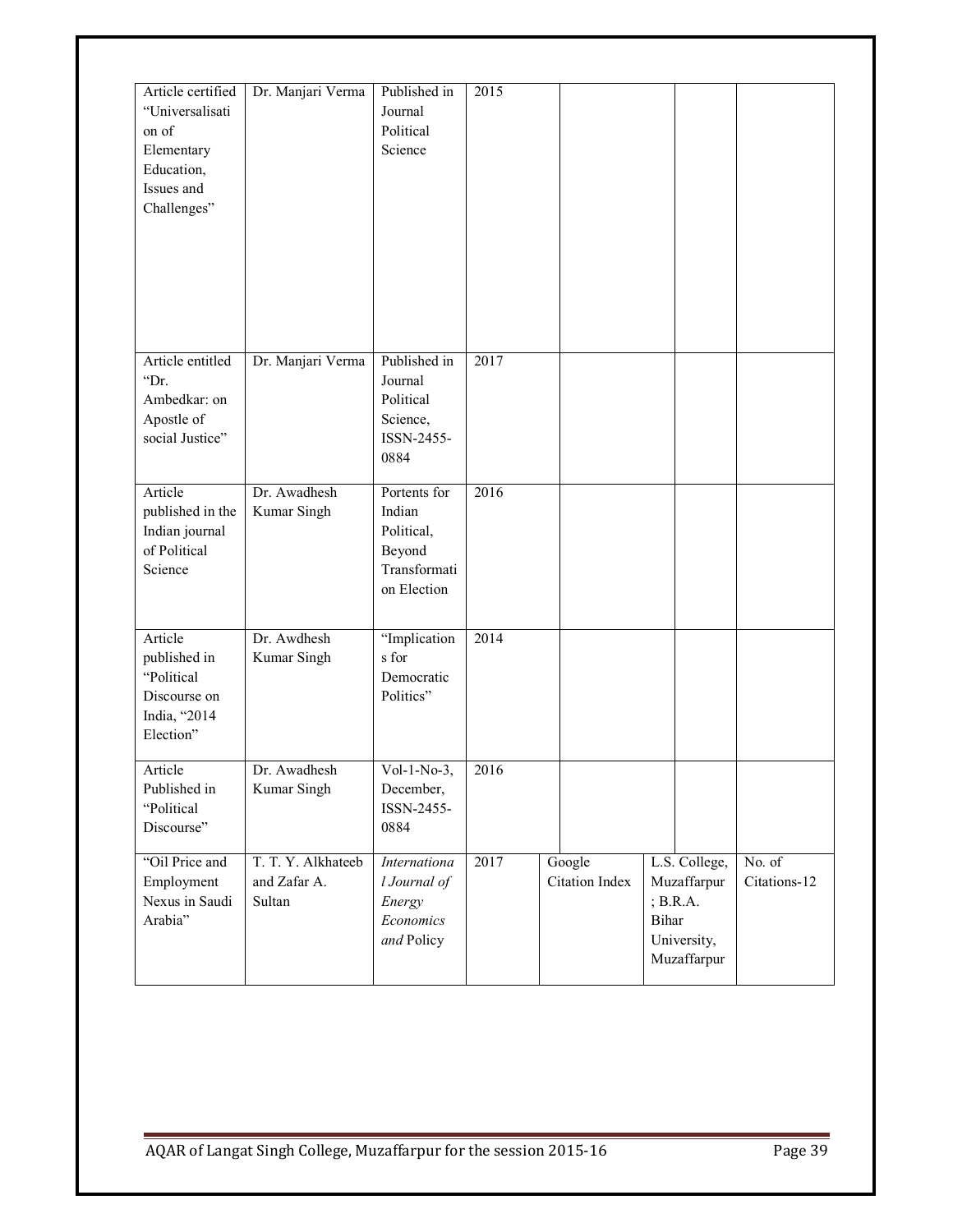| "Oil Revenue,<br>Public<br>Spending, GDP<br>and<br>Employment in<br>Saudi Arabia"                                 | Tarek Tawfik<br>Yousef Alkhateeb,<br>Zafar Ahmad<br>Sultan and Haider<br>Mahmood      | Internationa<br>l Journal of<br>Energy<br>Economics<br>and Policy | 2017 | Google<br>Citation Index        | L.S. College,<br>Muzaffarpur<br>; B.R.A.<br>Bihar<br>University,<br>Muzaffarpur        | No. Of<br>Citations-09 |
|-------------------------------------------------------------------------------------------------------------------|---------------------------------------------------------------------------------------|-------------------------------------------------------------------|------|---------------------------------|----------------------------------------------------------------------------------------|------------------------|
| "The<br>Relationship<br>between<br>Exports and<br>Economic<br>Growth in<br>Saudi Arabia"                          | Tarek Tawfik<br>Yousef Alkhateeb,<br>Haider Mahmood<br>& Zafar Ahmad<br><b>Sultan</b> | Asian Social<br>Science                                           | 2016 | Google<br>Citation Index        | L.S. College,<br>Muzaffarpur<br>, B.R.A.<br>Bihar<br>University,<br>Muzaffarpur        | No. Of<br>Citations-07 |
| "Saudi's Export<br>Demand<br>Function: The<br><b>ARDL</b><br>Approach"                                            | Zafar Ahmad<br>Sultan                                                                 | Journal of<br>Economics<br>and<br>Sustainable<br>Developmen<br>t  | 2014 | Google<br>Citation Index        | L.S. College,<br>Muzaffarpur<br>; B.R.A.<br><b>Bihar</b><br>University,<br>Muzaffarpur | No. Of<br>Citations-03 |
| "Role of<br>women in<br>economic<br>development in<br>Saudi Arabia:<br>A Case Study<br>of Alkharj<br>Governorate" | <b>Tarek Tawfik</b><br>AlKhateeb and<br>Zafar Ahmad<br>Sultan                         | International<br>journal of<br>academic<br>research,<br>part B    | 2014 | Google<br><b>Citation Index</b> | L.S. College,<br>Muzaffarpur<br>, B.R.A.<br>Bihar<br>University,<br>Muzaffarpur        | No. Of<br>Citations-02 |
| "Revealed<br>Comparative<br>Advantage of<br>Saudi's<br>Exports"                                                   | Zafar Ahmad<br>Sultan                                                                 | Journal of<br>Economics<br>and<br>Sustainable<br>Developmen<br>t  | 2014 | Google<br><b>Citation Index</b> | L.S. College,<br>Muzaffarpur<br>, B.R.A.<br>Bihar<br>University,<br>Muzaffarpur        | No. Of<br>Citations-02 |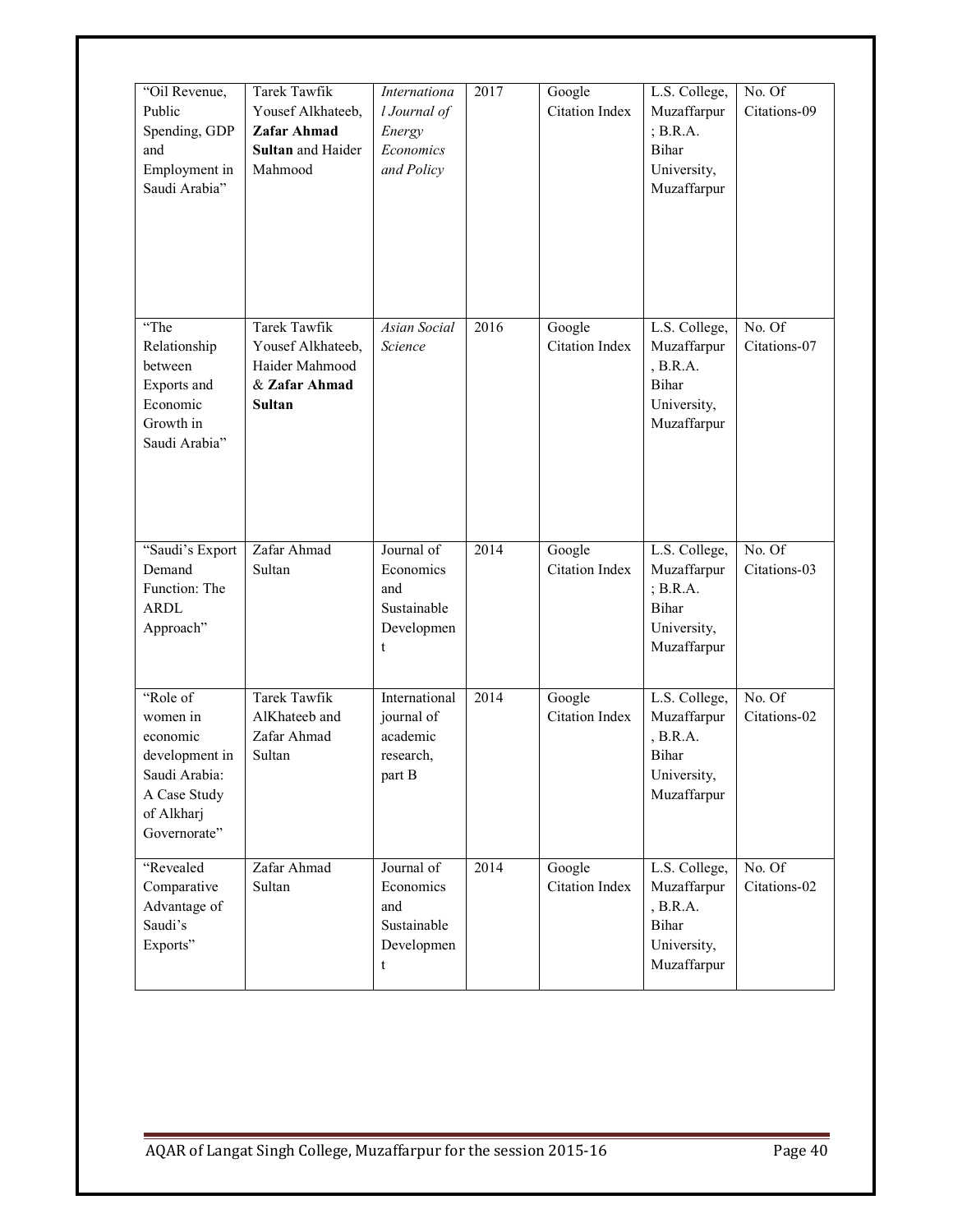| "Potential for<br>Export<br>Diversification<br>in Saudi<br>Arabia"                                                                                                                                                                                    | Sultan and                                                                                      | Zafar Ahmad<br>Mohammad<br>Imdadul Haque |                                                                                                | Journal of<br>American<br>Science               |  | 2014                            |         | Google<br><b>Citation Index</b>                                               |                                                    | L.S.<br>College,<br>Muzaffarpur<br>, B.R.A.<br><b>Bihar</b><br>University,<br>Muzaffarpur |                                                                       | No. Of<br>Citations-02 |
|-------------------------------------------------------------------------------------------------------------------------------------------------------------------------------------------------------------------------------------------------------|-------------------------------------------------------------------------------------------------|------------------------------------------|------------------------------------------------------------------------------------------------|-------------------------------------------------|--|---------------------------------|---------|-------------------------------------------------------------------------------|----------------------------------------------------|-------------------------------------------------------------------------------------------|-----------------------------------------------------------------------|------------------------|
| "Financial<br>Market<br>Development<br>and<br>Employment<br>Nexus in Saudi<br>Arabia"                                                                                                                                                                 | T. T. Y.<br>Alkhateeb, N. S.<br>Alkahtani, H.<br>Mahmood, Zafar<br>Ahmad Sultan and<br>N. Ahmad |                                          | 2017<br>Internationa<br>l Journal of<br>Applied<br><b>Business</b> and<br>Economic<br>Research |                                                 |  | Google<br><b>Citation Index</b> |         | L.S. College,<br>Muzaffarpur<br>B.R.A.<br>Bihar<br>University,<br>Muzaffarpur |                                                    | No. Of<br>Citations-01                                                                    |                                                                       |                        |
| 3.3.6 h-index of the Institutional Publications during the year. (based on Scopus/ Web of<br>science)                                                                                                                                                 |                                                                                                 |                                          |                                                                                                |                                                 |  |                                 |         |                                                                               |                                                    |                                                                                           |                                                                       |                        |
| Title of<br>the paper                                                                                                                                                                                                                                 | Name of the<br>author                                                                           |                                          | Title of<br>the<br>journal                                                                     | Year of publication                             |  |                                 | h-index |                                                                               | Number of<br>citations excluding<br>self citations |                                                                                           | Institutional<br>affiliation as<br>mentioned<br>in the<br>publication |                        |
| 3.3.7 Faculty participation in Seminars/Conferences and Symposia during the year:                                                                                                                                                                     |                                                                                                 |                                          |                                                                                                |                                                 |  |                                 |         |                                                                               |                                                    |                                                                                           |                                                                       |                        |
| No. of Faculty                                                                                                                                                                                                                                        |                                                                                                 |                                          |                                                                                                | International level                             |  | National level                  |         |                                                                               | State level                                        |                                                                                           |                                                                       | Local<br>level         |
| Attended<br>Seminars/<br>Workshops                                                                                                                                                                                                                    |                                                                                                 |                                          | 04                                                                                             |                                                 |  | 20                              |         |                                                                               | 30                                                 |                                                                                           |                                                                       | 15                     |
| Presented papers                                                                                                                                                                                                                                      |                                                                                                 |                                          | 04                                                                                             |                                                 |  | 20                              |         |                                                                               |                                                    | 30                                                                                        |                                                                       | 15                     |
| <b>Resource Persons</b>                                                                                                                                                                                                                               |                                                                                                 |                                          | 01                                                                                             |                                                 |  | 04                              |         |                                                                               |                                                    | 05                                                                                        |                                                                       | 08                     |
| <b>3.4 Extension Activities</b><br>3.4.1 Number of extension and outreach programmes conducted in collaboration with industry,<br>community and Non-Government Organisations through NSS/NCC/Red cross/Youth Red Cross (YRC)<br>etc., during the year |                                                                                                 |                                          |                                                                                                |                                                 |  |                                 |         |                                                                               |                                                    |                                                                                           |                                                                       |                        |
| Title of the Activities                                                                                                                                                                                                                               |                                                                                                 |                                          |                                                                                                | Organising unit/agency/<br>collaborating agency |  |                                 |         | Number of teachers co-<br>ordinated such activities                           |                                                    |                                                                                           | Number of<br>students<br>participated in<br>such activities           |                        |
| Youth Day (12-01-<br>2015)                                                                                                                                                                                                                            |                                                                                                 |                                          |                                                                                                | <b>NSS</b>                                      |  |                                 |         |                                                                               | 05                                                 |                                                                                           |                                                                       | 10                     |
| Personality<br>Development<br>Programme (16-01-<br>2015)                                                                                                                                                                                              |                                                                                                 |                                          |                                                                                                | <b>NSS</b>                                      |  |                                 | 05      |                                                                               |                                                    |                                                                                           | 15                                                                    |                        |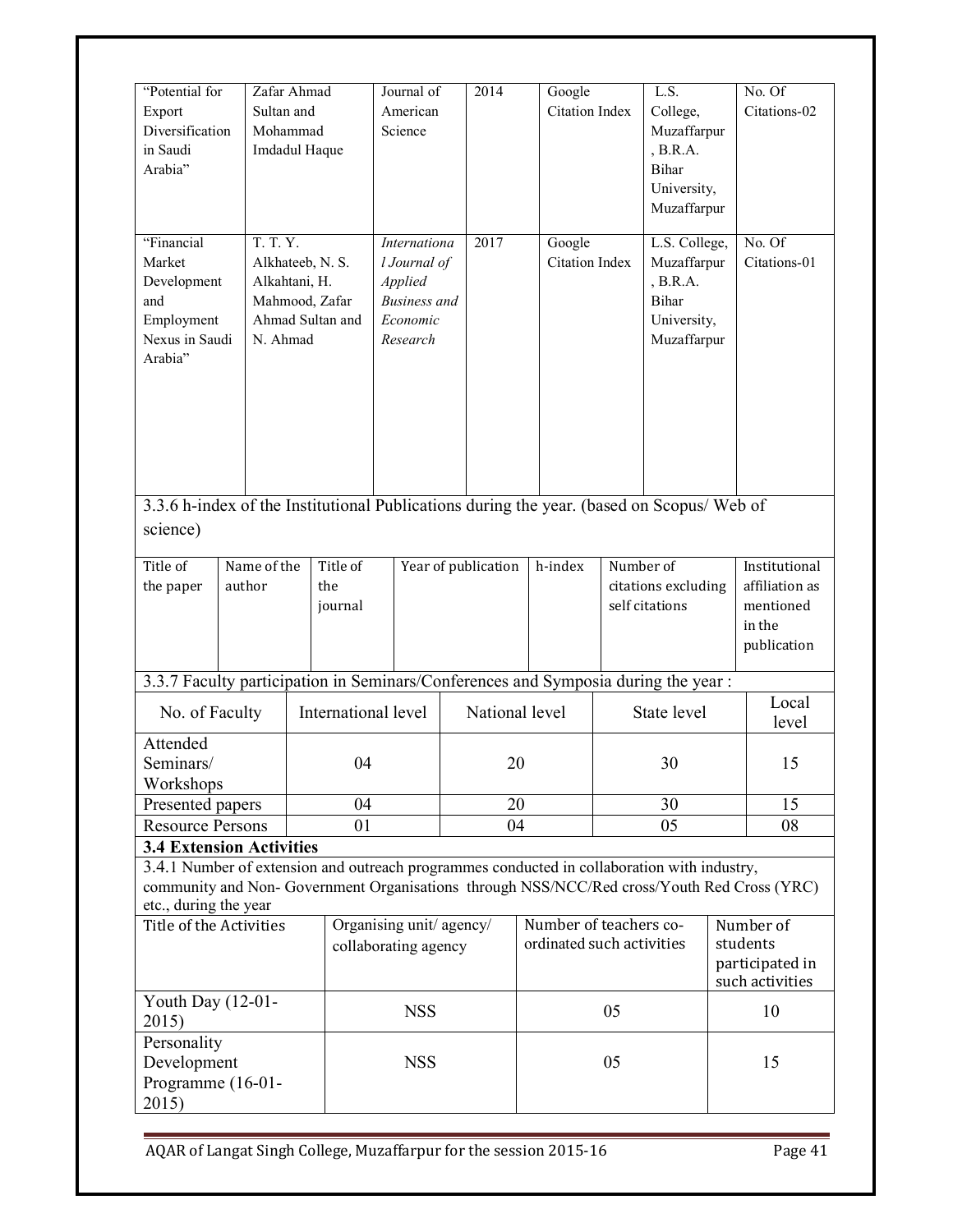| Symposium (Poets<br>Conference) (25-01-<br>2015) |                                                        | <b>NSS</b>                                                                                                                                                                                          |  | 15                                                   |  | 41                                                          |  |
|--------------------------------------------------|--------------------------------------------------------|-----------------------------------------------------------------------------------------------------------------------------------------------------------------------------------------------------|--|------------------------------------------------------|--|-------------------------------------------------------------|--|
| Subash Chandra Jayanti<br>$(23-01-2016)$         |                                                        | <b>NSS</b>                                                                                                                                                                                          |  | 10                                                   |  | 25                                                          |  |
| Youth Day (12-01-<br>2015)                       |                                                        | <b>NSS</b>                                                                                                                                                                                          |  | 05                                                   |  | 10                                                          |  |
| recognized bodies during the year                |                                                        | 3.4.2 Awards and recognition received for extension activities from Government and other                                                                                                            |  |                                                      |  |                                                             |  |
| Name of the Activity                             |                                                        | Award/recognition                                                                                                                                                                                   |  | Awarding bodies                                      |  | No. of<br><b>Students</b><br>benefited                      |  |
|                                                  |                                                        |                                                                                                                                                                                                     |  |                                                      |  |                                                             |  |
| the year                                         |                                                        | 3.4.3 Students participating in extension activities with Government Organisations, Non-Government<br>Organisations and programmes such as Swachh Bharat, Aids Awareness, Gender Issue, etc. during |  |                                                      |  |                                                             |  |
| Name of the<br>scheme                            | Organising unit/<br>agency/<br>collaborating<br>agency | Name of the activity                                                                                                                                                                                |  | Number of teachers<br>coordinated such<br>activities |  | Number of<br>students<br>participated in<br>such activities |  |
| Swachh<br><b>Bharat</b><br>Mission               | <b>NSS</b>                                             | cleaning the campus,<br>cleaning parks and<br>statues, removal of<br>garbage, cleaning<br>toilets, encouraging<br>swachh mansikta<br>among students and<br>teachers.                                |  | 05                                                   |  | 12                                                          |  |
| Plantation<br>Drive                              | NCC & NSS                                              | <b>Plantation Drive was</b><br>launched by students<br>and teachers and<br>encouraged by great<br>dignitaries like Goa<br>Governor Mrs.<br>Mridula Sinha and<br>the local DM                        |  | 15                                                   |  | 4                                                           |  |

### **3.5 Collaborations**

3.5.1 Number of Collaborative activities for research, faculty exchange, student exchange during the year

| Nature of Activity | Participant | Source of financial support | Juration |
|--------------------|-------------|-----------------------------|----------|
|                    |             |                             |          |

3.5.2 Linkages with institutions/industries for internship, on-the-job training, project work, sharing of research facilities etc. during the year

| Nature of   | Title of the | Name of the partnering        | Duration           | participant |
|-------------|--------------|-------------------------------|--------------------|-------------|
| linkage     | linkage      | institution/industry/research | $(from-to)$        |             |
|             |              | lab with contact details      |                    |             |
| Institute - | Internship   | Rajiv Automobiles,            | July $2015$ - June | 25          |
| Industry    | training     | Ramdayalu Nagar, opp          | 2016               |             |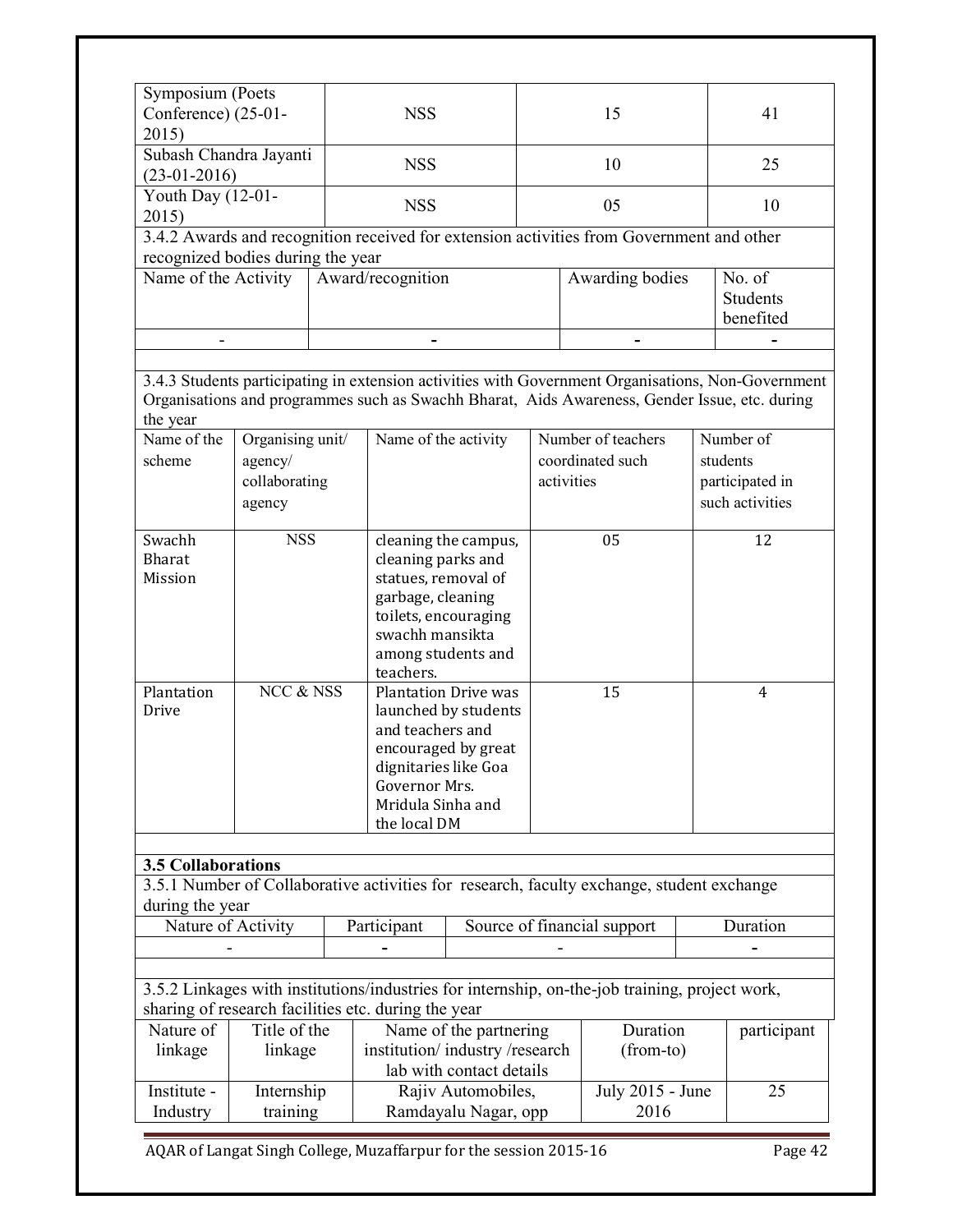| Linkage                                                                                   |                  |                      | Malang Asthan Mandir,<br>Muzaffarpur - 842001 |             |            |             |                                                                                                |  |  |
|-------------------------------------------------------------------------------------------|------------------|----------------------|-----------------------------------------------|-------------|------------|-------------|------------------------------------------------------------------------------------------------|--|--|
|                                                                                           |                  |                      |                                               |             |            |             |                                                                                                |  |  |
| industries, corporate houses etc. during the year                                         |                  |                      |                                               |             |            |             | 3.5.3 MoUs signed with institutions of national, international importance, other universities, |  |  |
| Organisation                                                                              |                  | Date of MoU          | Purpose and                                   |             |            |             | Number of students/teachers                                                                    |  |  |
|                                                                                           |                  | signed               | Activities                                    |             |            |             | participated under MoUs                                                                        |  |  |
|                                                                                           |                  |                      |                                               |             |            |             |                                                                                                |  |  |
| <b>CRITERION IV - INFRASTRUCTURE AND LEARNING RESOURCES</b>                               |                  |                      |                                               |             |            |             |                                                                                                |  |  |
| <b>4.1 Physical Facilities</b>                                                            |                  |                      |                                               |             |            |             |                                                                                                |  |  |
| 4.1.1 Budget allocation, excluding salary for infrastructure augmentation during the year |                  |                      |                                               |             |            |             |                                                                                                |  |  |
| Budget allocated for infrastructure                                                       |                  |                      |                                               |             |            |             | Budget utilized for infrastructure development                                                 |  |  |
| augmentation                                                                              |                  |                      |                                               |             |            |             |                                                                                                |  |  |
|                                                                                           | $1,50,00,000/$ - |                      |                                               |             |            | 38,00,000/- |                                                                                                |  |  |
|                                                                                           |                  |                      |                                               |             |            |             |                                                                                                |  |  |
| 4.1.2 Details of augmentation in infrastructure facilities during the year                |                  |                      |                                               |             |            |             |                                                                                                |  |  |
| Facilities                                                                                |                  |                      |                                               |             | Existing   |             | Newly added                                                                                    |  |  |
| Campus area                                                                               |                  |                      |                                               |             | 59.0 acres |             |                                                                                                |  |  |
| Classrooms                                                                                |                  |                      |                                               | 42          |            |             |                                                                                                |  |  |
| Laboratories                                                                              |                  |                      |                                               |             | 09         |             | $\overline{a}$                                                                                 |  |  |
| Seminar Halls                                                                             |                  |                      |                                               |             | 01         |             |                                                                                                |  |  |
| Classrooms with LCD facilities                                                            |                  |                      |                                               |             | 05         |             |                                                                                                |  |  |
| Classrooms with Wi-Fi/LAN                                                                 |                  |                      |                                               |             | 42         |             | -                                                                                              |  |  |
| Seminar halls with ICT facilities                                                         |                  |                      |                                               |             | 01         |             | $\overline{\phantom{0}}$                                                                       |  |  |
| Video Centre                                                                              |                  |                      |                                               |             |            |             |                                                                                                |  |  |
| No. of important equipments purchased $( \ge 1-0$ lakh)                                   |                  |                      |                                               |             |            |             | 15                                                                                             |  |  |
| during the current year.                                                                  |                  |                      |                                               |             |            |             |                                                                                                |  |  |
| Value of the equipment purchased during the year                                          |                  |                      |                                               |             |            |             | $25,00,000$ <sup>-</sup>                                                                       |  |  |
| (Rs. in Lakhs)                                                                            |                  |                      |                                               |             |            |             |                                                                                                |  |  |
| Others                                                                                    |                  |                      |                                               |             |            |             |                                                                                                |  |  |
|                                                                                           |                  |                      |                                               |             |            |             |                                                                                                |  |  |
|                                                                                           |                  |                      |                                               |             |            |             |                                                                                                |  |  |
| 4.2 Library as a Learning Resource                                                        |                  |                      |                                               |             |            |             |                                                                                                |  |  |
| 4.2.1 Library is automated {Integrated Library Management System -ILMS}                   |                  |                      |                                               |             |            |             |                                                                                                |  |  |
| Name of the ILMS                                                                          |                  | Nature of automation |                                               |             | Version    |             | Year of automation                                                                             |  |  |
| software                                                                                  |                  | (fully or partially) |                                               |             |            |             |                                                                                                |  |  |
| E-Granthalya                                                                              |                  | Partially            |                                               |             | 4.0        |             | 2014                                                                                           |  |  |
| 4.2.1 Library Services:                                                                   |                  |                      |                                               |             |            |             |                                                                                                |  |  |
|                                                                                           |                  | Existing             |                                               | Newly added |            |             | Total                                                                                          |  |  |
|                                                                                           | No.              | Value                | No.                                           | Value       |            | No.         | Value                                                                                          |  |  |
| <b>Text Books</b>                                                                         | 104140           |                      | 2113                                          | 1122632     |            | 106253      |                                                                                                |  |  |
|                                                                                           |                  |                      |                                               |             |            |             |                                                                                                |  |  |
| Reference Books                                                                           | 09<br>2500       |                      | 51                                            | 15300       |            | 60          | 17800                                                                                          |  |  |
|                                                                                           |                  |                      |                                               |             |            |             |                                                                                                |  |  |
| E-Books                                                                                   |                  |                      |                                               |             | -----      |             |                                                                                                |  |  |
| Journals                                                                                  | 663              | 270060               | 75                                            | 27919       |            | 738         | 297979                                                                                         |  |  |
|                                                                                           |                  |                      |                                               |             |            |             |                                                                                                |  |  |
| E-Journals                                                                                | 04               | 80500                |                                               |             |            | 04          | 80500                                                                                          |  |  |
|                                                                                           |                  |                      |                                               |             |            |             |                                                                                                |  |  |
|                                                                                           |                  |                      |                                               |             |            |             |                                                                                                |  |  |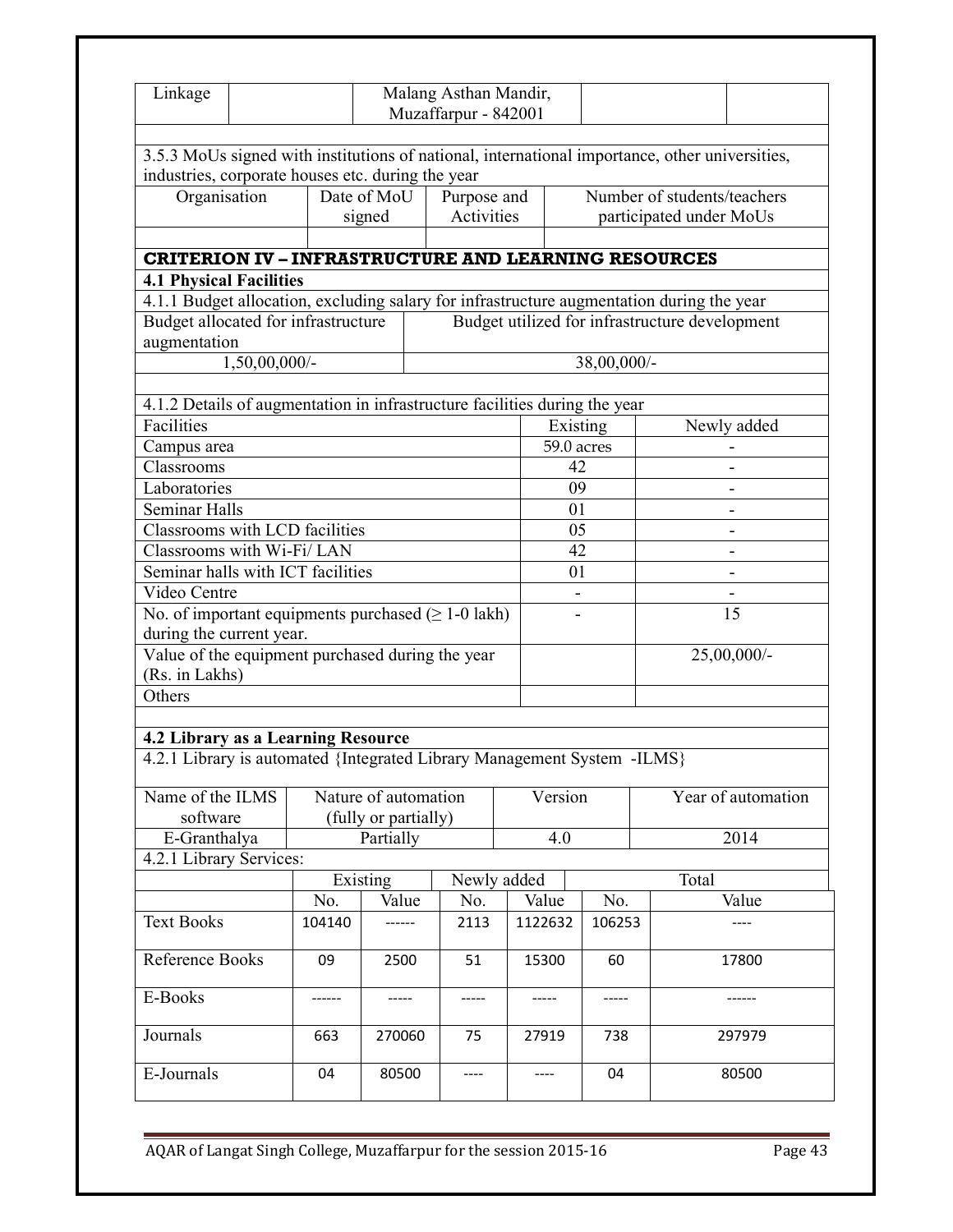|                | Digital Database                                                                  |                  |                 |                |                            |               |                    |                                  |                          |  |                                                                                                                                                                                |  |  |
|----------------|-----------------------------------------------------------------------------------|------------------|-----------------|----------------|----------------------------|---------------|--------------------|----------------------------------|--------------------------|--|--------------------------------------------------------------------------------------------------------------------------------------------------------------------------------|--|--|
|                | CD & Video                                                                        |                  | 35              | Free           |                            | 07            | Free               |                                  | 42                       |  | ----                                                                                                                                                                           |  |  |
|                | Library automation                                                                |                  | 01              | $\blacksquare$ |                            | $\frac{1}{2}$ | $\blacksquare$     |                                  | $\overline{\phantom{0}}$ |  | $\blacksquare$                                                                                                                                                                 |  |  |
|                | Weeding (Hard $\overline{\&}$<br>Soft Copies)                                     |                  |                 |                |                            |               |                    |                                  | $\overline{\phantom{0}}$ |  |                                                                                                                                                                                |  |  |
|                | Others (specify)                                                                  |                  |                 |                |                            |               |                    |                                  |                          |  |                                                                                                                                                                                |  |  |
|                |                                                                                   |                  |                 |                |                            |               |                    |                                  |                          |  |                                                                                                                                                                                |  |  |
|                | 4.3 IT Infrastructure                                                             |                  |                 |                |                            |               |                    |                                  |                          |  |                                                                                                                                                                                |  |  |
|                | 4.3.1 Technology Upgradation (overall)                                            |                  |                 |                |                            |               |                    |                                  |                          |  |                                                                                                                                                                                |  |  |
|                | Total<br>Computers                                                                | Computer<br>Labs | Internet        |                | <b>Browsing</b><br>Centres | Centres       | Computer           | Office                           | Depts.                   |  | Available<br>Bandwidth<br>(MGBPS)                                                                                                                                              |  |  |
| Existing       | 190                                                                               | $\overline{05}$  | $\overline{05}$ |                | 05                         |               | 03                 | $\overline{15}$                  | $\overline{18}$          |  | 10 MBPS                                                                                                                                                                        |  |  |
| Added<br>Total | 06<br>196                                                                         | 05               | 0 <sub>5</sub>  |                | 0 <sub>5</sub>             |               | 03                 | 06<br>21                         | 18                       |  | 10 MBPS                                                                                                                                                                        |  |  |
|                |                                                                                   |                  |                 |                |                            |               |                    |                                  |                          |  |                                                                                                                                                                                |  |  |
|                | 4.3.2 Bandwidth available of internet connection in the Institution (Leased line) |                  |                 |                |                            |               |                    |                                  |                          |  |                                                                                                                                                                                |  |  |
|                | 10 MBPS (provided by Government of Bihar)                                         |                  |                 |                |                            |               |                    |                                  |                          |  |                                                                                                                                                                                |  |  |
|                | 4.3.3 Facility for e-content                                                      |                  |                 |                |                            |               |                    |                                  |                          |  |                                                                                                                                                                                |  |  |
|                | Name of the e-content development facility                                        |                  |                 |                |                            |               | recording facility |                                  |                          |  | Provide the link of the videos and media centre and                                                                                                                            |  |  |
|                | Computer Lab                                                                      |                  |                 |                |                            |               |                    | www.lscollege.ac.in/computer_lab |                          |  |                                                                                                                                                                                |  |  |
|                |                                                                                   |                  |                 |                |                            |               |                    |                                  |                          |  |                                                                                                                                                                                |  |  |
|                |                                                                                   |                  |                 |                |                            |               |                    |                                  |                          |  | 4.3.4 E-content developed by teachers such as: e-PG-Pathshala, CEC (under e-PG-Pathshala CEC<br>(Under Graduate) SWAYAM other MOOCs platform NPTEL/NMEICT/any other Government |  |  |
|                | initiatives & institutional (Learning Management System (LMS) etc                 |                  |                 |                |                            |               |                    |                                  |                          |  |                                                                                                                                                                                |  |  |
|                | Name of the teacher                                                               |                  |                 |                | Name of the module         |               |                    | Platform on which                |                          |  | Date of launching e -                                                                                                                                                          |  |  |
|                |                                                                                   |                  |                 |                |                            |               |                    | module is developed              |                          |  | content                                                                                                                                                                        |  |  |
|                | Dr. Tarun Kumar Dey                                                               |                  |                 |                | Thermodynamics             |               |                    | YouTube                          |                          |  | 2016                                                                                                                                                                           |  |  |

## **4.4 Maintenance of Campus Infrastructure**

4.4.1 Expenditure incurred on maintenance of physical facilities and academic support facilities, excluding salary component, during the year

| Assigned budget on  | Expenditure incurred | Assigned budget on  | Expenditure incurred on |
|---------------------|----------------------|---------------------|-------------------------|
| academic facilities | on maintenance of    | physical facilities | maintenance of physical |
|                     | academic facilities  |                     | facilities              |
|                     | $3,35,137/-$         |                     | $2,56,326/-$            |

4.4.2 Procedures and policies for maintaining and utilizing physical, academic and support facilities – laboratory, library, sports complex, computers, classrooms etc. *(maximum 500 words)* (information to be available on institutional Website, provide link)

The college has adopted elaborate procedures and policies for maintaining and utilizing physical, academic and support facilities like laboratory, library, sports complex, computers, classrooms. So far as class rooms are concerned, there is regular cleaning and dusting of desks and benches. In computer labs,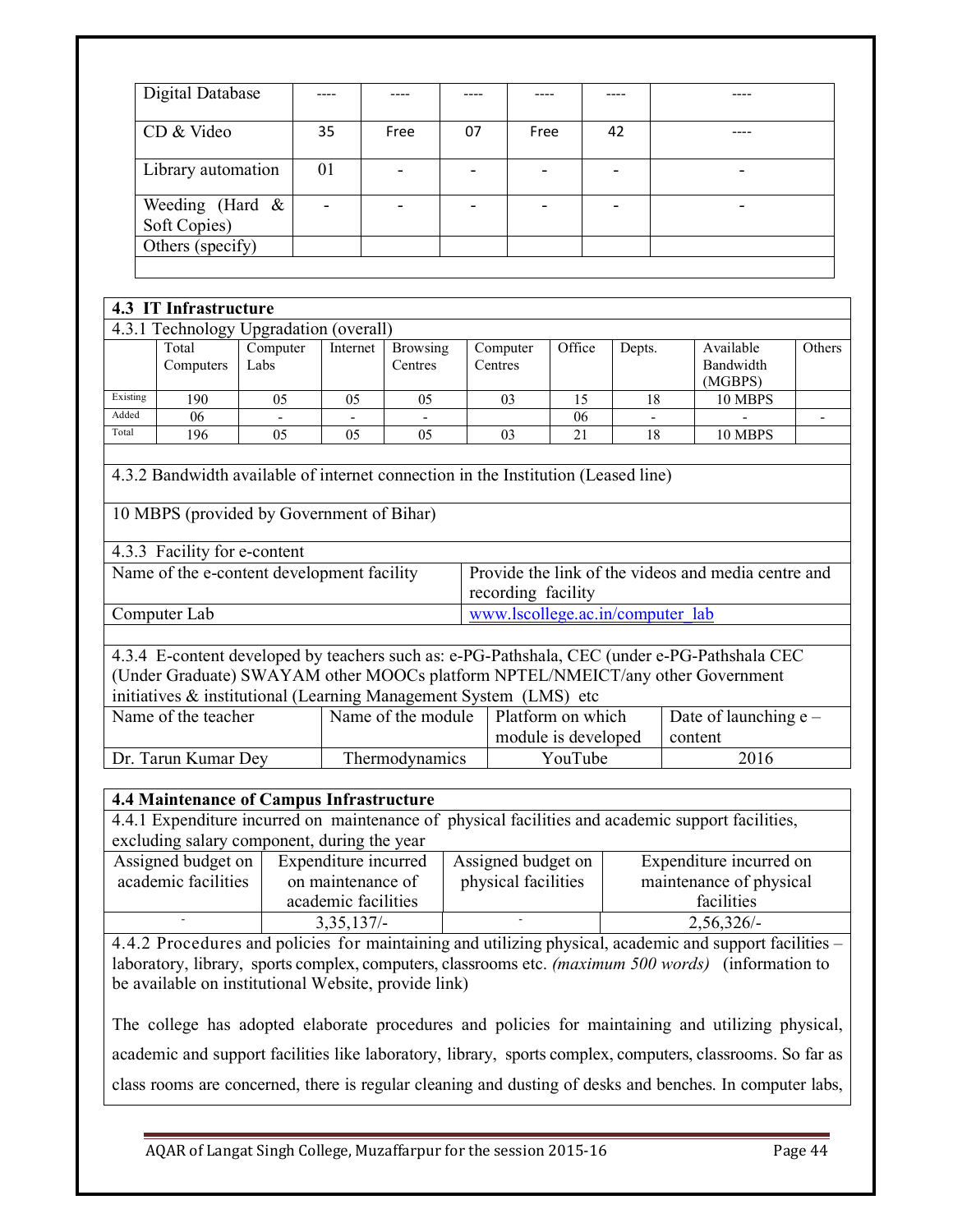computer sets are regularly checked and maintained. In laboratory, equipment and apparatus are cleaned and updated. In the library, books are sorted subject wise and cataloguing is done accordingly. Requisitions form different departments, library, laboratory, sports, etc are obtained from time to time to update them. Resolutions taken by different committees are placed before purchase committees. Sometimes whenever there is necessity , E-Tendering process is also adopted.

Web Link : www.lscollege.ac.in

|                                          | <b>CRITERION V - STUDENT SUPPORT AND PROGRESSION</b> |                       |                  |
|------------------------------------------|------------------------------------------------------|-----------------------|------------------|
| <b>5.1 Student Support</b>               |                                                      |                       |                  |
| 5.1.1 Scholarships and Financial Support |                                                      |                       |                  |
|                                          | Name /Title of the<br>scheme                         | Number of<br>students | Amount in Rupees |
| Financial support                        | Nil                                                  | Nil                   | Nil              |
| from institution                         |                                                      |                       |                  |
| Einancial support from other sources     |                                                      |                       |                  |

|                  | Financial support from other sources |     |            |  |  |  |  |
|------------------|--------------------------------------|-----|------------|--|--|--|--|
| a) National      | Govt. of Bihar                       | 60  | $244711/-$ |  |  |  |  |
| b) International | Nil                                  | Nil | Nil        |  |  |  |  |
|                  |                                      |     |            |  |  |  |  |

5.1.2 Number of capability enhancement and development schemes such as Soft skill development, Remedial coaching, Language lab, Bridge courses, Yoga, Meditation, Personal Counselling and Mentoring etc.,

| Name of the capability | Date of        | Number of students | Agencies involved |
|------------------------|----------------|--------------------|-------------------|
| enhancement scheme     | implementation | enrolled           |                   |
| Language Lab           | 01.07.2015     | 100                | College Level     |
| Career Counselling     | 01.07.2015     | 50                 | College Level     |

5.1.3 Students benefited by guidance for competitive examinations and career counselling offered by the institution during the year

| Year    | Name of the     | Number of benefited  | Number of benefited    | Number of students     | Number of |
|---------|-----------------|----------------------|------------------------|------------------------|-----------|
|         | scheme          | students by Guidance | students by Career     | who have passed in the | students  |
|         |                 | for Competitive      | Counselling activities | competitive exam       | placed    |
|         |                 | examination          |                        |                        |           |
|         |                 |                      |                        |                        |           |
| 2015-16 | <b>Job Fair</b> | 300                  | 150                    | 69                     | 26        |

5.1.4 Institutional mechanism for transparency, timely redressal of student grievances, Prevention of sexual harassment and ragging cases during the year

| Total grievances received | No. of grievances redressed | Average number of days for grievance<br>redressal |
|---------------------------|-----------------------------|---------------------------------------------------|
|                           |                             | 07 working days                                   |

## **5.2 Student Progression**

| 5.2.1 Details of campus placement during the year |                 |                 |              |                    |                        |  |  |  |
|---------------------------------------------------|-----------------|-----------------|--------------|--------------------|------------------------|--|--|--|
|                                                   | On Campus       |                 |              | <b>Off Campus</b>  |                        |  |  |  |
| Name of                                           | Number of       | Number of       | Name of      | Number of Students | Number of              |  |  |  |
| Organizations                                     | <b>Students</b> | <b>Students</b> | Organization | Participated       | <b>Students Placed</b> |  |  |  |
|                                                   |                 |                 |              |                    |                        |  |  |  |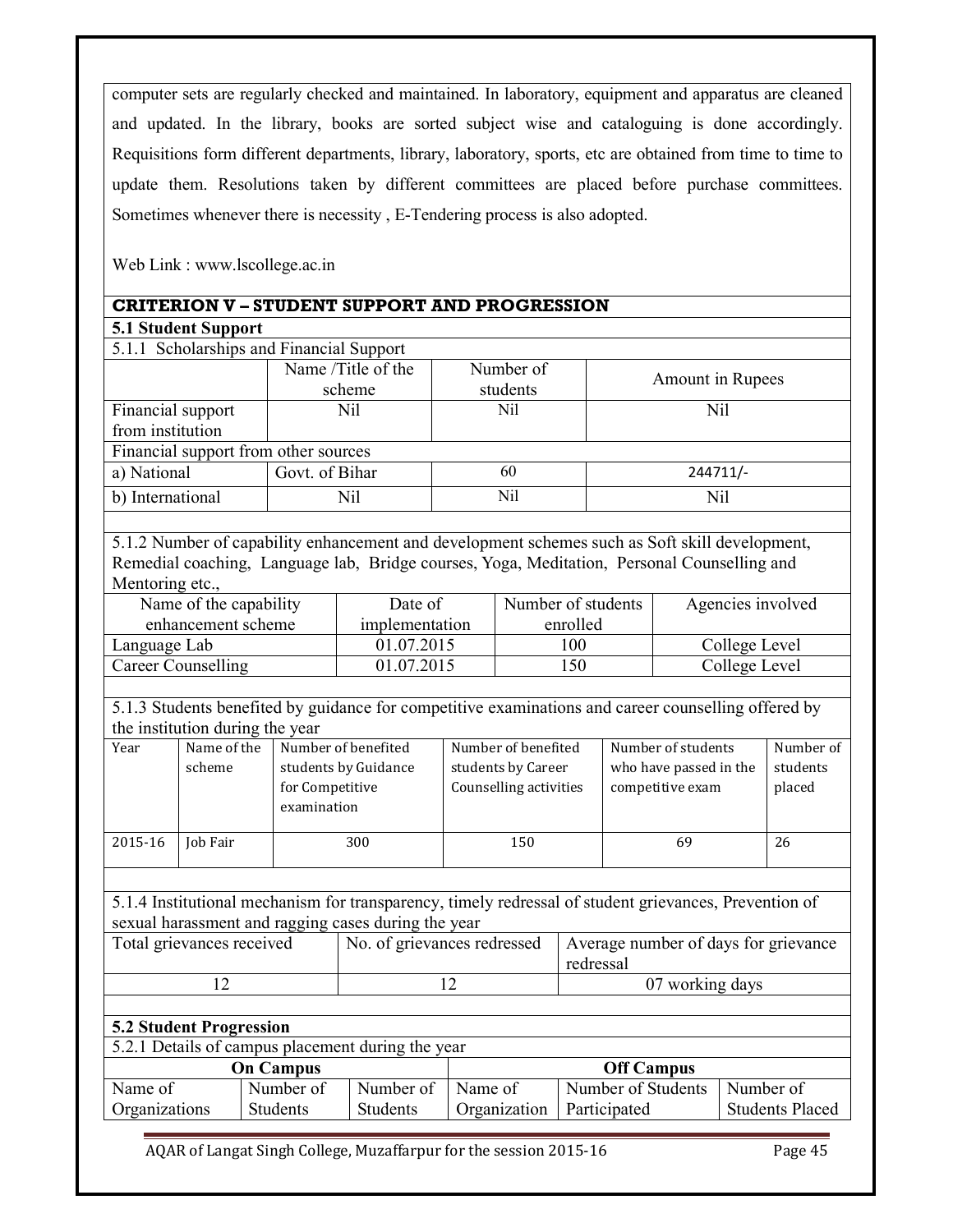| Visited                   | Participated                                                                                           | Placed    |                | s Visited                             |                |           |        |                          |            |
|---------------------------|--------------------------------------------------------------------------------------------------------|-----------|----------------|---------------------------------------|----------------|-----------|--------|--------------------------|------------|
| 01                        | 100                                                                                                    |           | 25             | Job Fair                              |                |           | 250    |                          | 150        |
|                           |                                                                                                        |           |                |                                       |                |           |        |                          |            |
|                           | 5.2.2 Student progression to higher education in percentage during the year                            |           |                |                                       |                |           |        |                          |            |
| Year                      | Number of students enrolling                                                                           |           | Programme      |                                       | Department     |           |        | Name of institution      | Name of    |
|                           | into higher education                                                                                  |           | graduated from |                                       | graduated from |           | joined |                          | Programm   |
|                           |                                                                                                        |           |                |                                       |                |           |        |                          | e admitted |
|                           |                                                                                                        |           |                |                                       |                |           |        |                          | to         |
| 2015-16                   | 556                                                                                                    |           | <b>UG</b>      |                                       |                | <b>UG</b> |        | L.S. College             | PG         |
|                           |                                                                                                        |           |                |                                       |                |           |        |                          |            |
|                           | 5.2.3Students qualifying in state/national/international level examinations during the year (eg:       |           |                |                                       |                |           |        |                          |            |
|                           | NET/SET/SLET/GATE/GMAT/CAT/GRE/TOFEL/Civil Services/State Government Services)                         |           |                |                                       |                |           |        |                          |            |
|                           | Items                                                                                                  |           |                | No. of Students selected/             |                |           |        | Registration number/roll |            |
|                           |                                                                                                        |           |                |                                       | qualifying     |           |        | number for the exam      |            |
| <b>NET</b>                |                                                                                                        |           |                |                                       | 03             |           |        | 133256 (2015)            |            |
|                           |                                                                                                        |           |                |                                       |                |           |        | 114540 (2016)            |            |
| <b>SET</b>                |                                                                                                        |           |                |                                       |                |           |        |                          |            |
| <b>SLET</b>               |                                                                                                        |           |                |                                       |                |           |        |                          |            |
| <b>GATE</b>               |                                                                                                        |           |                |                                       |                |           |        |                          |            |
| <b>GMAT</b>               |                                                                                                        |           |                |                                       |                |           |        |                          |            |
| <b>CAT</b>                |                                                                                                        |           |                |                                       |                |           |        |                          |            |
| <b>GRE</b>                |                                                                                                        |           |                |                                       |                |           |        |                          |            |
| <b>TOFEL</b>              |                                                                                                        |           |                |                                       |                |           |        |                          |            |
| Civil Services            |                                                                                                        |           |                |                                       |                |           |        |                          |            |
|                           | <b>State Government Services</b>                                                                       |           |                |                                       | 45             |           |        |                          |            |
| Any Other                 |                                                                                                        |           |                |                                       |                |           |        |                          |            |
|                           |                                                                                                        |           |                |                                       |                |           |        |                          |            |
|                           | 5.2.4 Sports and cultural activities / competitions organised at the institution level during the year |           |                |                                       |                |           |        |                          |            |
|                           | Activity                                                                                               |           |                | Level                                 |                |           |        | Participants             |            |
|                           | Lawn Tennis $(M)/(W)$                                                                                  |           |                |                                       |                |           |        |                          |            |
| Tournament                | <b>Inter College Hockey</b>                                                                            |           |                | Inter College                         |                |           |        | 32                       |            |
| Tournament (M)            |                                                                                                        |           |                |                                       |                |           |        | 24                       |            |
|                           | Inter College Athletic Meet                                                                            |           |                | Inter College<br><b>Inter College</b> |                |           |        | 207                      |            |
|                           | B.R.A.B.U. Eklavya Coaching                                                                            |           |                |                                       |                |           |        |                          |            |
| Camp, Kho-Kho             |                                                                                                        |           |                | University Level                      |                |           |        | 24                       |            |
|                           | B.R.A.B.U. Eklavya Coaching                                                                            |           |                |                                       |                |           |        |                          |            |
| Camp, Kabbaddi            |                                                                                                        |           |                | University Level                      |                |           |        | 26                       |            |
|                           | B.R.A.B.U. Eklavya Coaching                                                                            |           |                | University Level                      |                |           |        | 32                       |            |
| Camp, Athletics           |                                                                                                        |           |                |                                       |                |           |        |                          |            |
|                           |                                                                                                        |           |                |                                       |                |           |        |                          |            |
| <b>Tarang Competition</b> |                                                                                                        |           |                | Inter-University Level                |                |           |        | 06                       |            |
|                           |                                                                                                        |           |                |                                       |                |           |        |                          |            |
|                           | <b>5.3 Student Participation and Activities</b>                                                        |           |                |                                       |                |           |        |                          |            |
|                           |                                                                                                        |           |                |                                       |                |           |        |                          |            |
|                           | 5.3.1 Number of awards/medals for outstanding performance in sports/cultural activities at             |           |                |                                       |                |           |        |                          |            |
| Year                      | national/international level (award for a team event should be counted as one)<br>Name of the award/   | National/ |                | Sports                                |                | Cultural  |        | Student ID               | Name of    |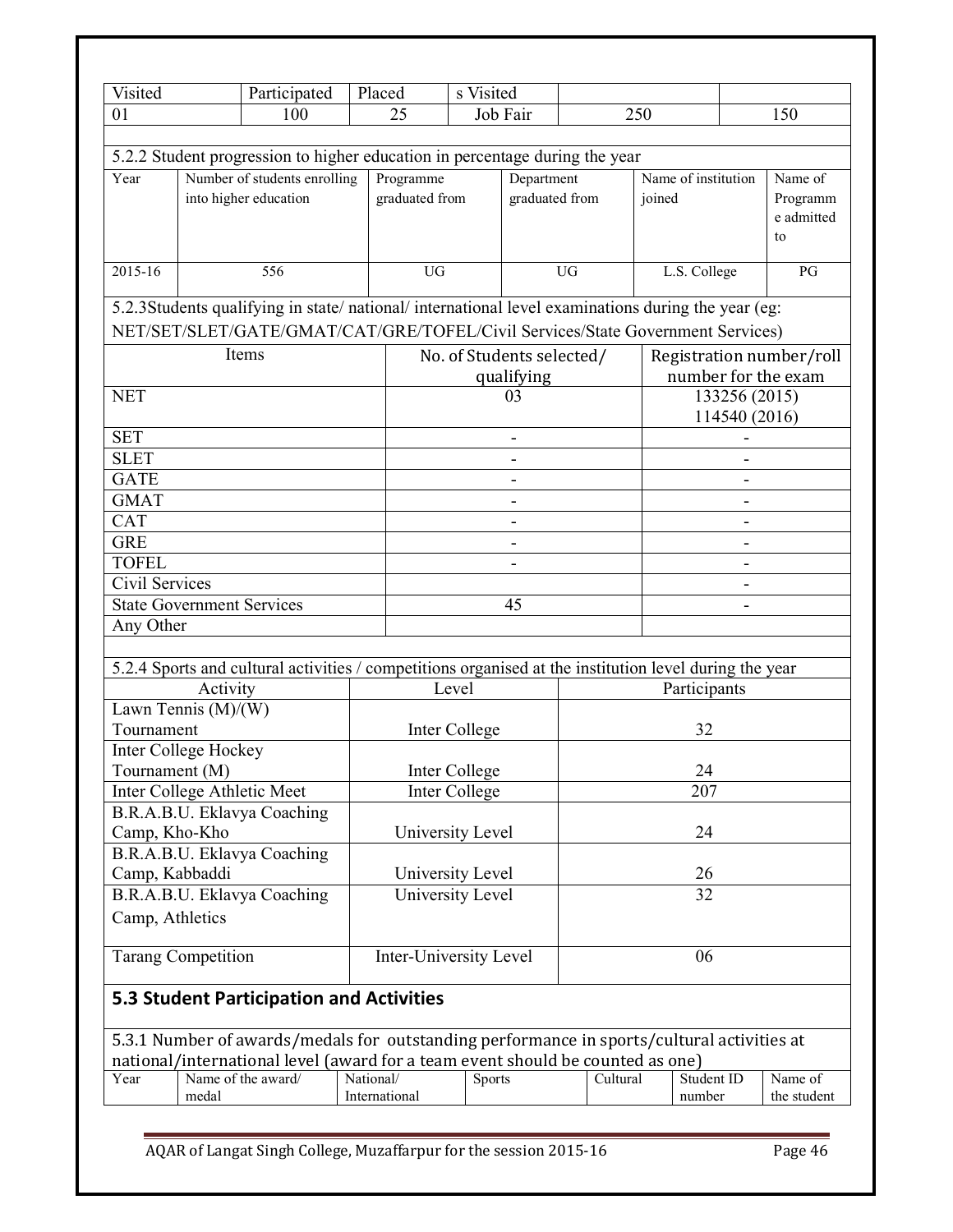| 2015-16     |  |  |  |
|-------------|--|--|--|
| 2015-16     |  |  |  |
| $2015 - 16$ |  |  |  |

5.3.2 Activity of Student Council & representation of students on academic & administrative bodies/committees of the institution (maximum 500 words)

The College has an active association of students. The members of the association are elected through democratic process of election in which students cast their votes to the candidates of their choice. The association consists of President, Vice President, Secretary, Joint Secretary, members of the council. The association is monitored by senior faculty members who are responsible for the smooth conduct of the association meetings and events. The association plays a dominant role in many activities related to fine arts, sports and other co-curricular activities of the department and the students. Various cocurricular activities organized by the association include Special Lectures by experts, Seminars, Workshops, Symposium, National Level Conference and Intercollegiate meet to develop the personality and skills of the student's ability. Eminent speakers and industrialists deliver speeches on topics relevant to current educational scenario. The members of the association also observe important days like National Festivals, Birth/Death Anniversaries of important leaders, International Women's Day, International Yoga Day, Sports Day, Non-violence Day, Teachers Day, Fresher's Day, Farewell Party, World Literacy Day, World AIDS Day, World Kidney Day etc. They also organize cultural festivals like Inter-collegiate Meet and College Foundation Day. Student representatives actively participate in various activities. They help in coordinating all the events related to academia, other cocurricular activities, as per the directives of teaching faculty. They do a lot of academic administrative work by taking the help of other students.

#### **5.3 Alumni Engagement**

5.3.1 Whether the institution has registered Alumni Association? Yes/No, if yes give details (maximum 500 words):

"Langat Singh College Alumni Association" was registered under Society Registration Act 21, 1860, vide letter no. 830, dated 02/03/2015. Since then, it has been meeting regularly and discussing different issues for the all-round development of the institution. Its focus is on the improvement of teaching, enhancement of teachers' quality and development of ICT facility on campus. The Alumni Association is a common platform for the college alumni to exchange ideas and disseminate knowledge in professional areas. The Alumni Association of the college participates in various activities. It not only encourages the teaching and research activities on campus but also organises extra-curricular activities. It organises health camps, cleanliness drive and collects fund for the victims of natural calamities like drought and flood. In such critical cases, the Alumni Association of our college shoulders great social responsibilities. It not only organizes social events but also raises funds for the needy and the downtrodden. Initially, alumni and their alma mater were regarded as two separate entities. But now the fact is different. Both the alumni and the alma mater are the two sides of the same coin. They are closely related to each other. The alumni, even after they leave their institution, think and work for its growth and development.

Yes, the college has registered Alumni Association and the Association organizes meet regularly.

5.3.2 No. of registered enrolled Alumni:

250

5.3.3 Alumni contribution during the year (in Rupees) **:**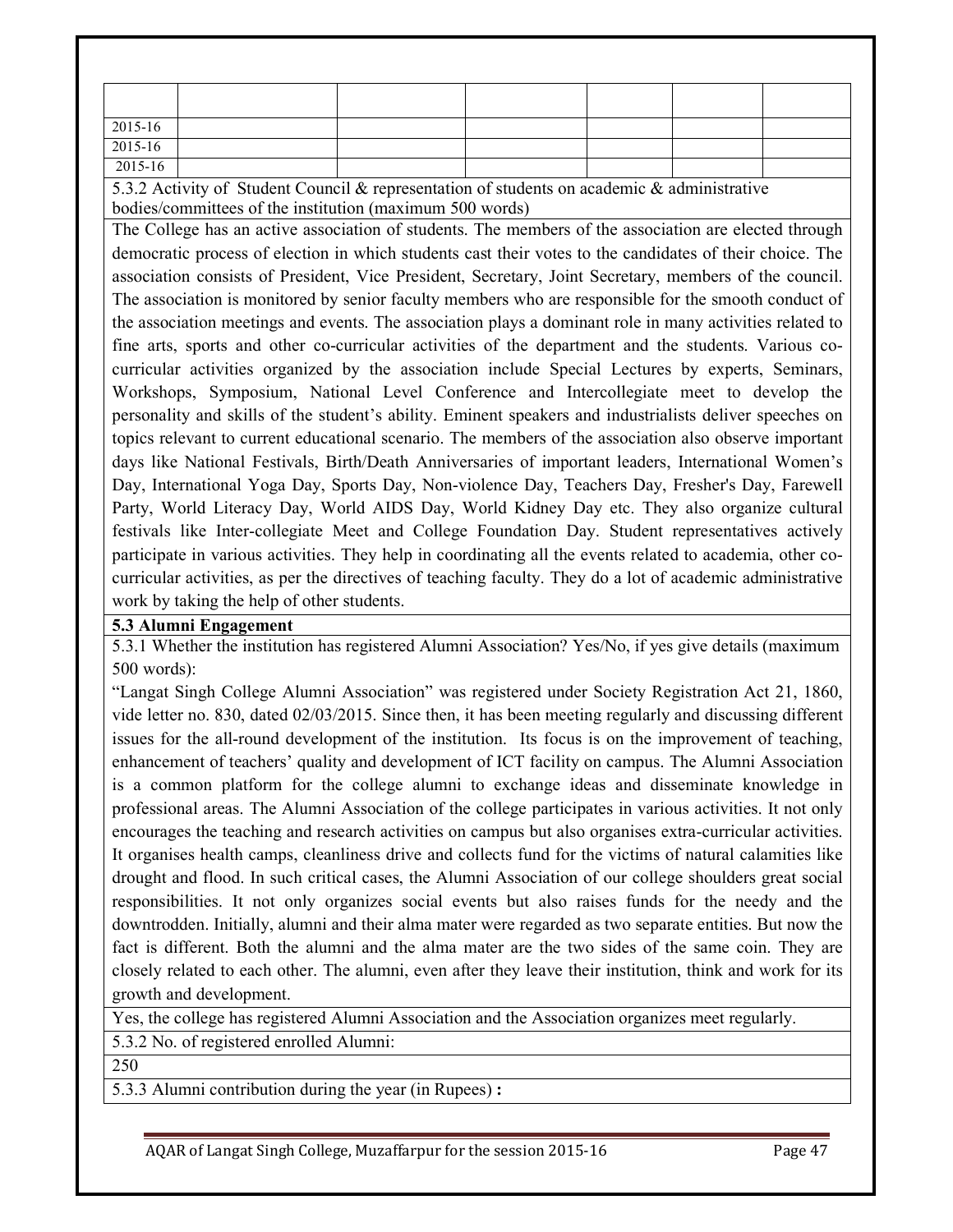**Nil**

5.3.4 Meetings/activities organized by Alumni Association **:** 

02

## **CRITERION VI –GOVERNANCE, LEADERSHIP AND MANAGEMENT**

## **6.1 Institutional Vision and Leadership**

6.1.1 Mention two practices of decentralization and participative management during the last year (maximum 500 words)

The college has taken recourse to the process of decentralization for efficient administration. So far as the admission of students is concerned, all the Heads of the Departments have been given freedom to select and admit students. Before seeking admission, students have to take entrance test and come out successful. Though the entrance test is given by college administration, their scripts are checked by departments and merit lists are later announced. After the admission classes are held. After a few months, when the time of terminal exams arrive, departments hold such exams and announce results. Besides these exams, different departments also hold tests before final Board/University exams. Different departments organise group discussions, debates and quizzes for the all round development of their students. At times, seminars are also given by teachers and doubts and discussion are invited from students. Staff Council Meeting is convened periodically and the grievances of the teaching and non teaching staff are heard. Besides all this, there is the participation of teachers in college management. The Examination Department consisting of teachers, clerks and peons is headed by the Controller.

6.1.2 Does the institution have a Management Information System (MIS)?

Yes/No/Partial:

Partial

## **6.2 Strategy Development and Deployment**

6.2.1 Quality improvement strategies adopted by the institution for each of the following (within 100 words each**):** 

## **Curriculum Development**

We follow curriculum prepared by BRA Bihar University of which the college is a constituent unit. However, our faculty members are on syllabus boards for enrichment of the curriculum.

## **Teaching and Learning**

 Creation and enhancement of the infrastructure of the institution is need based. It is assessed by IQAC in consultation with the college development committee for effective teaching and learning process, keeping in mind the optimum utilization of resources.

## **Examination and Evaluation**

At the closing of each session, students are requested to select one topic each from different modules to present a seminar paper. We also try to ensure that it does not remain department- centric but make it interdisciplinary in nature. Credit points given to the students/participants of the seminar form the basis of the internal assessment component of the semester examination.

## **Research and Development**

The college has a Research Committee to monitor and address the issues of research. It is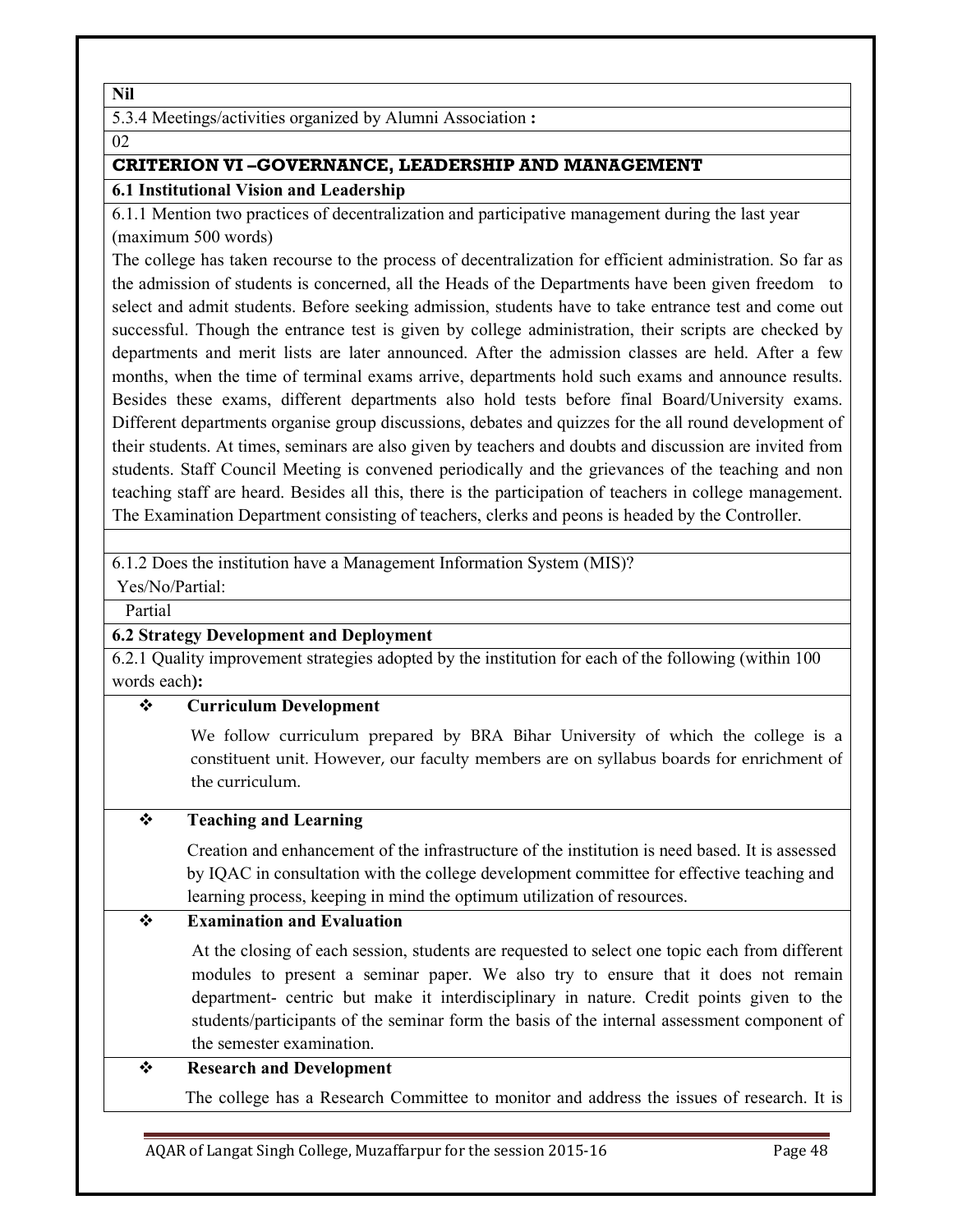composed of faculty members of different departments of the college. It has been instrumental in promoting research work in disciplines like Social Sciences, Humanities and Science. In the year 2013 the Committee has recommended and forwarded 18 Minor Research Projects to UGC for financial support. It is also planning to formulate a work plan for interdisciplinary research.

## **Library, ICT and Physical Infrastructure / Instrumentation**

 The Library Advisory Committee consists of Principal as Chairman, Librarian, four faculty members from social science, three faculty members from science  $\&$  one student representative. It caters to the growing need of the present and future requirement of the library. The committee in its various meetings has recommended valuable positive suggestions to make the library student-friendly and user-friendly. For example, separate sitting arrangements for teachers and students have been created. Subscription of online journals, Internet connection, browsing facility, etc. have been provided. Besides, the library has created a space for physically challenged students on the ground floor.

## **Human Resource Management**

In order to improve the quality of human resource management. We organise workshops to educate the faculty and the staff in matters of governance and routine work.

## **Industry Interaction / Collaboration**

We have signed MOUs with our industrial partners like Prasad Hospital, Muzaffarpur, Maa Janki Hospital, Muzaffarpur, Shashank Automobile Pvt. Ltd., Muzaffarpur, in the current academic year for the community courses.

## **Admission of Students**

 The college has taken recourse to the process of decentralization for efficient administration. So far as the admission of students is concerned, all the Heads of the Departments have been given freedom to select and admit students. Before seeking admission, students have to take entrance test and come out successful. Though the entrance test is given by college administration, their scripts are checked by departments and merit lists are later announced.

### 6.2.2 : Implementation of e-governance in areas of operations:

## **Planning and Development**

 As the recruitment policy of teachers lie in the domain of chancellor's office, the college has no free hand in selection of its faculty members. However, they are encouraged to join orientation/refresher courses periodically to meet the changing requirements of the curriculum. The college plans to recruit and retain the best quality teachers in vocational courses.

## **Administration**

The Principal, HoDs and the faculty members of the different departments along with members of the various bodies of the institution are directly and indirectly involved in policy statements and action plans for fulfilment of the stated mission. This is ensured by

- Formulation of action plans for all operations and incorporation of the same into the institutional strategic plan.
- Interacting with stakeholders.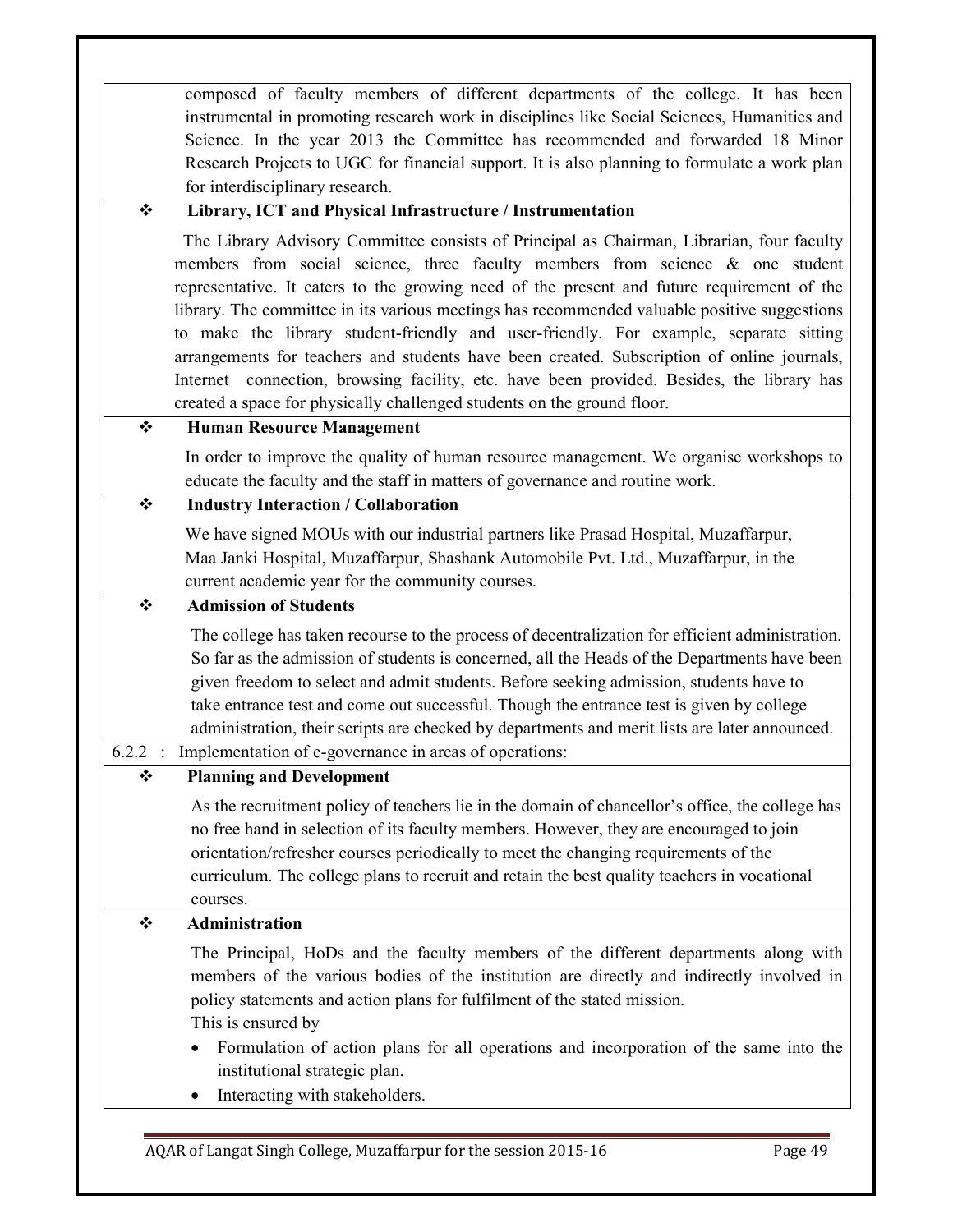- Proper support for policy and planning through need based analysis, research inputs and consultations with stakeholders.
- Reinforcing the culture of excellence and having flexibility for desired organizational changes.

## **Finance and Accounts**

 The faculty members are included in the administrative and financial committees of the college, thus, leading to an ambience of participative management. The students are also involved into various committees/cells of the college. Their views are also taken into consideration before arriving at any final decision

## **Student Admission and Support**

 Coming to the domain of student support and progression, the college, in order to facilitate the process of admission as well as teaching-learning process, publishes updated prospectus annually to ensure its commitment and accountability to its declared vision, mission and objectives of holistic development of students' morale, personality and economic prosperity. The college strictly follows the reservation policy of central and state government. Besides, it is highly friendly to differently abled students, slow learners and extraordinarily brilliant ones. We publish year-wise college magazine *Pushkarni*. To cater to their job needs, the college has taken recourse to a good number of vocational courses added by a community college where marginalized sections of the society are taken care of. Student progression from UG to PG is appreciably high and from PG to Ph.D. significantly remarkable. The progression figure ranges between 50 and 60 percent.

## **Examination**

 The college collects and analyses data with help of the office of the examination controller. A graphic representation is constructed for judging and analyzing the data outcome.

#### **6.3 Faculty Empowerment Strategies**

6.3.1 Teachers provided with financial support to attend conferences / workshops and towards membership fee of professional bodies during the year

| Year    | Name of teacher |                | Name of conference/<br>workshop attended for<br>which financial support<br>provided            |       | Name of the professional<br>body for which membership<br>fee is provided | Amount<br>of<br>support |             |
|---------|-----------------|----------------|------------------------------------------------------------------------------------------------|-------|--------------------------------------------------------------------------|-------------------------|-------------|
|         |                 |                |                                                                                                |       |                                                                          |                         |             |
|         |                 |                | 6.3.2 Number of professional development / administrative training programmes organized by the |       |                                                                          |                         |             |
|         |                 |                | College for teaching and non teaching staff during the year                                    |       |                                                                          |                         |             |
| Year    |                 | Title of the   | Title of the                                                                                   | Dates |                                                                          | No. of                  | No. of      |
|         |                 | professional   | administrative training                                                                        |       | (from-to)                                                                | participants            | participant |
|         |                 | development    | programme organised for                                                                        |       |                                                                          | (Teaching staff)        | s (Non-     |
|         |                 | programme      | non-teaching staff                                                                             |       |                                                                          |                         | teaching    |
|         |                 | organised for  |                                                                                                |       |                                                                          |                         | staff)      |
|         |                 | teaching staff |                                                                                                |       |                                                                          |                         |             |
| 2015-16 |                 | Computer       | Computer Literacy                                                                              |       | 10.07.2015                                                               | 25                      | 20          |
|         |                 | Literacy       | Programme                                                                                      |       |                                                                          |                         |             |
|         |                 | Programme      |                                                                                                |       | 16.07.2015                                                               |                         |             |
|         |                 | Admission      | <b>Admission Automation</b>                                                                    |       | 12.07.2015                                                               | 05                      | 25          |
|         |                 | Automation     | Software Training                                                                              |       |                                                                          |                         |             |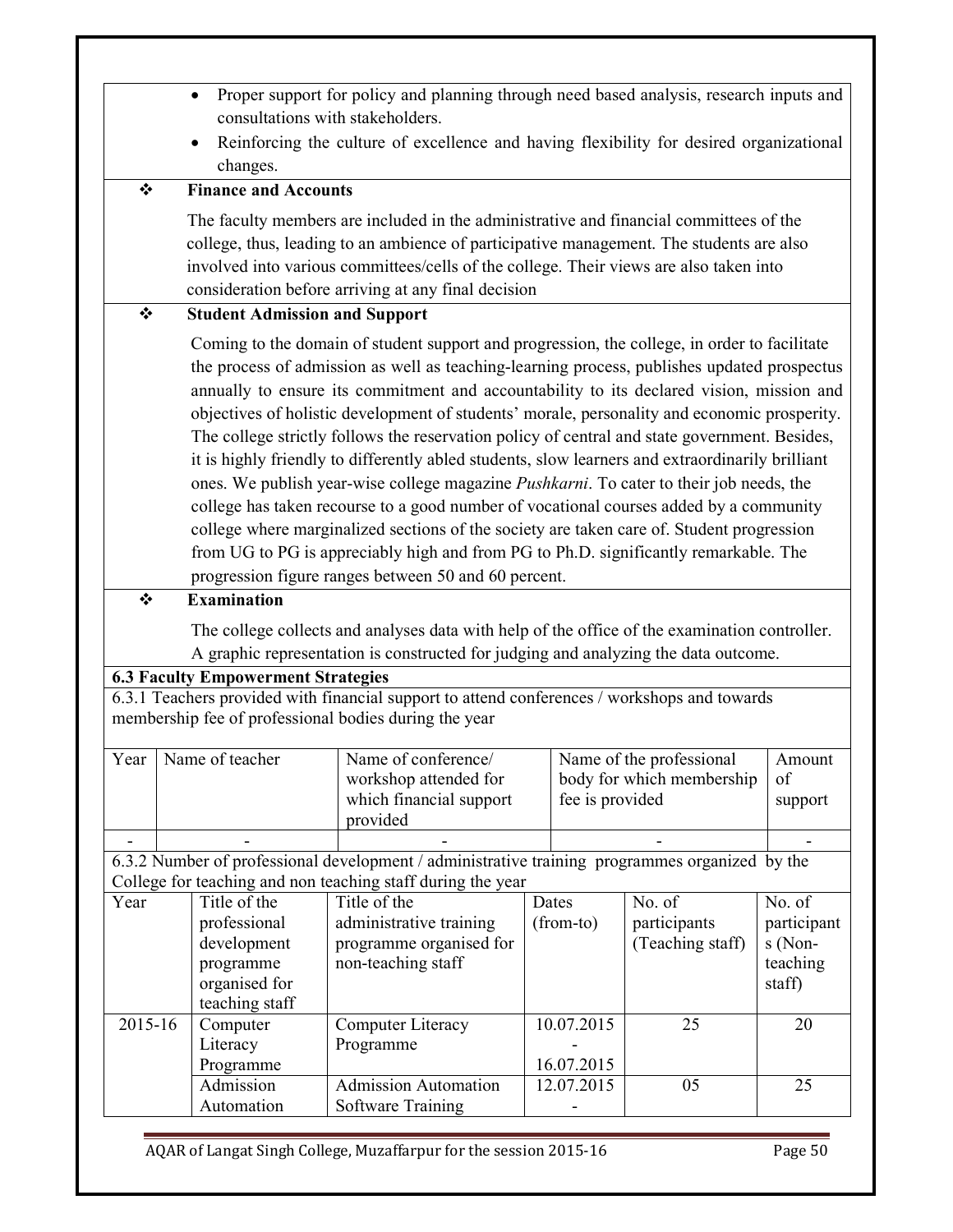|                 | Software<br>Training                  |                                                                                                                                                                                                                                                                                                                                                                                                                                                                                                                                                                                 |          | 15.07.2015                       |     |                        |                      |
|-----------------|---------------------------------------|---------------------------------------------------------------------------------------------------------------------------------------------------------------------------------------------------------------------------------------------------------------------------------------------------------------------------------------------------------------------------------------------------------------------------------------------------------------------------------------------------------------------------------------------------------------------------------|----------|----------------------------------|-----|------------------------|----------------------|
|                 |                                       | 6.3.3 No. of teachers attending professional development programmes, viz., Orientation Programme,                                                                                                                                                                                                                                                                                                                                                                                                                                                                               |          |                                  |     |                        |                      |
|                 |                                       | Refresher Course, Short Term Course, Faculty Development Programmes during the year                                                                                                                                                                                                                                                                                                                                                                                                                                                                                             |          |                                  |     |                        |                      |
|                 | Title of the professional development |                                                                                                                                                                                                                                                                                                                                                                                                                                                                                                                                                                                 |          | Number of teachers who           |     | Date and Duration      |                      |
| programme       |                                       |                                                                                                                                                                                                                                                                                                                                                                                                                                                                                                                                                                                 | attended |                                  |     | $(from - to)$          |                      |
|                 | Computer Literacy Programme           |                                                                                                                                                                                                                                                                                                                                                                                                                                                                                                                                                                                 |          | 25                               |     | 10.07.2015 -16.07.2015 |                      |
|                 |                                       |                                                                                                                                                                                                                                                                                                                                                                                                                                                                                                                                                                                 |          |                                  |     |                        |                      |
|                 |                                       | 6.3.4 Faculty and Staff recruitment (no. for permanent/fulltime recruitment):                                                                                                                                                                                                                                                                                                                                                                                                                                                                                                   |          |                                  |     |                        |                      |
|                 |                                       | Teaching                                                                                                                                                                                                                                                                                                                                                                                                                                                                                                                                                                        |          |                                  |     | Non-teaching           |                      |
|                 | Permanent                             | Fulltime                                                                                                                                                                                                                                                                                                                                                                                                                                                                                                                                                                        |          | Permanent                        |     |                        | Fulltime/temporary   |
|                 |                                       |                                                                                                                                                                                                                                                                                                                                                                                                                                                                                                                                                                                 |          |                                  |     |                        |                      |
|                 |                                       |                                                                                                                                                                                                                                                                                                                                                                                                                                                                                                                                                                                 |          |                                  |     |                        |                      |
|                 | 6.3.5 Welfare schemes for             |                                                                                                                                                                                                                                                                                                                                                                                                                                                                                                                                                                                 |          |                                  |     |                        |                      |
| Teaching        |                                       |                                                                                                                                                                                                                                                                                                                                                                                                                                                                                                                                                                                 |          |                                  | Yes |                        |                      |
| Non teaching    |                                       |                                                                                                                                                                                                                                                                                                                                                                                                                                                                                                                                                                                 |          |                                  | Yes |                        |                      |
| <b>Students</b> |                                       |                                                                                                                                                                                                                                                                                                                                                                                                                                                                                                                                                                                 |          |                                  | No  |                        |                      |
|                 | (within 100 words each)               | 6.4 Financial Management and Resource Mobilization<br>6.4.1 Institution conducts internal and external financial audits regularly                                                                                                                                                                                                                                                                                                                                                                                                                                               |          |                                  |     |                        |                      |
|                 | purchases made by the college.        | The college gets its income and expenditure audited by a reputed chartered accountant annually on a<br>routine basis. It is also done within a year whenever required. Last audit was done in the month of<br>January 2014 by a team of experts. There were few objections but those objections were later removed<br>by giving satisfactory details. There is a purchase committee in the college which examines all the<br>6.4.2 Funds / Grants received from management, non-government bodies, individuals, philanthropies<br>during the year(not covered in Criterion III) |          |                                  |     |                        |                      |
|                 | agencies/individuals                  | Name of the non government funding                                                                                                                                                                                                                                                                                                                                                                                                                                                                                                                                              |          | Funds/ Grants received in Rs.    |     |                        | Purpose              |
|                 |                                       |                                                                                                                                                                                                                                                                                                                                                                                                                                                                                                                                                                                 |          |                                  |     |                        |                      |
|                 | 6.4.2 Total corpus fund generated     |                                                                                                                                                                                                                                                                                                                                                                                                                                                                                                                                                                                 |          |                                  |     |                        |                      |
|                 |                                       | <b>6.5 Internal Quality Assurance System</b>                                                                                                                                                                                                                                                                                                                                                                                                                                                                                                                                    |          |                                  |     |                        |                      |
|                 |                                       | 6.5.1 Whether Academic and Administrative Audit (AAA) has been done?                                                                                                                                                                                                                                                                                                                                                                                                                                                                                                            |          |                                  |     |                        |                      |
| Audit Type      |                                       |                                                                                                                                                                                                                                                                                                                                                                                                                                                                                                                                                                                 | External |                                  |     | Internal               |                      |
| Academic        |                                       | Yes/No                                                                                                                                                                                                                                                                                                                                                                                                                                                                                                                                                                          |          | Agency                           |     | Yes/No                 | Authority            |
| Administrative  |                                       | N <sub>o</sub><br>No                                                                                                                                                                                                                                                                                                                                                                                                                                                                                                                                                            |          | N <sub>o</sub><br>N <sub>0</sub> |     | No<br>No               | N <sub>0</sub><br>No |

complied with. Parents are important stakeholders of our institution. They are invited to the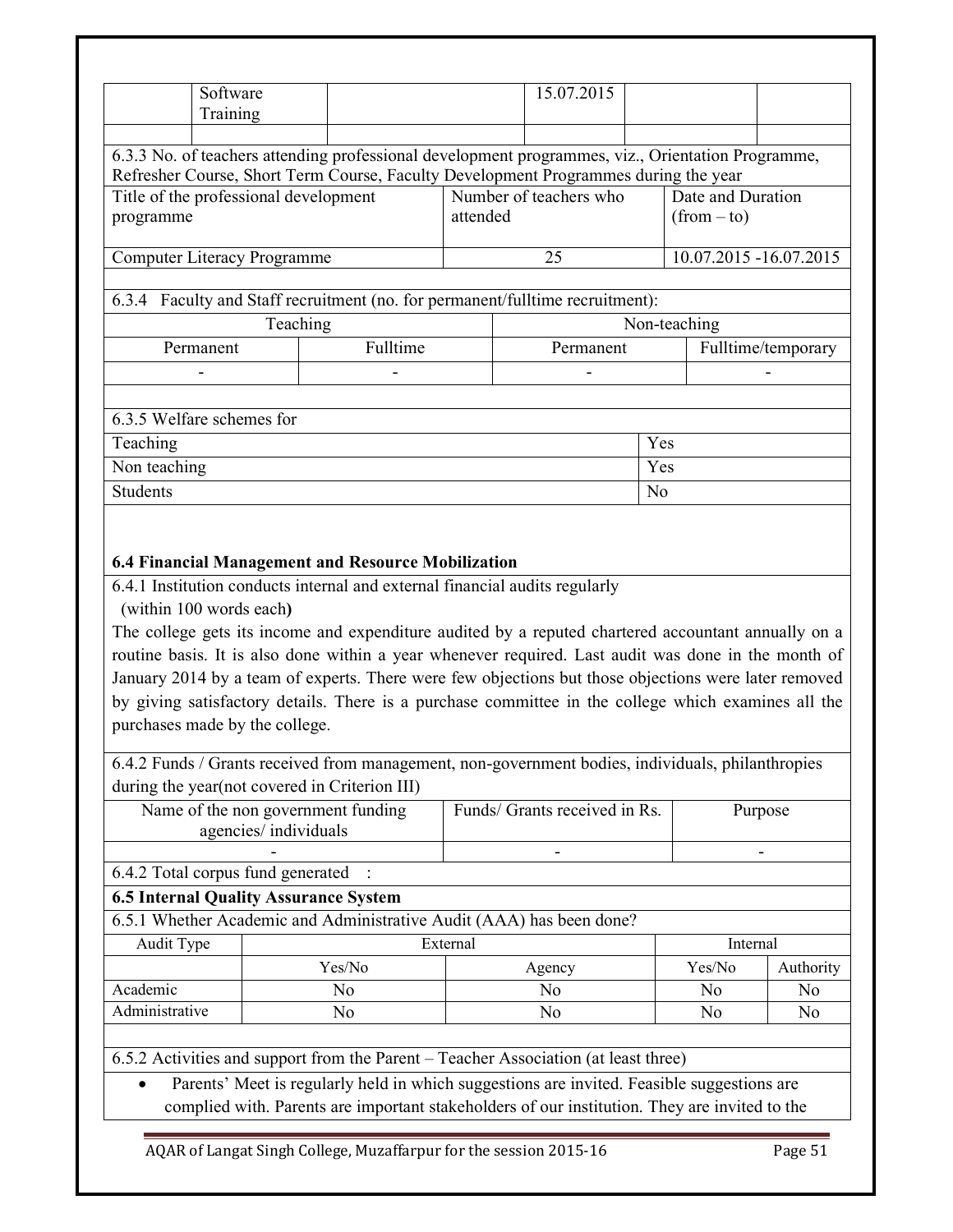|           | college on important days, such as the Foundation Day, Independence Day, Republic Day, etc. |                    |                         |              |
|-----------|---------------------------------------------------------------------------------------------|--------------------|-------------------------|--------------|
|           | 6.5.3 Development programmes for support staff (at least three)                             |                    |                         |              |
| $\bullet$ | <b>Computer Training Programme</b>                                                          |                    |                         |              |
|           | <b>Admission Software Handling Programme</b>                                                |                    |                         |              |
|           | <b>Website Handling Training</b>                                                            |                    |                         |              |
|           | 6.5.4 Post Accreditation initiative(s) (mention at least three)                             |                    |                         |              |
|           | Feedback from students                                                                      |                    |                         |              |
|           | Feedback from parents                                                                       |                    |                         |              |
|           | Analysis of students' & parents' feedback                                                   |                    |                         |              |
|           | Financial Audit (Internal & External).                                                      |                    |                         |              |
| 6.5.5     |                                                                                             |                    |                         |              |
|           | a. Submission of Data for AISHE portal                                                      | Yes                |                         |              |
|           | b. Participation in NIRF                                                                    | No                 |                         |              |
|           | c. ISO Certification                                                                        | No                 |                         |              |
|           | d. NBA or any other quality audit                                                           | No                 |                         |              |
|           | 6.5.6 Number of Quality Initiatives undertaken during the year                              |                    |                         |              |
|           | Name of quality initiative by                                                               | Date of conducting | Duration (from-----to-- | Number of    |
| Year      | IQAC                                                                                        | activity           | $---)$                  | participants |
|           | Filling up the vacant<br>$\bullet$                                                          | 07.04.2015         |                         | 14           |
|           | posts of teaching and                                                                       |                    |                         |              |
|           | non-teaching staff.                                                                         |                    |                         |              |
|           | A road map for all<br>$\bullet$                                                             | 05.05.2016         |                         | 16           |
|           | round development of                                                                        |                    |                         |              |
|           | the college prepared.                                                                       |                    |                         |              |
| 2015      | Automation of library<br>and modernization of                                               | 05.05.2016         |                         | 15           |
| $-16$     | laboratories.                                                                               |                    |                         |              |
|           |                                                                                             |                    |                         |              |
|           |                                                                                             |                    |                         |              |

## **CRITERIONVII – INSTITUTIONAL VALUES AND BEST PRACTICES**

#### **7.1 - Institutional Values and Social Responsibilities**

7.1.1 Gender Equity (Number of gender equity promotion programmes organized by the institution during the year)

| Title of the programme | Period (from-to) | <b>Participants</b> |      |
|------------------------|------------------|---------------------|------|
|                        |                  | Female              | Male |
|                        |                  |                     |      |

7.1.2 Environmental Consciousness and Sustainability/Alternate Energy initiatives such as: Percentage of power requirement of the College met by the renewable energy sources

Eco Club of the college consisting of a team of teachers, local environmental activists and students acts as a nodal agency for taking initiatives for green audit. Besides forestation undertaken by this agency and Department of Forest, Government of Bihar, the Department of Botany of this college is also making great efforts for mapping and conserving the bio-diversity of L. S. College campus. It shall be pertinent here to add that the vast sprawling campus of college has a rich variety of flora: some of which are more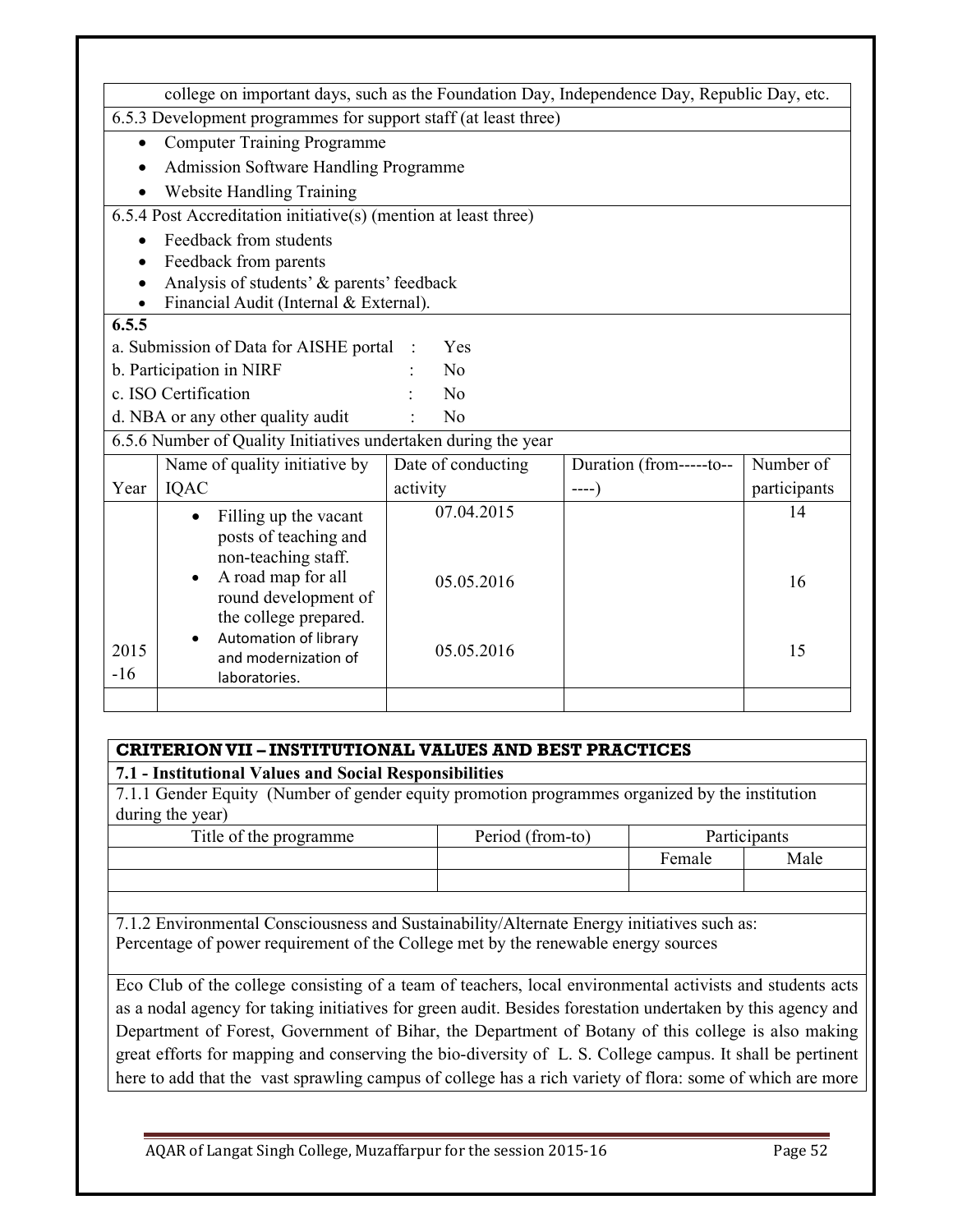## than a century old.

## 7.1.3 Differently abled (Divyangjan) friendliness

| Items Facilities                                         | Yes/No         | No. of Beneficiaries |
|----------------------------------------------------------|----------------|----------------------|
| Physical facilities                                      | Yes            | 32                   |
| Provision for lift                                       | N <sub>0</sub> | -                    |
| Ramp/Rails                                               | Yes            | 05                   |
| <b>Braille Software/facilities</b>                       | Yes            | 05                   |
| <b>Rest Rooms</b>                                        | Yes            | 02                   |
| Scribes for examination                                  | Yes            | 01                   |
| Special skill development for differently abled students | Yes            | 01                   |
| Any other similar facility                               | Yes            |                      |
|                                                          |                |                      |

#### 7.1.4 Inclusion and Situatedness

Enlist most important initiatives taken to address locational advantages and disadvantages during the year

| Year | Number of      | Number of         | Date and        | Name of the | <i>Issues</i> | Number of     |
|------|----------------|-------------------|-----------------|-------------|---------------|---------------|
|      | initiatives to | initiatives taken | duration of the | initiative  | addressed     | participating |
|      | address        | to engage with    | initiative      |             |               | students      |
|      | locational     | and contribute    |                 |             |               | and staff     |
|      | advantages and | to local          |                 |             |               |               |
|      | disadvantages  | community         |                 |             |               |               |
|      |                |                   |                 |             |               |               |
|      |                |                   |                 |             |               |               |

#### 7.1.5 Human Values and Professional Ethics

Code of conduct (handbooks) for various stakeholders

|       |                     | Follow up (maximum 100 |
|-------|---------------------|------------------------|
| Title | Date of Publication | words each)            |
| -     | $\sim$              | -                      |

## 7.1.6 Activities conducted for promotion of universal Values and Ethics

|          |                                   | Number of    |
|----------|-----------------------------------|--------------|
| Activity | Duration (from--------to--------) | participants |
| $\sim$   | $\blacksquare$                    | -            |
|          |                                   |              |

7.1.7 Initiatives taken by the institution to make the campus eco-friendly (at least five)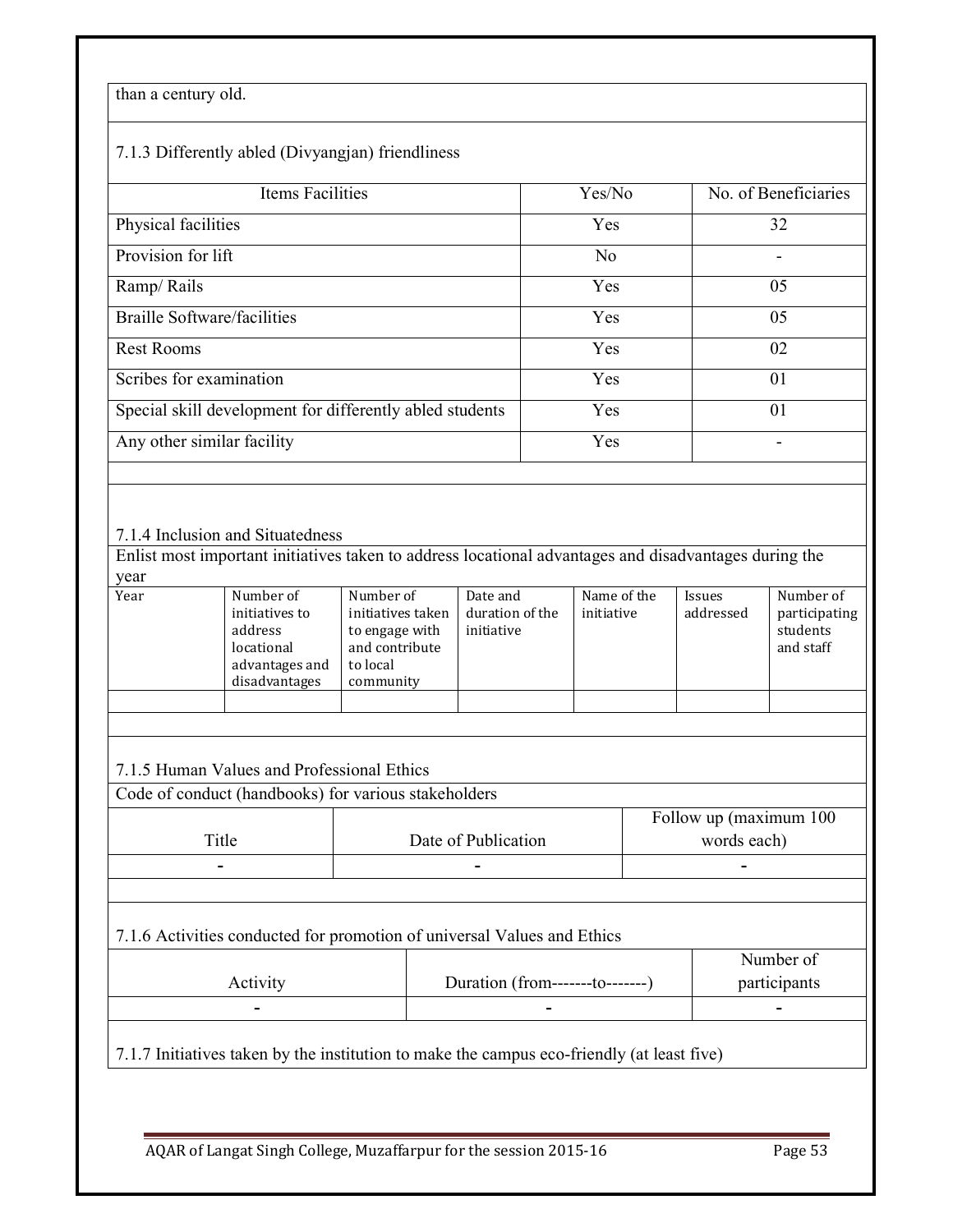The College building has adopted electronic chokes and CFL bulbs for reducing the electricity consumption. On account of the college building being airy and having high ceiling, the use of air conditioning is extremely limited. Computers, Printers, Copiers etc. which are not in use are shut down. It is ensured that fans and lights are switched off in unoccupied classrooms and laboratories. Students & staff have been sensitized to the need of energy conservation. Energy conservation project has been carried out by our students.

Eco Club of the college consisting of a team of teachers, local environmental activists and students act as a nodal agency for taking initiatives for green audit. Besides forestation undertaken by this agency and Department of Forest, Government of Bihar, the Department of Botany of this college is also making great efforts for mapping and conserving the bio-diversity of the L. S. College Campus. It shall be pertinent here to add that the sprawling campus of college has a rich variety of flora: some of which are more than a century old.

#### **7.2 Best Practices**

Describe at least two institutional best practices Upload details of two best practices successfully implemented by the institution as per NAAC format on your institution website, provide the link

#### **Best Practices**

#### **1.Title: Value oriented Socio-Scientific Education.**

#### **(a) Goal:**

L. S. College was founded in 1899 in the backdrop of emerging nationalism. As such it contributed a lot to the cause of freedom struggle as the best practice of the institution. The nation building programmes were further incorporated as best practices when we got freedom from British imperialism. Since 1947 the college has been alive to the growing challenges of our time which demand incorporation of scientific and technological education. But the college is also very particular about the fact that lopsided scientific and technological education bereft of value oriented conventional education will not do for building that Bharat which our great forefathers dreamt of. Hence, the college tries to establish a balance between the technological and vocational education and conventional one. The goal has been to produce students possessed with holistic personality dedicated to the collective service to the society and the nation.

#### **(b) Context:**

The faculty members of different departments, the IQAC members, and the top administration have realized over the years that the higher education bereft of the value oriented teaching and learning has resulted in producing students as robots who, though men and women of genius in their particular fields of instruction, are not proving themselves to be good citizens. They are becoming more and more moneycentric. This has led to the growth of a very deadly syndrome of caring for the narrow self-interest at the cost of the exploitation of others. Keeping in view the glorious past of this college which grew to serve the collective interest of the society and the emerging nation of India, we have decided to preserve its laudable tradition and see that if we retain the contents of the value of oriental education along with technical and vocational instruction, we may be able to produce students who would be helpful in creating a society free from corruption, poverty and exploitation our society, our nation is terribly beset with these days.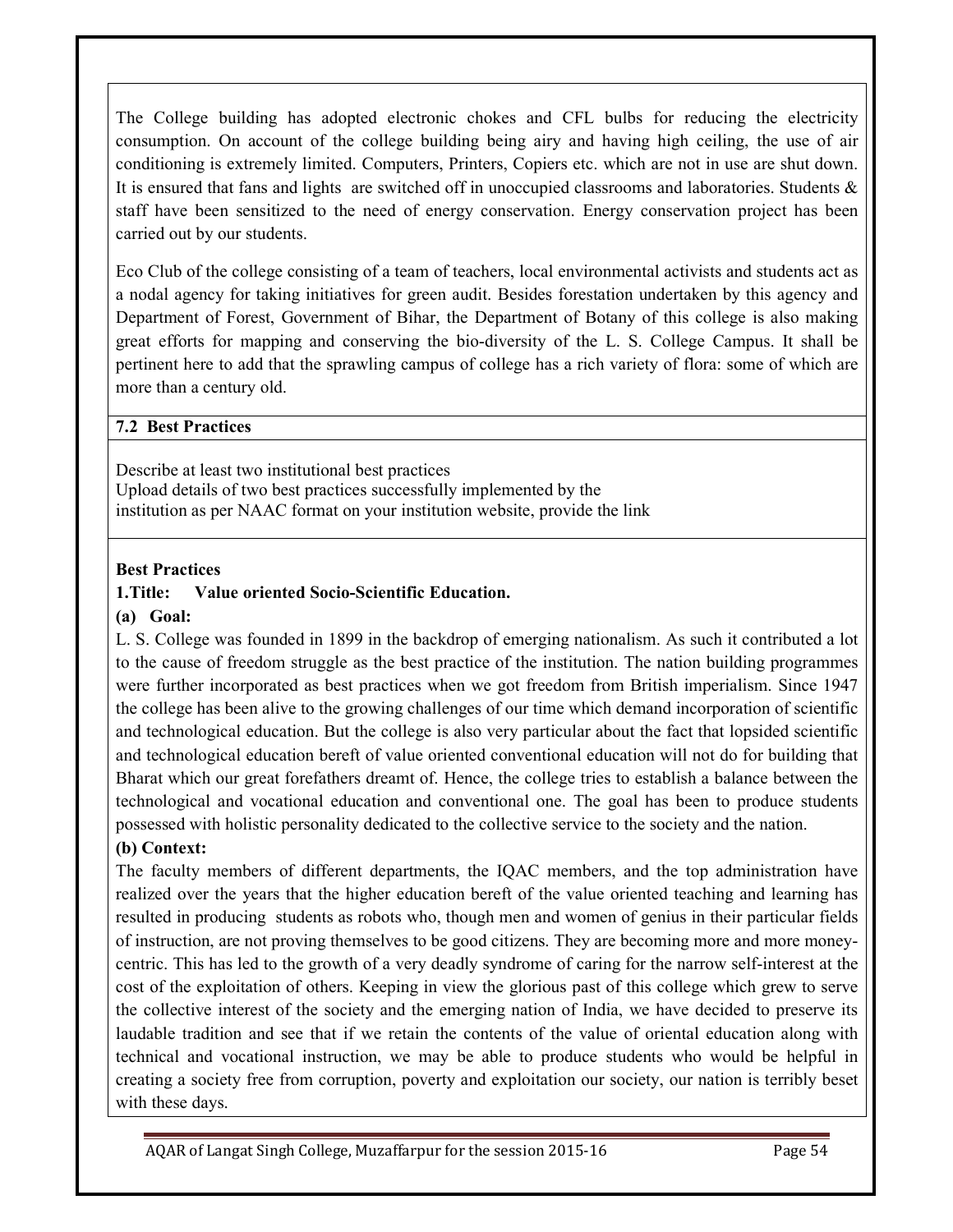## **(c) Practice:**

In actual practice, we enlist some of the noted values of Indian culture and socio-scientific pattern of instructions and discuss them periodically. For example, they are nationalism and patriotism, cultural pluralities and their respect, socioeconomic understanding of the rural and urban societies and our service to them, joint family as a social unit and its values, tolerance towards different religious faiths and values attached to them for a peaceful and prosperous life, inter-personal relationships and human respect for womankind, a concern for the marginalized and the depressed sections of the society, values embedded in health and hygiene, particularly in the context of growing allurement towards drug addiction among youths in and around the campus.

Every department of the college organizes debates, talks, discussions, cultural activities, paintings, essay writings, project works, etc. on the issues involved. The college administration too, from time to time, organizes such debates and discussions and holds cultural activities on important dates like Independence Day, Republic Day, the Foundation Day of the college and others which nourish and enrich the avowed values of nationalism patriotism, social service and brotherhood. Our NSS and NCC units are very keen to see that socio-economic services to the community are well attended. For this purpose these units periodically organize philanthropic activities. We also organize parents, teachers-cum-students meet to discuss the above-mentioned issues. From time to time, the college organizes sports activities to enrich not only the values embedded in health and hygiene but also to promote values of cooperative life and national pride. The faculty members of different departments meet together, particularly in the Department of History, to discuss the necessity of value-oriented education along with the growing need of promoting and adopting the Info tech instruction.

## **(d) Evidence of Success**:

The evidence of success in the field of value-oriented socio-scientific education can be gleaned from the following points:

- The state government identified this college as a centre of excellence on 05.12.2012.
- Students from all over North Bihar first prefer to seek admission to this college.
- The cut-off marks for admission to this college in comparison with others have always been very high.
- The ranking position of the students of this college in the university has been very high.
- The pass percentage of students of this college has been high in comparison with other institutions of the university.
- We have a long list of value-oriented and scientific research publications. Besides, we have a grate number of research scholars.
- In order to promote national and secular values, the college has organized a series of lectures inviting Scholars not lesser than Ashgar Ali Engineer, Badrinarayan, Mammen Mathew, Md. Sajjad, Harisbansh and others.
- Our students have taken to field studies to promote nationalism, patriotism and collective service to the nation.
- To cater to the job requirement needs of the marginalized and disadvantaged group of students, we have set up a Community College.

## **(e) Problems encountered and Resources required:**

Problems encountered and resources required are as follows:

- A systematic attack on the values of conventional Indian culture of sacrifice and service to others.
- It is well evident that we are faced with the onset of globalization allurred by the western concept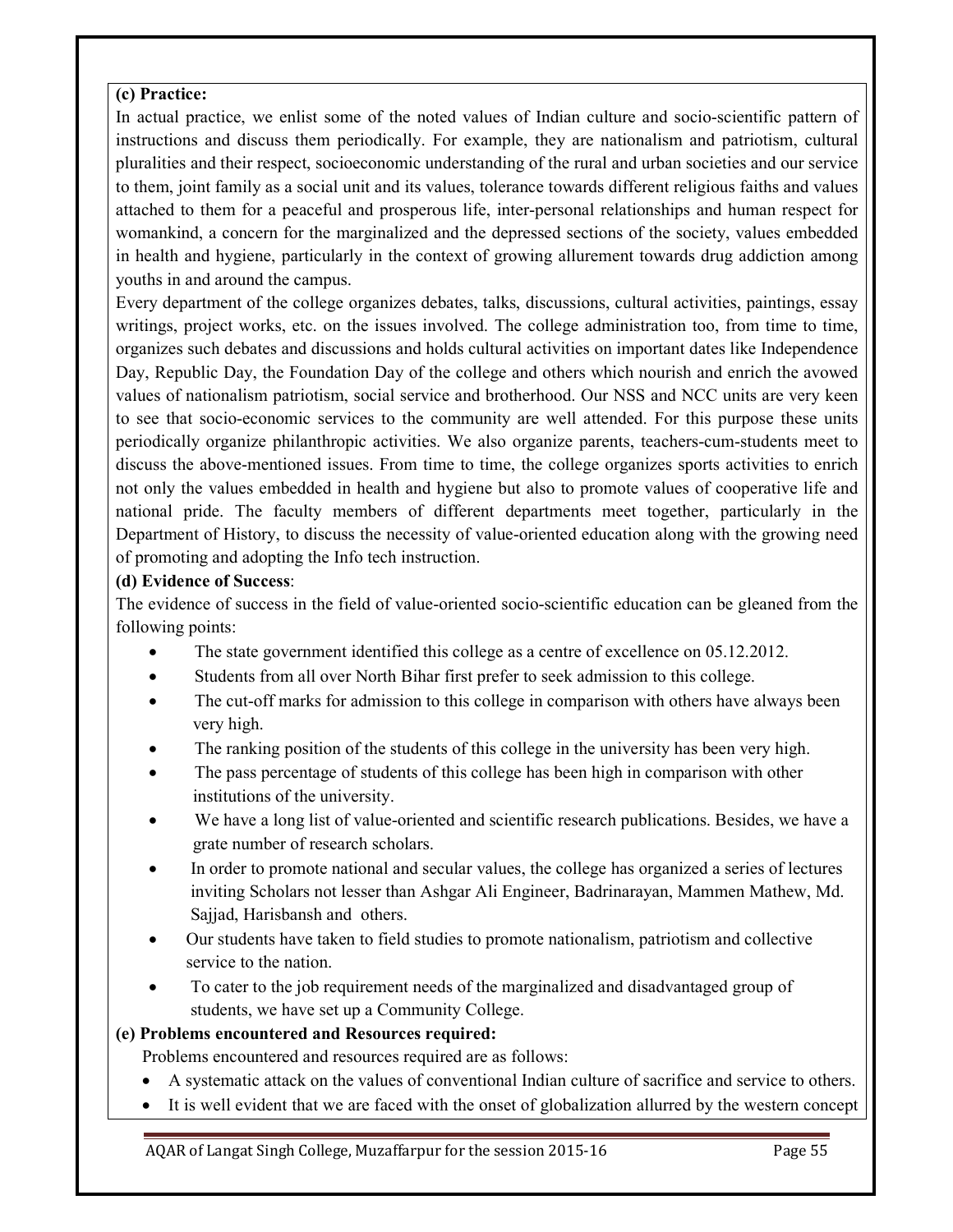of consumerism. They are easily swayed away by the slogan of 'earn and burn'. In this way, they are neglecting our age-old values of sacrifice and service to others. It is a pity that central and state governments are also upholding the global consumerism. Hence their educational policies are to promote prominently such type of education which generates employment. Employment is a necessity but not the only necessity of a person. A person devoid of noble virtues would be just like animals. That is what we are becoming these days. But the problems is that the consumerism wind is blowing too hard for the noble virtues of Indian ethos to stand. L.S.College is trying hard to preserve and promote the noble virtues of Indian culture along with meeting the employment challenges of the time.

#### **(f) Resources required:**

- We need financial help from Government, Government aided institutions, NGOs, support and community support.
- We are in dire need of human resources upholding the ideals of value oriented socio-scientific education.

7. If the college achieves autonomous status, we will be in a better position to carry out our best practices to our maximum satisfaction.

## **2. Title: Inclusive Education for the Differently abled & Socio- economically Disadvantaged.**

## **(a) Goal:**

- It aims at creating an environment of belongingness and mutual respect and help for each human being on campus.
- It endeavours to promote an atmosphere of soci-economic justice on campus.
- It is an attempt to meet the global requirement of human rights obligations committed by our welfare state and the nation.

Having set up these goals and trying to achieve them optimally, the college aspires to be one of the most positive looking educational institutions of the state and the country.

## **(b) Context:**

IQAC members of the college feel deeply concerned about the census result in 2011 that 2.1 percent people in India are differently abled and out of which 1.9 million are only in Bihar. It is one of the highest percentages of the total differently abled persons. It has been found that in Muzaffarpur they are not only differently abled but most of them hail from soci-economically disadvantaged groups. Hence, they are often faced with awesome disadvantageous position in comparison with the general students. Sometimes, they are exposed to isolation and humiliation. This they feel much when they come having received their schooling from special schools made for them. They find that general colleges are not very much friendly to them. Having been faced with such challenging issues, we have decided to take up the cause of inclusive education policies and programme to lessen the difficulties of such students and to instill in them a sense of dignity, self-respect and socio-economic security.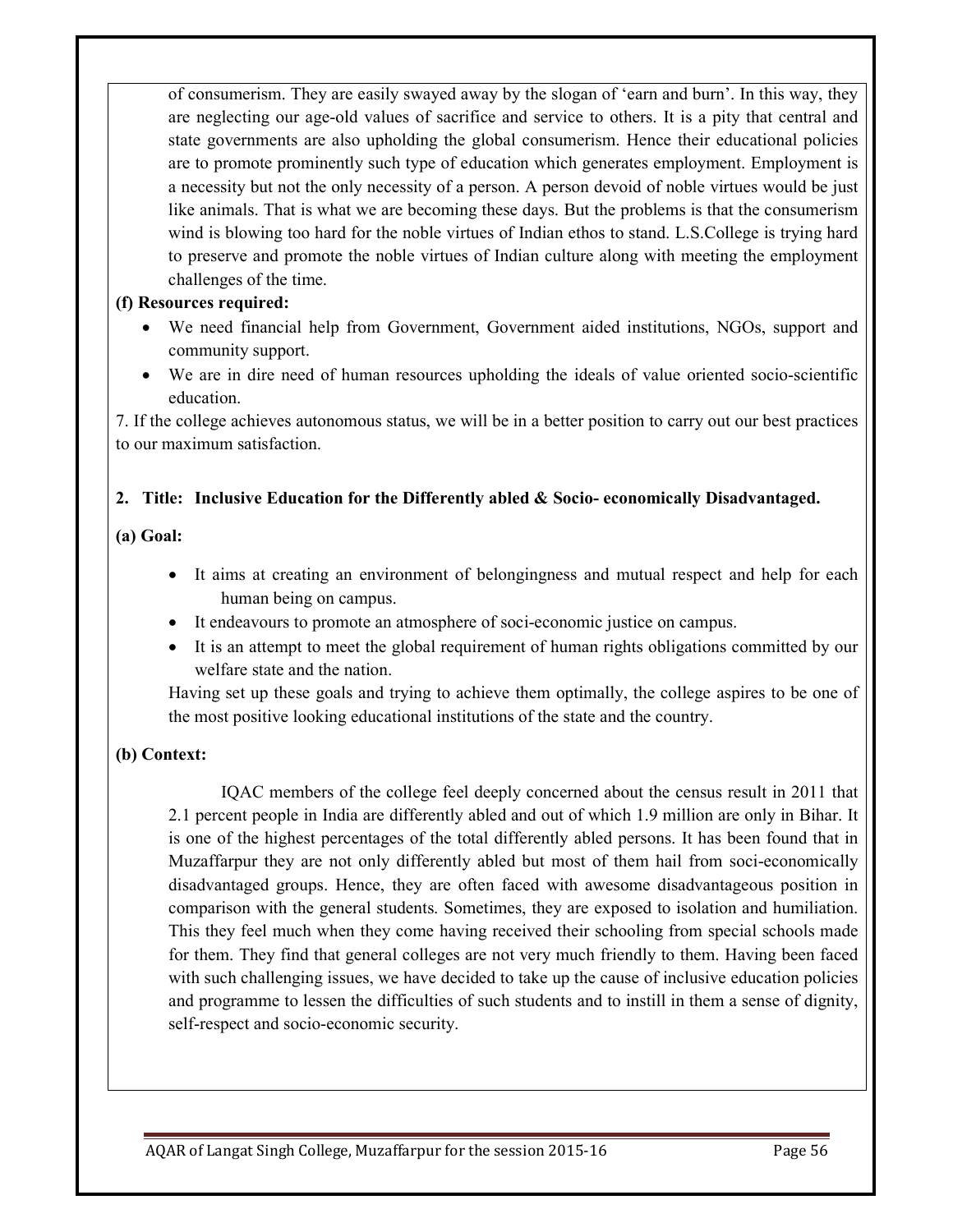## **(c) Practice:**

(a) The college, with the aid of our differently abled Professor, Dr. Sangeeta Agarwal of the Department of Sanskrit, is establishing an Enabling Unit for visually impaired and low vision students. We propose to name it as project LSC-SIGHT. This project has been designed keeping in view the special needs and challenges of the visually challenged in particular and of low vision in general. Towards this end, the project LSC-SIGHT would involve the practices such as:

- It would print books in audio-formats.
- Audio format CDs would be provided to visually challenged students.
- They provided equipment for hearing, such as head phones.
- The unit would provide comfortable sitting arrangements.
- The unit would try to convert important texts of the library into Braille Script.
- The unit would also work as counselling cell not only for its own students but also for all such students who come to the cell.
- A certificate programme for the visually challenged for a varied tasks as scanning, editing, reading, teaching and others as the need may arise.
- It is geared to provide personal and family guidance for helping the visually impaired.
- It also intends to support visually impaired and slow vision students to take part in cocurricular activities and make them feel an essential part of the society.
- It has been found that many visually impaired ones are deprived of available opportunities owing to the lack of finances and awareness. This LSC-SIGHT intends to provide them with these services.

As for helping the socio-economically disadvantaged group of students, the college has adopted the practice of generously granting all the financial facilities provided by the state and central governments like free studentship, half free studentship, poor boys' fund scheme, hostel accommodation on college campus, remedial coaching, competitive examination coaching, English enhancing classes through language labs, opening up of Community College with courses like Automobile Engineering and Financial Management (Retail), Human Rights certificate course, by organizing awareness programmes of promoting socio-economic justice such as debates, seminars, talk and cultural activities, competitions and others. In all these the NSS and NCC units of the college play very vital roles. In these activities we are not confined simply to our campus, but we venture to take up such activities even beyond the campus, such as the slum areas and socio-economically depressed areas of habitations.

## **(d) Evidence of Success:**

Our esteemed teacher Dr. Sangita Agrawal has been generously helping such students in her own capacity on campus and outside campus. She has submitted her proposal for establishing the LSC-SIGHT very recently and we hope to establish it as soon as possible and would be able to provide concrete evidences of success to the peer team whenever it visits the college.

• As far as other facilities provided to them are concerned, we have the evidences of making the college campus wheel chair friendly.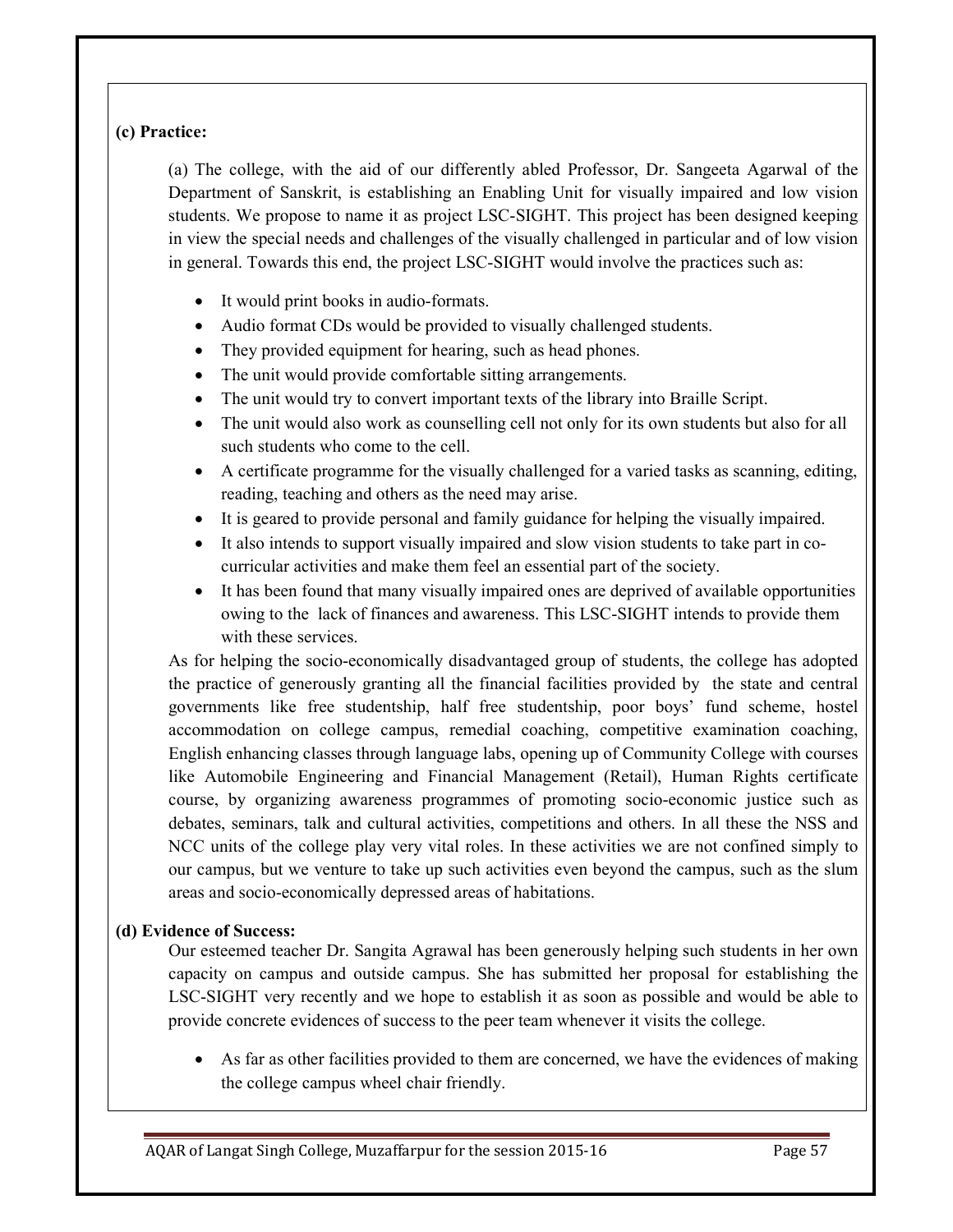• we have a good number of students enrolled in various disciplines who are socioeconomically disadvantaged, such as

| Year    | SC/ST |        |      | ОВС    |
|---------|-------|--------|------|--------|
|         | Male  | Female | Male | Female |
| 2015-16 | 456   | 46     | 1120 | 255    |

#### **(e) Problems encountered and Resources required:**

We are faced with unawareness of policies and programmes regarding differently abled persons, though the constitution of India has signed and ratified the United Nations Convention on the Rights of Persons with Disabilities(UNCRPD) as early as in 2008. Another problem encountered is lack of needed financial support and paucity of committed resource persons. Still we hope to overcome them with our strong will and dedication to the cause and would keep up the reputation of the college.

Web Link : www.lscollege.ac.in

#### **7.3 Institutional Distinctiveness**

Provide the details of the performance of the institution in one area distinctive to its vision, priority and thrust

Provide the weblink of the institution in not more than 500 words

In the backdrop of emerging Indian nationalism in the last quarter of the 19th century with its quest for an educational system incorporating the ethos of Indian value system and nationalism, Langat Singh College was founded in 1899 with broad based community support. In the course of time, it has evolved into the most prestigious institution of learning in North Bihar. Its claim of being a parent institution of present B. R. A. Bihar University is justifiable on account of the fact that all the postgraduate departments of the university have branched out from this institution. The overarching aim of the institution is to shape the students into a sensitized, self reliant citizens of the country imbued with the ideals of secularism and scientific temper.

Like any other pristine institution, the vision, mission and objectives of the college have some core essentials which are timeless in nature and characteristics but the flexibility is also reflected in the above categories with the incorporation of the needs of the changing time and the demands of the society.

Web Link : www.lscollege.ac.in